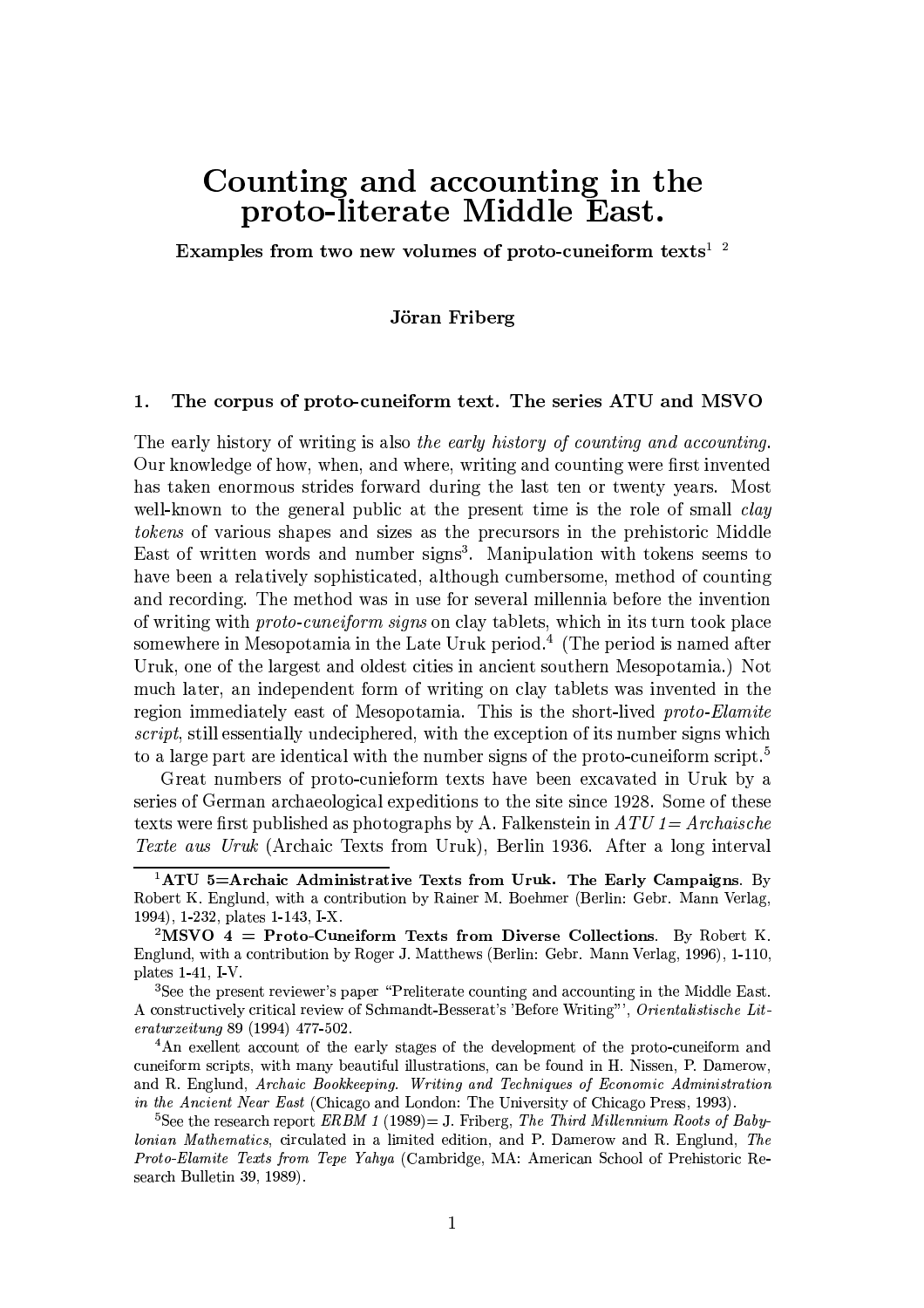of inactivity, partly caused by World War II. Falkenstein's work was revived and continued in Berlin (lately also in Los Angeles) by a new interdisciplinary research project still using the name Archaische Texte aus Uruk.<sup>6</sup> As a result of the energetic activities of this research project, many of the archaic (that is proto-cuneiform) texts from Uruk are now available for study in several Berlin publications. In addition to ATU 5 (1994), these include ATU  $2=M$ . Green and H. Nissen, Zeichenliste der archaischen Texte aus Uruk (Berlin: Gebr. Mann Verlag, 1987), a sign list for the more than 900 signs of the proto-cuneiform scripts, and  $ATU$  3 (1993) = R. Englund and H. Nissen, Die lexikalischen Listen der archaischen Texten aus Uruk (Berlin: Gebr. Mann Verlag, 1993), an account of various kinds of systematically organized "lexical lists" of proto-cuneiform or cuneiform signs used in the Mesopotamian scribal schools from the Late Uruk period on, throughout the whole third millenium BC. A separate chapter in  $ATU$ 2 contains a systematic and detailed discussion by P. Damerow and R. K. Englund of all proto-cuneiform systems of numbers.

The data base of the research project *Archaische Texte aus Uruk* currently comprises some 5820 items representing as many texts on excavated clay tablets, records of administrative transactions or writing exercises, from the earliest protohistoric levels of southern Mesopotamia.<sup>7</sup> In addition to fully 5000 such documents from Uruk, ascribed to the earliest script phases IV (3200-3100 B.C.) and III (3100-3000 B.C.), the data base contains 820 texts derving from regular or irregular excavations of a small number of other ancient Mesopotamian sites. These 820 texts are now in the process of being published by the Berlin research project in a separate series of publications with the name  $MSVO = Materialien$  zu den frühen Schriftzeugnissen des Vorderen Orients (Materials to the Early Written Documents of the Near East). Among these additional documents, there are 245 texts from the northern Mesopotamian site Jemdet Nasr, script phase III,<sup>8</sup> as well as 85 extraordinarily well preserved tablets from the formerly private Erlenmeyer collection.<sup>9</sup> and 410 texts from Early Dynastic levels I-II, mainly from

 ${}^6$ The scholars in charge of this research project have also been actively involved (together with the present reviewer) in a number of sessions of the *Berlin Workshops on the Development* of Concepts in Babylonian Mathematics. Informal proceedings of these workshops are about to appear as J. Høyrup and P. Damerow (eds.), Changing Views on Ancient Near Eastern *Mathematics* (Berlin: Reimer, 1997).

<sup>&</sup>lt;sup>7</sup>The entire data base is accessible to both PC and Mcintosh users in the form of a diskette inserted in a pocket on the back cover of the volume  $ATU$  5. The diskette contains, in three separate data files prepared to be loaded into a common data base program, a *catalog* of all known proto-cuneiform texts, *transliterations* (but not translations) of the texts, and a complete *sign list* with references to the texts. Uppdated versions of the data base, including digitized images of all accessible tablets, will be made available via the internet under the URL http://early-cuneiform.humnet.ucla.edu/archaic/index.htm.

<sup>&</sup>lt;sup>8</sup>Originally published to some extent in *OECT*  $\gamma = S$ . Langdon, *Pictographic Inscriptions* from Jemdet Nasr (1928), and now to their full extent in MSVO  $1 = R$ . Englund and J.-P. Grégoire, The Proto-Cuneiform Texts from Jemdet Nasr (Berlin: Gebr. Mann Verlag, 1991). See the extensive review of MSVO 1 by the present reviewer in Zeitschrift für Assyriologie 84  $(1994)130-135.$ 

<sup>&</sup>lt;sup>9</sup>See MSVO 3= P. Damerow and R. Englund, *The Proto-Cuneiform Texts from*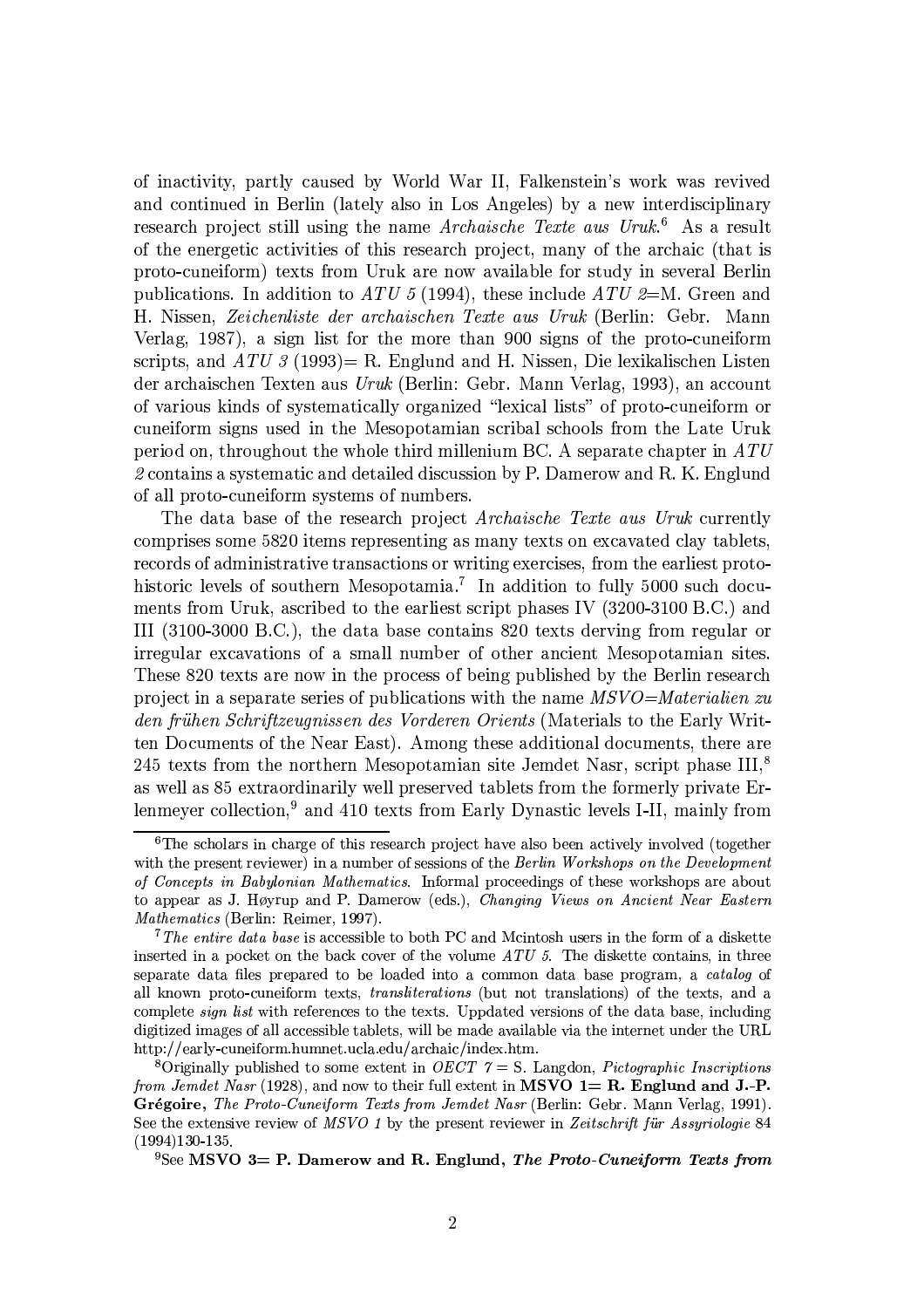$\prod_{r} 10$ 

The remaining 80 tablets, in most cases well preserved texts of script phase III, deriving from irregular excavations and bought in the antiquities market, are found today in various small collections.<sup>11</sup> These 80 tablets are now being published together, in the volume  $MSVO \downarrow$  being reviewed here. In the Introduction to  $MSVO \nmid$  it is shown that the majority of these texts can be divided into two groups, with texts 1-40 probably deriving from the northerly site *Ugair*, located near Jemdet Nasr, and with texts 41-67 possibly from the southern site Larsa, near Uruk, (or from Uruk itself). The two groups are easily distinguished from each other, since they were acquired in separate lots, since they make use of separate sets of names of officials, supervisors, and administrative units, and since the texts of the two groups belong to only slightly overlapping text categories.

MSVO 4 is structured according to the general text format used for all the volumes of the two closely related series MSVO and ATU. Thus, after the introduction there follows a *catalog* of the texts, with brief information in each case about the linear dimensions of the text, its museum number, its content, and previous publications of it. A separate catalog (by R. J. Matthews) gives information about the seal impressions present on a minority of the texts. Then follow *transliterations* of all the texts, giving precise identifications of all the proto-cuneiform signs appearing in the individual texts. An extensive *sign glossary* indicates all appearances, in context, of each proto-cuneiform sign in texts of the volume. Finally, there are hand copies of all the texts, carefully drawn by use of computer graphics, and photographs of some representative examples. In the case of tablets with seal impressions, hand copies of these are given, too.

What is seemingly missing in this very elaborate presentation of all the texts treated in the volume is *translations and interpretations*. The primary reason for this shortcoming is simply that in many cases the proper translations are not known. It is not even clear if those who wrote the proto-cuneiform inscriptions spoke Sumerian or some other (today totally unknown) language. Although many of the proto-cuneiform signs are assumed to have the same meaning as the Sumerian cuneiform signs ultimately developed from them, it has not been possible to identify a single phonetic element in the proto-cuneiform script. (For practical reasons, the sign names used for the proto-cuneiform signs are to the largest extent possible the readings in Sumerian of the corresponding cuneiform  $signs.$ )

Generally, the proto-cuneiform texts seem to be stereotyped accounts, receipts, or list, containing nothing but enumerations, either of numbers and objects counted by those numbers, or of names and titles. Only in the most favorable

the Erlenmeyer Collection (to appear)

<sup>&</sup>lt;sup>10</sup>See *UET*  $2 = E$ . Burrows, *Ur Excavations. Texts* 2 (1935).

<sup>&</sup>lt;sup>11</sup>Of these 80 texts, 35 were published by A. Falkenstein in ATU 1 (1936), 17 by P. van der Meer in Revue d'assyriologie 33 (1936), and 6 by A. FAlkenstein in Orientalistische Lit*eraturzeinung 40* (1937). Several of these texts were used as illuminating examples by the present reviewer in the research report ERBM  $2 = J$ . Friberg, The Early Roots of Babylonian Mathematics 2 (1979).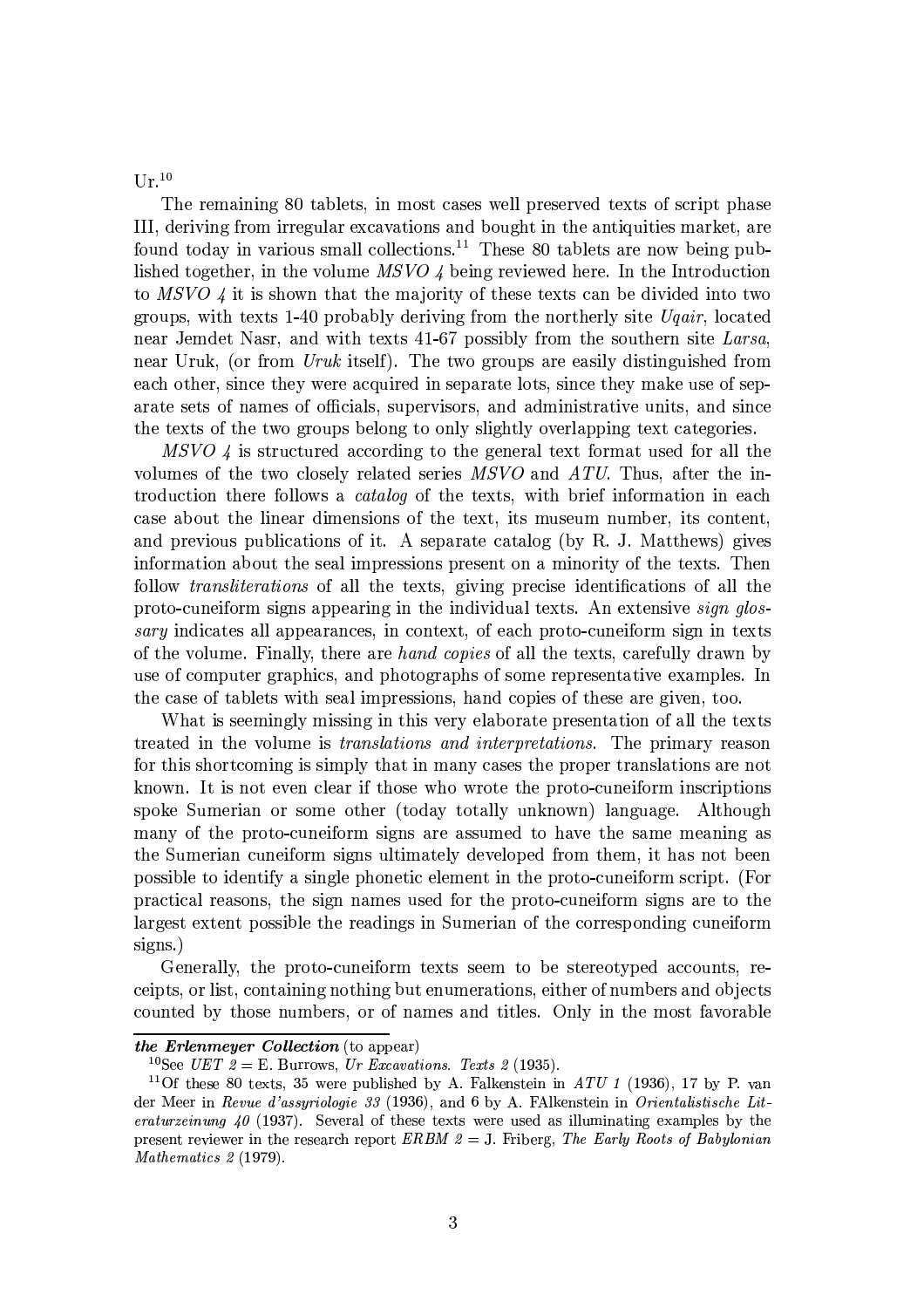cases can one get a precise idea about the probable meaning of such an inscription by analyzing and interpreting the more or less complicated numerical relations that may exist between the recorded numbers. According to present publication plans, future volumes of the series MSVO will contain such interpretations and discussions.

# $\overline{2}$ . The proto-cuneiform system  $S(pc)$  of sexagesimal numbers.

# Examples.

The first prerequisite for the interpretation of the proto-cuneiform texts, through a detailed analysis of the computations they may contain, is that the protocuneiform number signs occurring in the texts can be identified, and that the values of the number signs can be established. To achieve this goal is not an easy task, since there are about *sixty different number signs* appearing in the proto-cuneiform texts, and since many of these number signs have *different values depending on context.* Yet, the establishment of the various values of nearly all the proto-cuneiform number signs has now been achieved, as an essential first step in the still not completed decipherment of the proto-cuneiform script. It is standard practice to let any discussion of proto-cuneiform texts be preceded by a presentation of the *factor* diagrams<sup>12</sup> for the five major proto-cuneiform systems of number signs. First of all there is, of course, the factor diagram for the proto-cuneiform (and proto-Elamite) sexagesimal system  $S(pc)$ :

$$
N_{50} \t N_{45} \t N_{48} \t N_{34} \t N_{14} \t N_{1} \t N_{8}
$$
  
20 d D C d C d c m  

$$
S(pc): \t O + \frac{10}{\sqrt{10}} \t O + \frac{6}{\sqrt{10}} \t O + \frac{10}{\sqrt{10}} \t O + \frac{6}{\sqrt{10}} \t O + \frac{10}{\sqrt{10}} \t O + \frac{2?}{\sqrt{10}} \t O
$$
  
10.60.60 60.60 10.60 60 10 1 1 1/2?  
(3ár'u) (3ár) (geš'u) (géš) (u) (diš)

In this factor diagram are indicated primarily the *sign forms* of all the protocuneiform sexagesimal number signs and the numerical relations between them, expressed in terms of a *chain of replacement factors*. The arbitrary names given to the various sign forms, such as 'c' and 'C' for small and large  $cup$ -shaped signs, 'd' and 'D' for small and large *disk*-shaped signs, 'Dd' for a composite sign, etc., are the ones repeatedly proposed by the reviewer. They are short and easy to remember. The factor diagram shows that here

 $2m=c=1, 10c=d, 6d=C, 10C=Cd, 6Cd=D, and 10D=Dd.$ 

Therefore (in anachronistic place value notation)

 $m=1/2$ , c=1, d=10, C=1.00=60, Cd=10.00=10 · 60, D = 1.00.00 = 60 · 60, etc.

<sup>&</sup>lt;sup>12</sup>The use of factor diagrams was initiated by the present reviewer in *ERBM I* (1978). The idea was further developed by P. Damerow and R. Englund in the mentioned important survey ATU 2 (1987), Ch. 3: "Die Zahlzeichensysteme der Archaischen Texte aus Uruk".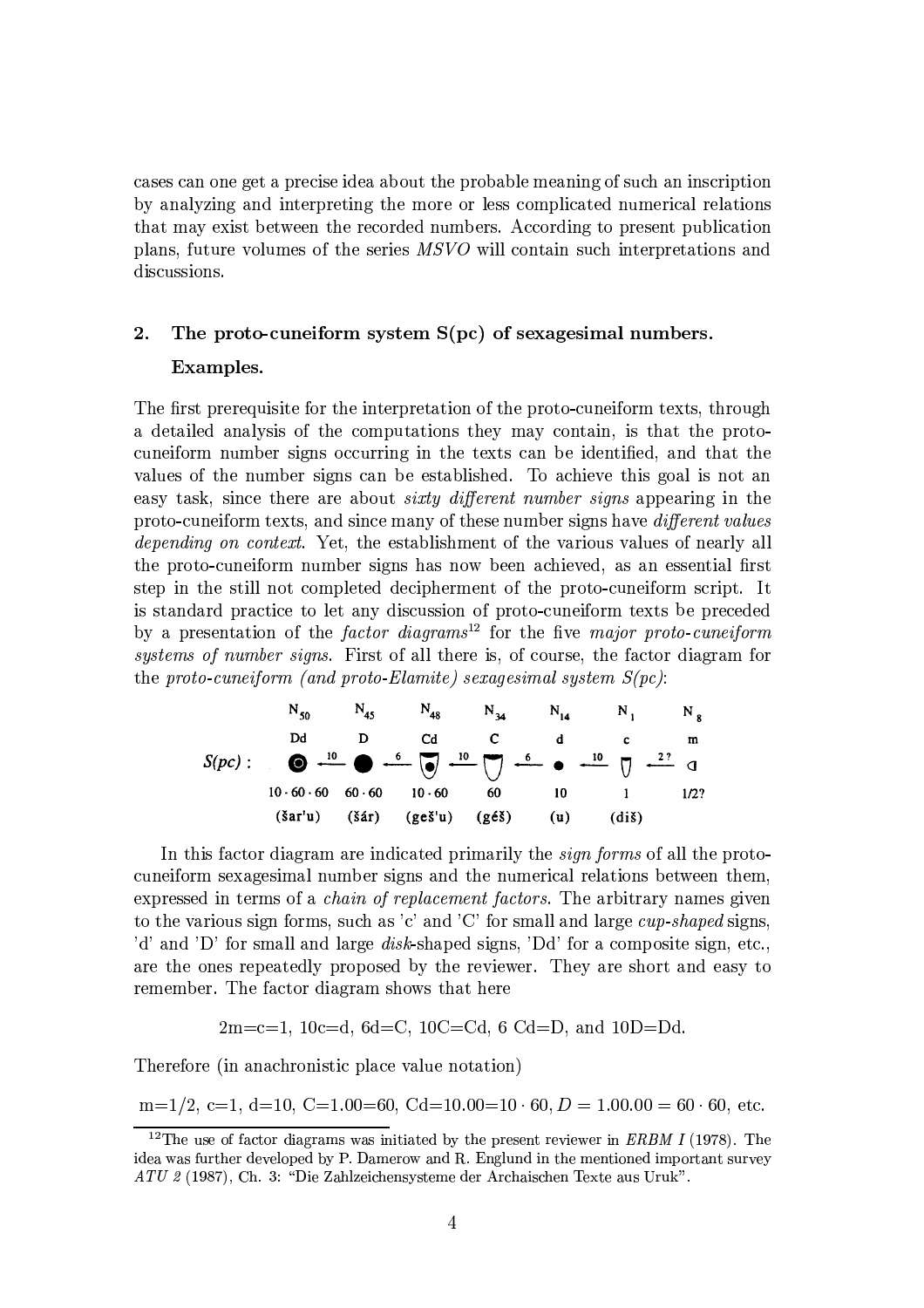The notations  $N_1, N_2$ , etc., up to  $N_{60}$ , are the names given to the number signs in the general *sign list* for the proto-cuneiform script in ATU 2 (1987). The names in brackets are the Sumerican names for the sexagesimal number signs (in the cuniform script).

Sexagesimal numbers are used in the proto-cuneiform script, as could be expected, in order to count several kinds of discrete objects (people, animals, nonedible objects, etc.) A few examples taken from MSVO 4 will make this clear.<sup>13</sup> Consider, for instance, the text  $MSVO$  4, 8 (from Uqair), of which the *obverse* (the first side) and the reverse (the second side) are shown in Fig. 2.1 below.



Fig. 2.1. MSVO 4, 8, an account of small cattle. System S(pc), small numbers.

On the *obserse* of a proto-cuneiform text, the *horizontal rows* are ordered *from* top to bottom, and in each row the individual text cases are ordered from right to left.<sup>14</sup> Each text case contains, as a rule, a single entry, consisting of a number and a specification of the kind of objects that are being counted, in certain cases also the name and/or title of the one responsible for those objects. In MSVO 4, 8, the counted objects are three kinds of male or female small cattle (sheep or goats).

On the reverse of a proto-cuneiform text, the bottom row is often the first row, containing in several text cases, ordered from right to left, the *sub-totals* of the various entries on the obverse. The *top row* on the reverse contains the *grand total*, that is the sum of the sub-totals. In the case of MSVO 4, 8, there are three sub-totals listing 8, 1, and 4 animals, respectively. The grand total is  $13 (=8 +$  $1 + 4$ ) animals (small cattle), with 13 written as 1d 3c=10+3.

In MSVO 4, 11 (from Uqair), there are only one row of 5 text cases on the

<sup>&</sup>lt;sup>13</sup>The discussion in this review of the meaning of some selected texts from  $MSVO$  4,  $MSVO$ 1, and  $ATU$  5, is to some extent an updated version of the reviewer's own (inadequately published) research report ERBM  $\beta$  (1979). Cf. the many text interpretations presented in Archaic Bookkeeping (fn. 4 above).

<sup>&</sup>lt;sup>14</sup>In the volumes of ATU and MSVO, as in many other publications intended to be read by professional assyriologists, the copies of clay tablets are traditionally rotated to the left in such a way that the texts appear to be written in vertical columns, ordered from left to right, with the text cases in each column ordered from top to bottom. The text copies appearing as illustrations in the present paper have often been taken directly from  $MSVO4$ ,  $MSVO1$ , or  $ATU$ 5, with the authors' consent, but all have been rotated back to their original upright position. This has been done with the objective in mind of emphasizing the considerable visual appeal of the originals. The copies have also been reduced to 75%, in order to save space.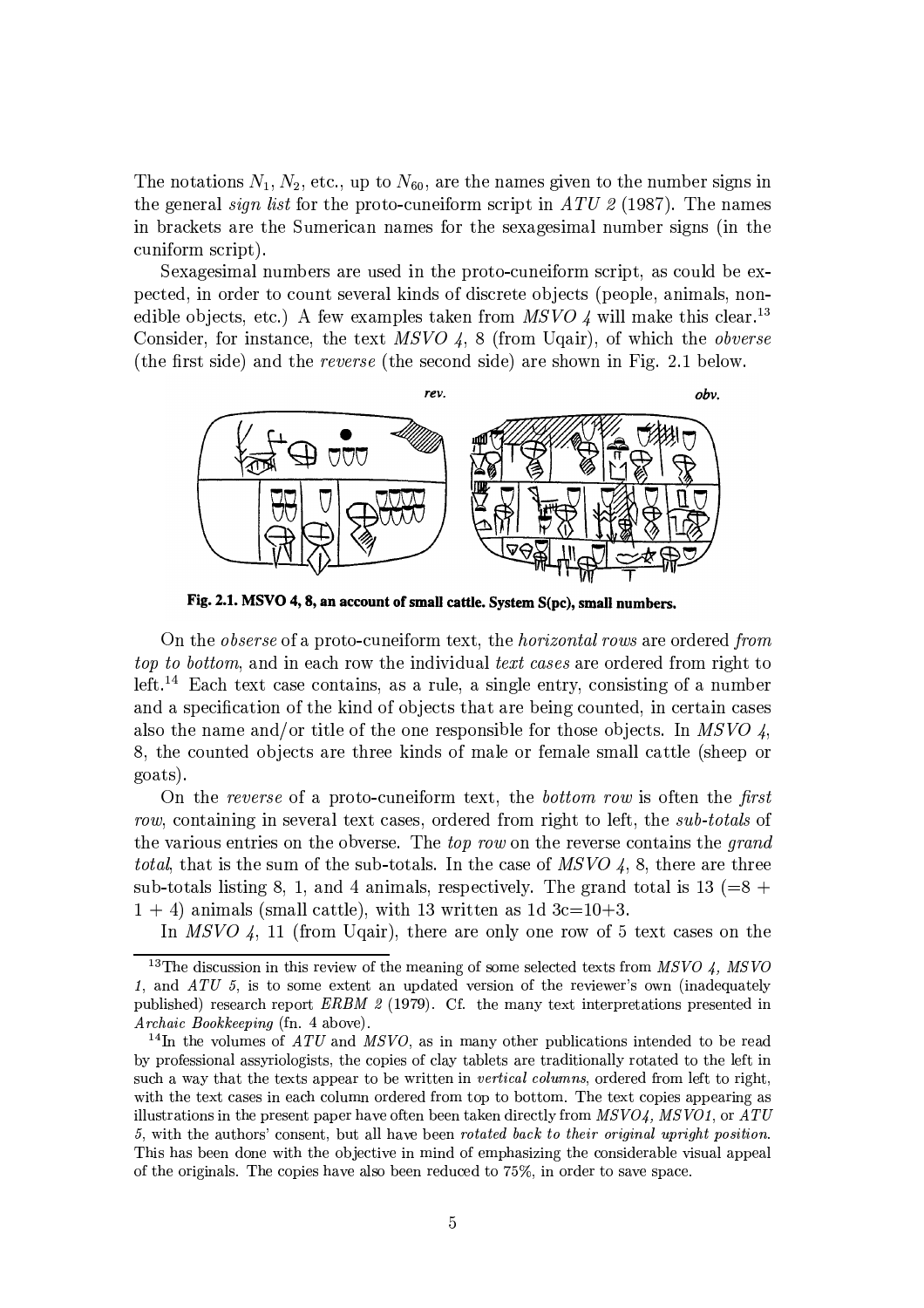obverse and two sub-totals on the reverse (plus three non-numerical text cases). The objects counted are, apparently, fish-baskets and birds. The first sub-total is 2.25 ( $= 15+30+1.00+40$ ), written as 2C 2d 5c. The second sub-total is simply 15. There is no grand total.



Fig. 2.2. MSVO 4, 11, fish-baskets and birds. System S(pc), intermediate numbers.

The last example mentioned here,  $MSVO$  4, 13 (also from Uqair), is just a fragment of a clay tablet, and the meaning of the sign for the objects being counted is not known. It is clear, anyway, that the number recorded in the first text case of this text is a large sexagesimal number, 1D  $4Cd=1.40.00(=60.60 +$  $40 \cdot 60 = 100 \cdot 60 = 6000$ .



Fig. 2.3. MSVO 4, 13, an account of unidentified objects. System S(pc), large numbers.

# 3. The proto-cuneiform system  $B(pc)$  of bisexagesimal numbers. Examples.

In the proto-cuneiform and proto-Elamite scripts, but (almost) never in the Sumerian cuneiform script, certain kinds of discrete objects often appearing in *ration* lists, in particular various grain products, are counted in the proto-cuneiform (and proto-Elamite) bisexagesimal system  $B(pc)$ :

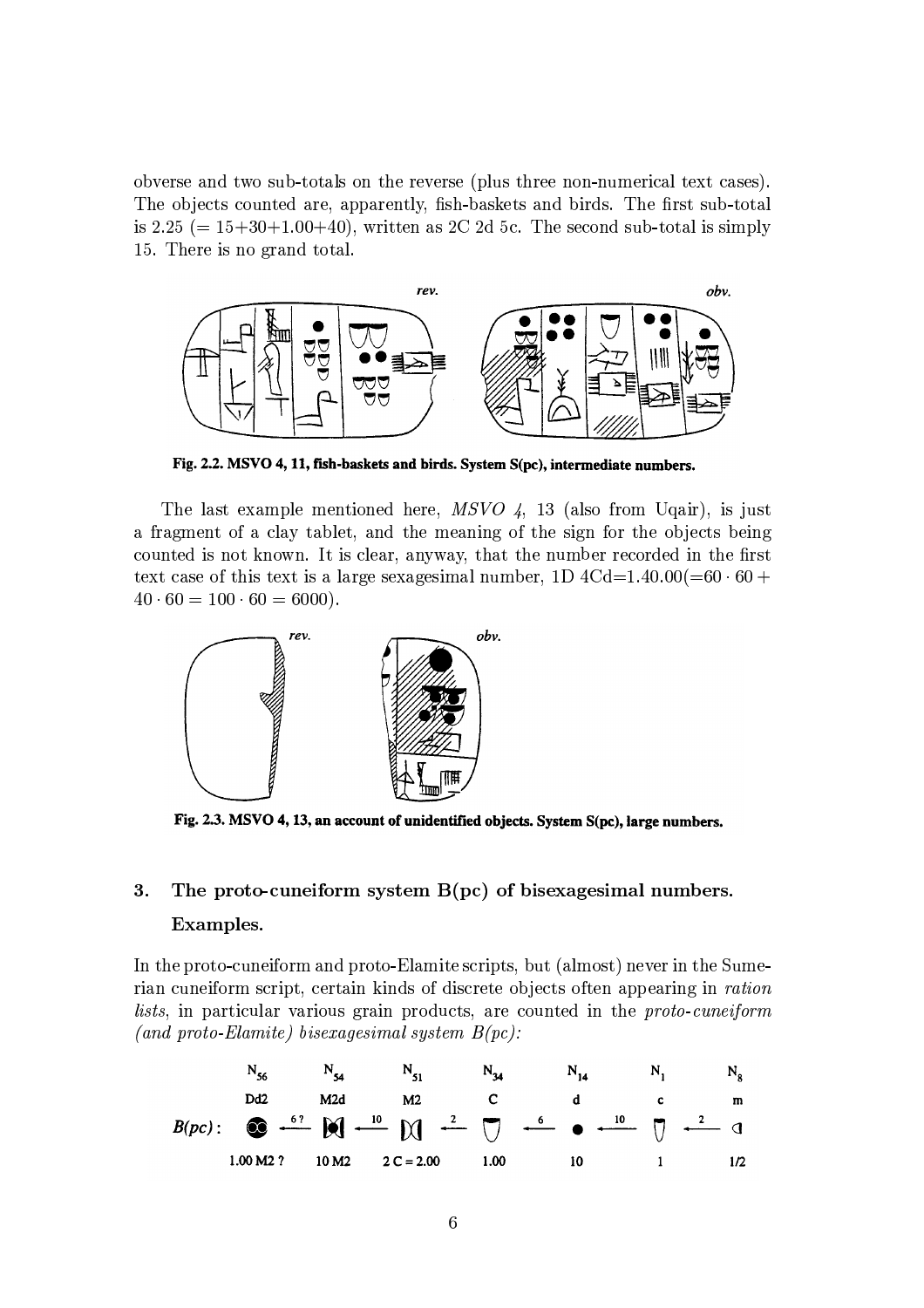As shown by this factor diagram, in system  $B(pc)$ 

 $M2=2C=2.00=2.60$ ,  $M2d=10$   $M2=20C=20.00=20.60$ , etc.

A very good example of the use of bisexagesimal numbers is MSVO 4, 66 (Fig. 3.1), an important so-called *bread-and-beer text* (from Larsa or possibly Uruk). It is a cost account for large quantities of standardized rations of bread (or similar products) of various sizes, and of *jars of beer* of various strengths or various quality.

In the first row on the obverse of  $MSVO$  4, 66, bread rations of five sizes are counted by the *bisexagesimal* numbers  $C(1.00)$ , M2  $(2.00)$ , M2 $(2.00)$ , 2M2  $C(5.00)$ , and  $5M2$  (10.00). The corresponding total, specified by a sign possibly meaning 'rations of bread', is given in case 1a of row i, the bottom line, on the reverse. This total is

C+M2+M2+2M2 C+5M2=9M2 2C=10 M2(=  $10 \cdot 2 \cdot 60 = 20.00$ ), written as M2d.

In obv. i:6a (that is case 6a of row i on the obverse), a sixth kind of bread ration (specified by a sign meaning 'bread?' and several strokes) is counted by the bisexagesimal number  $5M2d=50$  M2. The same entry is repeated as a second sub-total in  $rev$  i:1a-2a is

 $M2d+5M2d=6M2d=60$   $M2=60 \cdot 2 \cdot 60$ , which is equal to  $20 \cdot 12 \cdot 30$ .

It is not unreasonable, therefore, to interpret the text as an account of rations of various sizes of bread (and beer) for 20 persons for one whole year of 12 30 days.

In the three text cases *obv.* ii:1a-3a, three kinds of beer are counted by the sexagesimal numbers  $2C(=2.00)$ ,  $3C(=3.00)$ , and  $5C(=5.00)$ . The corresponding sub-total, recorded in rev. i:3a, is

 $2C+3C+5C=10C=10.60$ , written as 1Cd.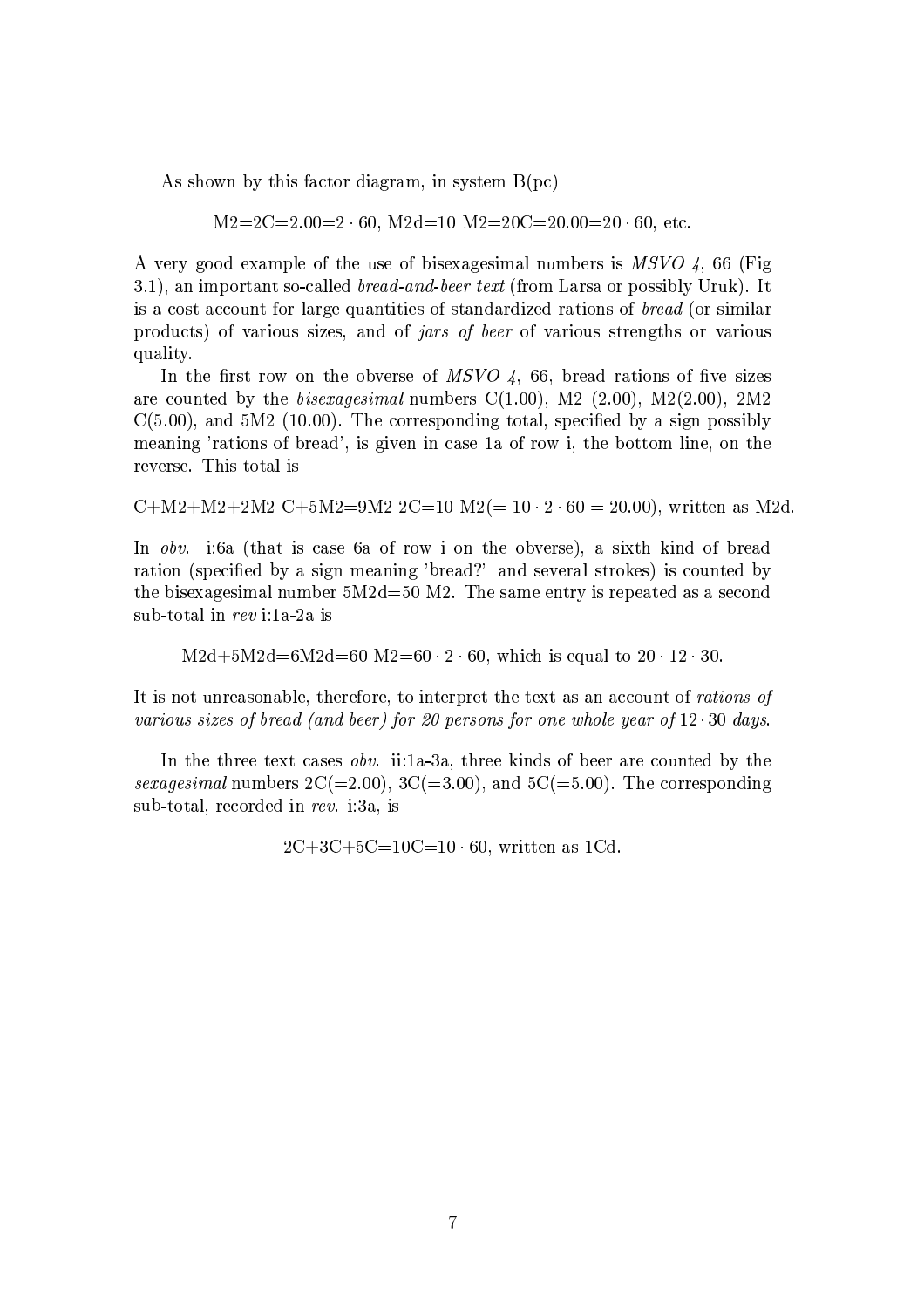

Fig. 3.1. MSVO 4, 66, a bread-and-beer text. Systems S(pc), B(pc), C(pc), C\*(pc), and C'(pc).

# The proto-cuneiform system  $C(pc)$  of capacity numbers. Exam- $\overline{4}$ . ples.

The remaining numbers in  $MSVO$  4, 66 are capacity numbers, written by use of number signs belonging to the proto-cuneiform (and proto-Elamite) capacity system  $C(pc)$ :



In system  $C(pc)$ , the *higher* units are multiples of 1 c, while the *fractional* units are sub-multiples of  $1M = c/5$ . (No Sumerian names for the units of this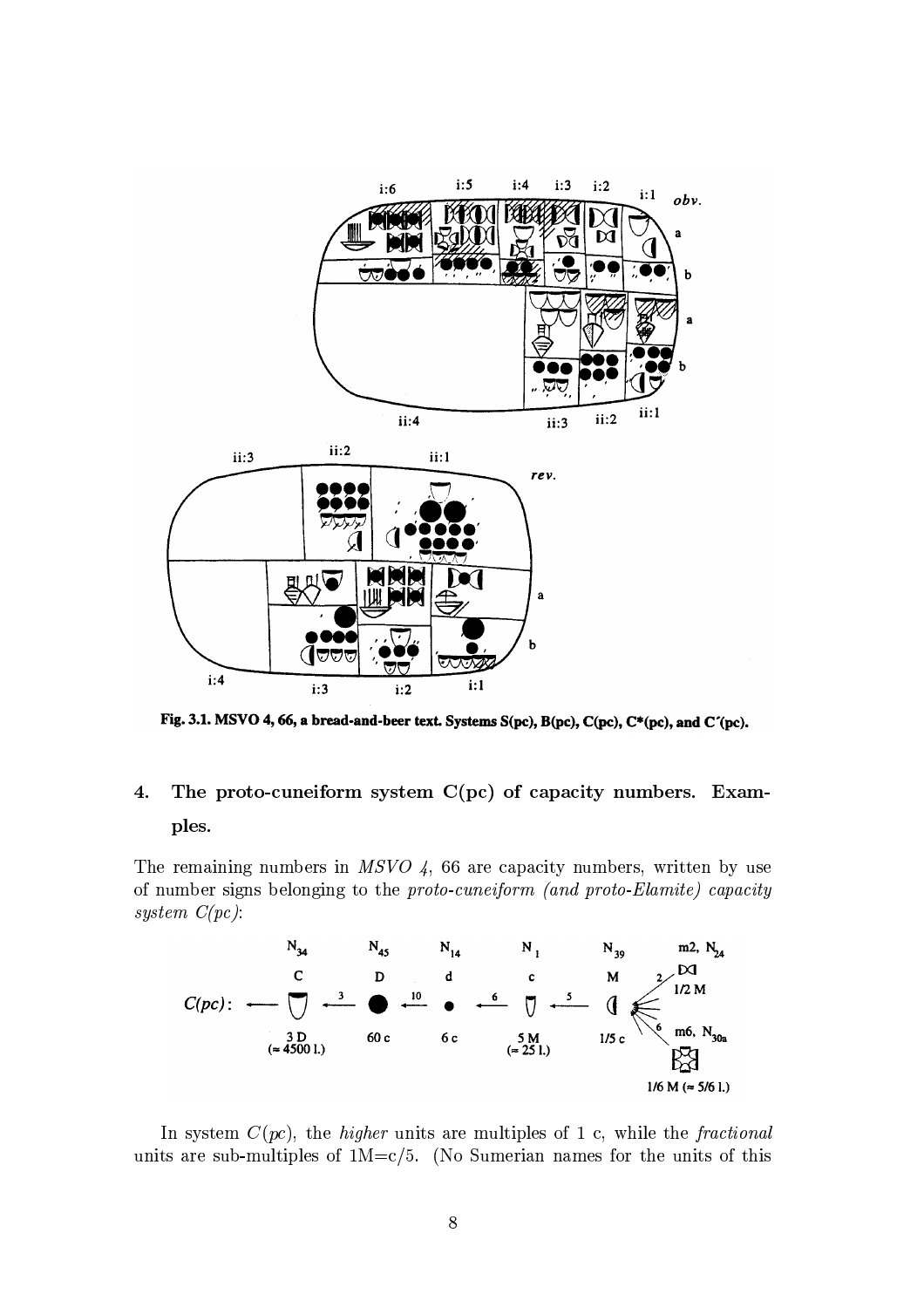system are known, for the reason that a different capacity system was used in the *Sumerian cuneiform script.*)

It is important to observe that the number signs for the higher units are not ordered hierarchically in the same way, and do not have the same (relative) values in system  $C(pc)$  as in system  $S(pc)$ . Thus, in system  $C(pc)$ , the number signs for the higher units are ordered as d, D, C, Cd, and have the values 6c, 60c, 180c, 1800c, while in system  $S(pc)$  same number signs for the higher units are ordered as d, C, Cd, D, and have the values 10, 60, 600, 3600. The advantage of using different hierarchical orders in the two systems is that it is usually easy to see immediately from the order in which the units in a given proto-cuneiform number follow each other if that number belongs to system  $C(pc)$  or to system  $S(pc)$  (or to some other system; see below).

In the successive text cases *obv.* i:1a-5a of the bread-and-beer text MSVO 4, 66 (Fig. 3.1), that is in the *upper halves* of the five first text cases, the numbers and *sizes* of the different kinds of bread rations are indicated. The sizes are expressed in terms of the corresponding costs in grain of one ration. These costs form the decreasing progression

M, m2, m3, m4, m5, that is 1,  $1/2$ ,  $1/3$ ,  $1/4$ , and  $1/5$  of 1 M.

In the text cases obv. i:1b-5b, that is in the *lower halves* of the five first text cases, the costs in grain of all the rations of each size are recorded. Note that these total grain costs are written in terms of capacity numbers sprinkled with *dots.* Such numbers belong to system  $C^*(pc)$ , one of several so-called *derived* proto-cuneiform capacity systems. It is convenient to mark transliterations of numbers belonging to system  $C^*(pc)$  with an asterisk.

It is easy to check that the grain cost is correctly computed in each case. Thus,

| $C \cdot M=1.00M$ (=60 c/5)=12c=2d, written as 2d <sup>*</sup>                                         | (obv. i:1b) |
|--------------------------------------------------------------------------------------------------------|-------------|
| $M2 \cdot m2 = 2.00 \text{ m}2 = 1.00 \text{M} = 12 \text{c} = 2 \text{d}$ , written as $2 \text{d}^*$ | (obv. i:2b) |
| $M2 \cdot m3 = 2.00 \text{ m}3 = 40M = 8c = 1d$ 2c, written as $(1d 2c)^*$                             | (obv. i:3b) |
| 2M2 C · m4=5.00 m4=1.15 M=15c=2d 3c, written as $(2d \ 3c)^*$                                          | (obv. i:4b) |
| $5M2 \cdot m5 = 10.00 m5 = 2.00 M = 24c = 4d$ , written as $4d^*$                                      | (obv. i:5b) |

The size of the sixth kind of bread ration, the one recorded in obv. i:6a (quantity 5M2d), can now easily be established. It must be  $m6=M/6$ , since

$$
5M2d \cdot m6 = 50 M2 \cdot m6 = 50 \cdot 2.00 m6 = 50 \cdot 20M = 50 \cdot 4c = 3.20c = (1C \cdot 3d \cdot 2c)^* \quad (obv. \text{ i:}6b)
$$

The sum of the grain costs recorded in *obv.* i:1b-5b is given as the sub-total

 $2d+2d+1d$   $2c+2d$   $3c+4d=11d$   $5c=(1D 1d 5c)^*$  $(rev. i:1b)$ 

The grain cost  $(1C \t3d \t2c)^*$  in *obv.* i:6b is repeated as a sub-total in rev. i:2b.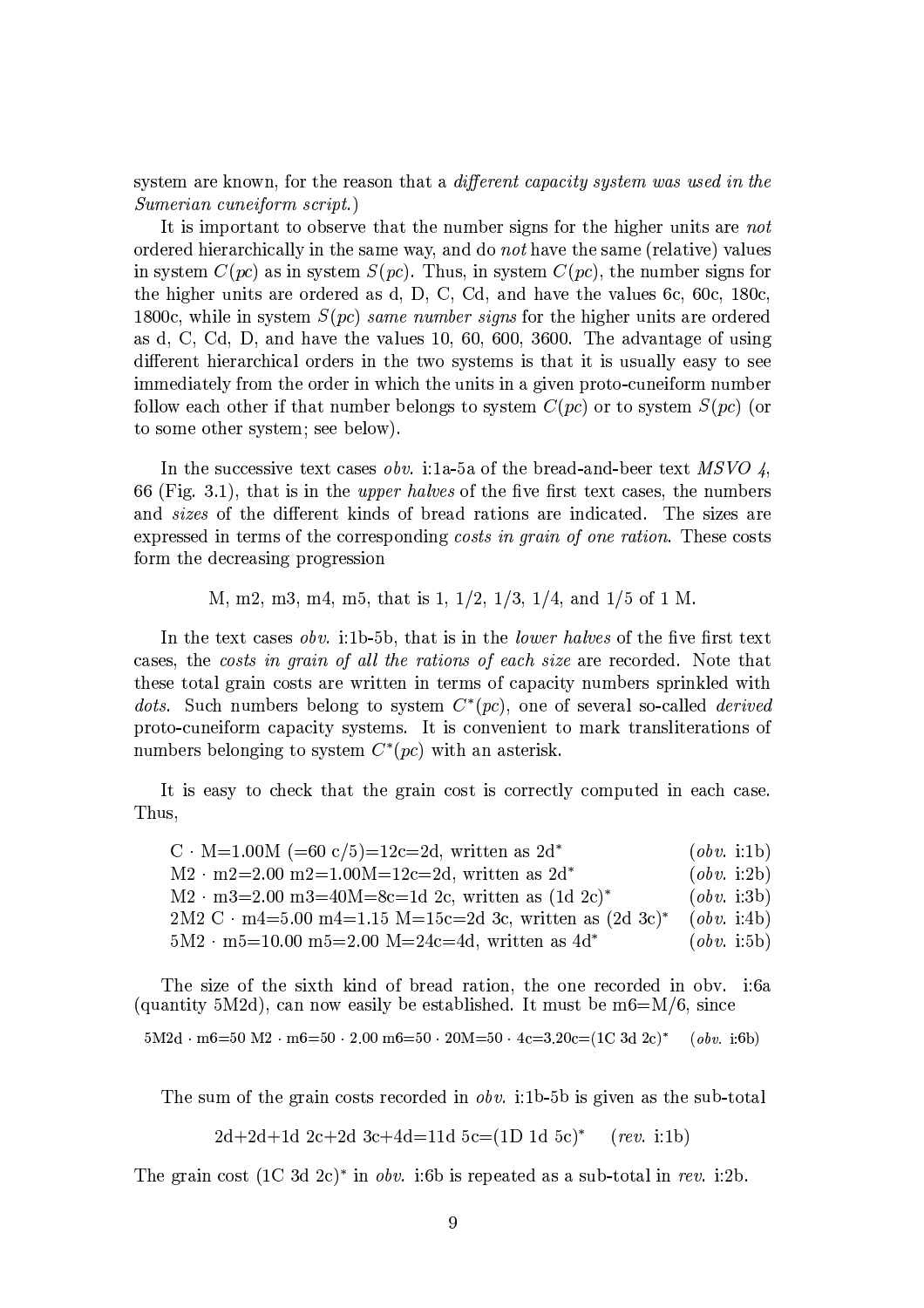The costs of the beer rations are computed in the same way as the costs for the bread rations. It is a simple division exercise to find out that the cost per jar of the three kinds of beer mentioned in obv. ii:  $1a-3a$  is  $M+3m10$ , M, and m3, respectively. Indeed,

$$
2C \cdot (M+3m10)=2.00 \cdot 13 \text{ m10}=12 \cdot 13M=2.36M=(5d \text{ 1c } 1M)^* \text{ (}obv. ii:1b)
$$
  
\n
$$
3C \cdot M=3.00 \text{ M}=36c=6d^*
$$
 (obv. ii:2b)  
\n
$$
5C \cdot m3=5.00 \text{ m3}=1.40 \text{ M}=20c=(3d \text{ 2c})^*
$$
 (obv. ii:3b)

The sum of the grain costs recorded in *obv.* ii: 1b-3b is given as the sub-total

 $(5d \text{ 1c} 1M)^* + (1C \text{ 3d} 2c)^* + (1D \text{ 4d} 3c \text{ 1M})^* = (1C \text{ 2D} 8d \text{ 10c})^* = (1C \text{ 2D} 9d \text{ 4c} 1M)^*$  $(rev. i:3b)$ 

The grand total of the grain costs is the sum of the three sub-totals in rev. i:1b-3b:

 $1(D \t1d \t5c)^* + (1C \t3d \t2c)^* + (1D \t4d \t3c \t1M)^* = (1C \t2D \t8d \t10c)^* = (1C \t2D \t9d \t4c \t1M)^*$  $(rev. ii:1)$ 

A second derived capacity system is system  $C'(pc)$ , which is characterized by using number signs tagged with *oblique strokes*. It is convenient to mark transliterations of numbers in system  $C'(pc)$  with an oblique stroke. Hence, the two capacity numbers in rev. ii of MSVO 4, 66 can be transliterated as

 $(1C 2D 9d 4c 1M)^* = (2C-9M)^*$  and  $(8d 4c 1M)' = (9d-9M)'$  $(rev.ii: 1-2)$ 

It is known from other proto-cuneiform texts that cost accounts for beer normally included both grain (barley groats?) and (probably) malt in certain proportions, with the amounts of grain expressed in system  $C^*(pc)$  and the corresponding amount of malt expressed in system  $C'(pc)$ . Therefore, the obliquely stroked number in rev. ii:2 ought to be simply related to the dotted number in rev..i:3. This is also the case (see below).

This text, MSVO 4, 66, has the appearance of a school exercise, since it lacks all the names of officials, place names, etc., which would normally, in a real account, be recorded in the cases that are now empty, that is in obv. ii:4, rev. i:4 and rev. ii:3. On the other hand, the text may just have been a first draft for a real account. (To judge from a photo of  $MSVO$  4, 66, the clay tablet on which the text is written was rather carelessly manufactured, and the writing on it is not very elegant.) Be that as it may, what makes the text really interesting is that it is an unusually clear example of an account, not of actual costs, but of costs in a *planned* economy, computed according to certain arbitrarily imposed rules.<sup>15</sup> Indeed, the varius numbers in MSVO 4, 66 seem to have been computed in the opposite direction to what might have been expected, *starting with the grand total* in rev. ii:1 rather than with the particular expenses (costs) in *obv.* i: 1b-6b and  $obv$ . ii: 1b-3b.

<sup>&</sup>lt;sup>15</sup>For another outstanding example, see the discussion of the field division text *MSVO* 1, 2 in J. Friberg, Archiv für Orientforschung 44/45 (1997/98) 1-58.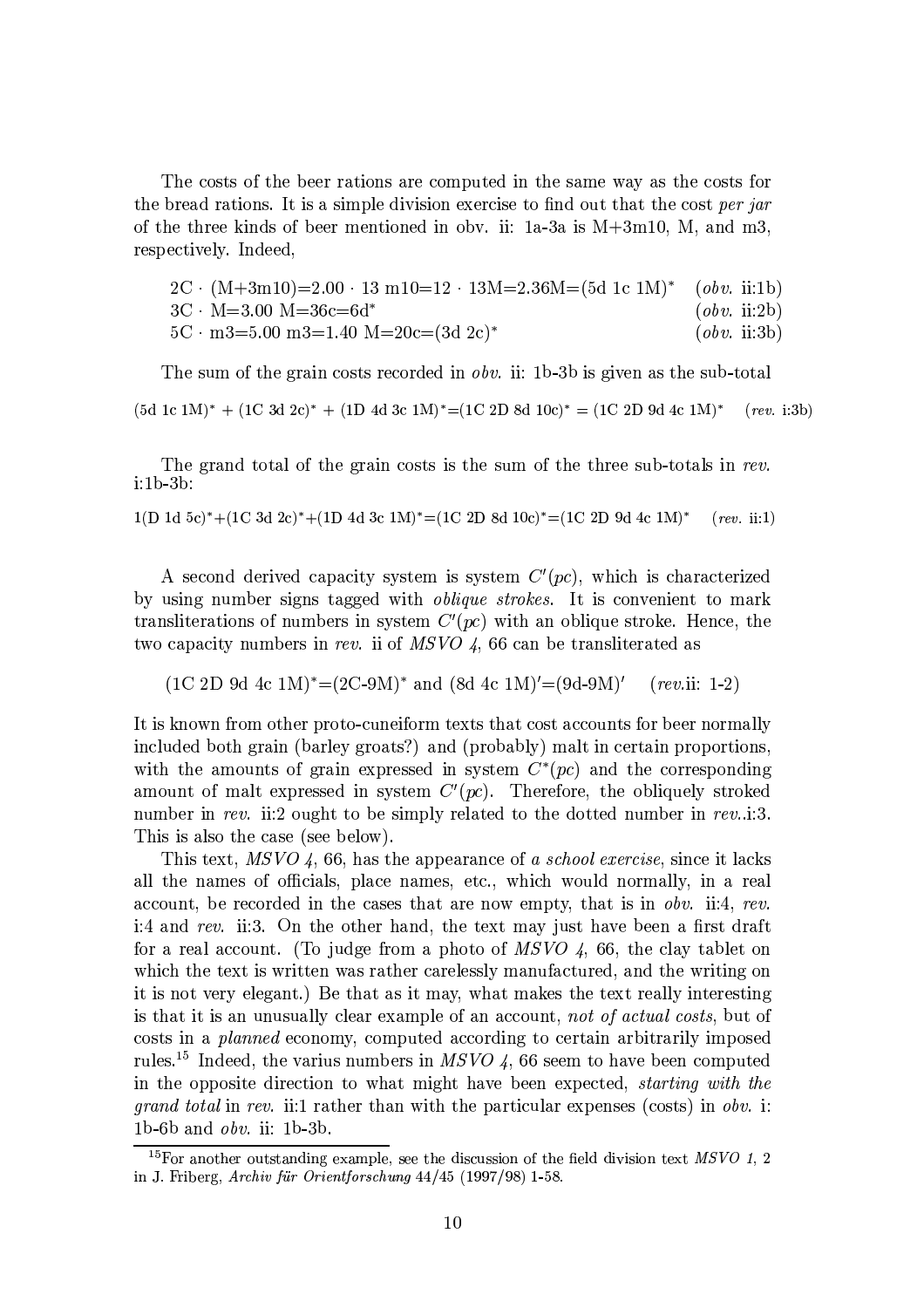Actually, the numbers recorded in MSVO 4, 66 seem to have been computed as follows, with departure from the given grand total and from the apparent rule that

the average cost of a combined bread-and-beer ration is  $m4^*$  of grain per man-day.

(Here 1 man-day is short for 1 person  $\cdot$  1 day.) From this basic rule it follows that

the cost of M2 average rations is  $2.00 \cdot m4^* = 30M^* = 1d^{*}.$ <sup>16</sup>

Consequently,

the cost of average rations for 1 man-year (= 3 M2 man-days) is 6.00 m4\*=3d\*.

Therefore, ideally,

the cost of average rations for 20 man-years(=60 M2 man-days) is 20  $3d^*$  2C<sup>\*</sup>.

For some reason (a fee to the accountant or to the disbursing office?)  $9M^* =$  $1/200 \cdot 2$  C<sup>\*</sup> is subtracted from this ideal figure, so that the total cost for the 20 man-years is reduced to

 $C(bread-and-beer) = (2C-9M)^* = (1C 2D 4c 1M)^*$ , as in rev. ii:1.

In the next step of the computation, the ideal grand total  $2C^*$  of grain is divided in two parts, one of bread, the other of beer, in the ratio  $3:1.^{17}$  The result is the two sub-totals

$$
C(bread)=3/4 \cdot 2C^* = (1C 1D 5d)^*
$$
 for bread, and  
 $C(beer)=1/4 \cdot 2C^* = (1D 5d)^*$  for beer.

In the third step of the computation, the bread-total, in its turn, is divided in two parts, one with 1 M2d=10 M2 rations of the larger sizes (M to m5), another with 50 M2 rations of the smallest size (m6). The result is that  $C(bread)$  is split into two new sub-totals

C (small size bread)=50 M2  $\cdot$  m6\*=50  $\cdot$  20 M\*=50  $\cdot$  4c\*=(1C 3d 2c)\*, as in rev. i:2, and C (larger size bread)=C(bread)-C(small size bread)=(1C 1D 5d · 1C 3d 2c)\*=(1D 1d 4c)\*.

Next, of the 10 M2=20.00 larger size bread rations, one half, that is  $5M2=10.00$ . are assumed to be of the size m5, and one half of that, that is  $2M2$  1C=5.00 of the size m4. The corresponding cost in grain is  $4d^* + (2d \ 3c)^*$ . There remains (1D 1d 4c-6d 3c)<sup>\*</sup>=(5d 1c)<sup>\*</sup> to divide between 2 M2 1C=5.00 bread rations of

<sup>&</sup>lt;sup>16</sup>Is this simple *unitary relation* the explanation for the puzzling use of bisexagesimal numbers when counting rations?

<sup>&</sup>lt;sup>17</sup>This means that the costs of the average bread and beer rations in this text are  $3/4$ .  $m4^*$ , and  $1/4 \cdot m4^*$  respectively. Cf. the extended bread-and-beer text MSVO 1, 93, where in rev. i:1a-b the cost for 1M2 1C 3d=3.30 rations of bread is  $3.30 \cdot 3/4 \cdot m4^* = (1d \cdot 1c \cdot 4M)$  $1m4 \text{ 1m8}$ <sup>\*</sup>=(1d 1c 4M 1m2)<sup>\*</sup>. That text is discussed also in R. Englund, "Grain accounting practices in archaic Mesopotamia", to appear in J. Høyrup and P. Damerow (eds.), Changing Views on Ancient Near Eastern Mathematics.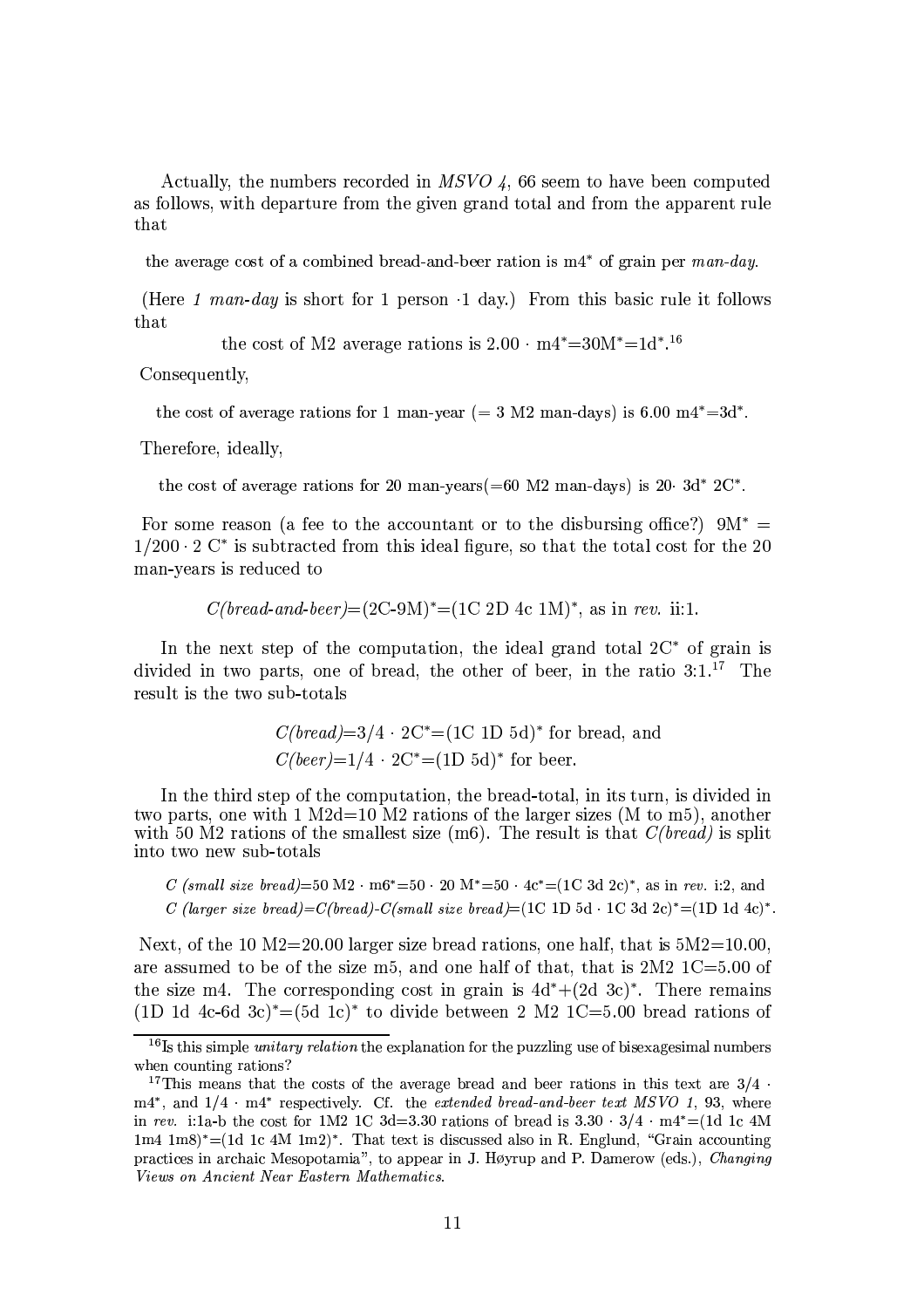the three sizes  $m3$ ,  $m2$ , and M. The obvious choice is to let there be M2 breads of the size m3, M2 of the size m2, and C of the size M. The corresponding cost in grain is  $(1d 2c+2d+2d)^* = (5d 2c)^*$ , which is a mere 1c<sup>\*</sup> more than the original allotment.

The amount of grain available for  $C(beer)$  is the ideal amount  $(1D\ 5d)^*$ , diminished by the 1c<sup>\*</sup> usurped by  $C(bread)$  and by the 9M<sup>\*</sup> subtracted as a fee, or whatever. Hence there is available only (1D 5d-1c-9M)\*=(1D 4d 3c 1M)\* for 1  $Cd=10.00$  beer rations, as recorded in rev. i:3b. (The rule applied here seems to be that the number of beer rations shall be  $1/12$  of the number of bread rations.) Of the 10.00 beer rations, one half, that is  $5C = 5.00$  are assumed to have a low cost in grain, only m<sup>3\*</sup> per jar, or  $(3d\ 2c)^*$  altogether. Of the next  $5C=5.00$  been rations,  $3C=3.00$  have a larger cost in grain, a round 1  $M^*$  per jar, or 6d<sup>\*</sup> altogether. For the remaining  $2C=2.00$  beer rations, the available grain is reduced to (1D 4d 3c 1M-3d 2c-6d)<sup>\*</sup>=(5d 1c 1M)<sup>\*</sup>, as in *obv.* ii:1b. This corresponds to a cost per jar equal to  $(1M 3 \text{ m}10)^*$  for the strongest beer. This is an uncharacteristically non-round number, which can be explained by assuming that the author of MSVO 4.66 was unable to find a better solution to the complicated partition problem that he was trying to solve.<sup>18</sup>

The last step of this complicated computation was to find the amount of malt that had to be added to  $(1D \t{4d} \t{3c} \t{1M})^*$ , the total cost in grain for the beer. Apparently the *ratio of malt to grain* was assumed here to be 3:5, since

 $3/5 \cdot (1D \text{ 4d } 3c \text{ 1M})^* = 3/5 \cdot 7.16 \text{ M}^* = 4.21 \frac{3}{5} \text{ M}^* \approx (8d \text{ 4c } 1\text{M})^*$ , as recorded in rev. ii:2.

Other known proto-cuneiform ration texts (see, for instance, MSVO 1, 83-111) are nearly as complicated as  $MSVO$  4, 66, even if not quite as interesting from a mathematical point of view. All of those texts are what may be called *extended* bread-and-beer texts, for the reason that they are accounts of the distribution of several other kinds of food in addition to the rations of bread and beer. In such texts, the cost of bread and beer is always expressed in terms of system  $C(pc)^*$ .

There are also some quite interesting ration texts of more modest format. Take, for instance, the two small texts in Fig. 4.1-2 below (both from Larsa, or possibly Uruk). In MSVO 4, 60 (Fig. 4.1), two sub-accounts are separated from each other by a double dividing line. In the second account the sume of  $(1+2+1+3+2+1+1)c=11c$  is given as the number 1d 5c, preceded by the sign for 'barley'. Obviously, the numbers here are proto-cuneiform capacity numbers, for which  $1d=6c$ . The account can be interpreted as specifying the monthly rations of barley for 7 workers of officials of low rank. The monthly rations of 3, 2, or 1c correspond to daily rations of 3, 2, or 1 M/6, in other words to m2, m3, or m6 of barley per man-day. (The average daily ration is close to m4, since  $7 \cdot m4 = 210$ m4=52 1/2 M=10 1/2 c=1d 4 1/2 c.)

<sup>&</sup>lt;sup>18</sup>In modern, mathematical terms, the text displays a number of *approximate solutions* to several systems of linear equations!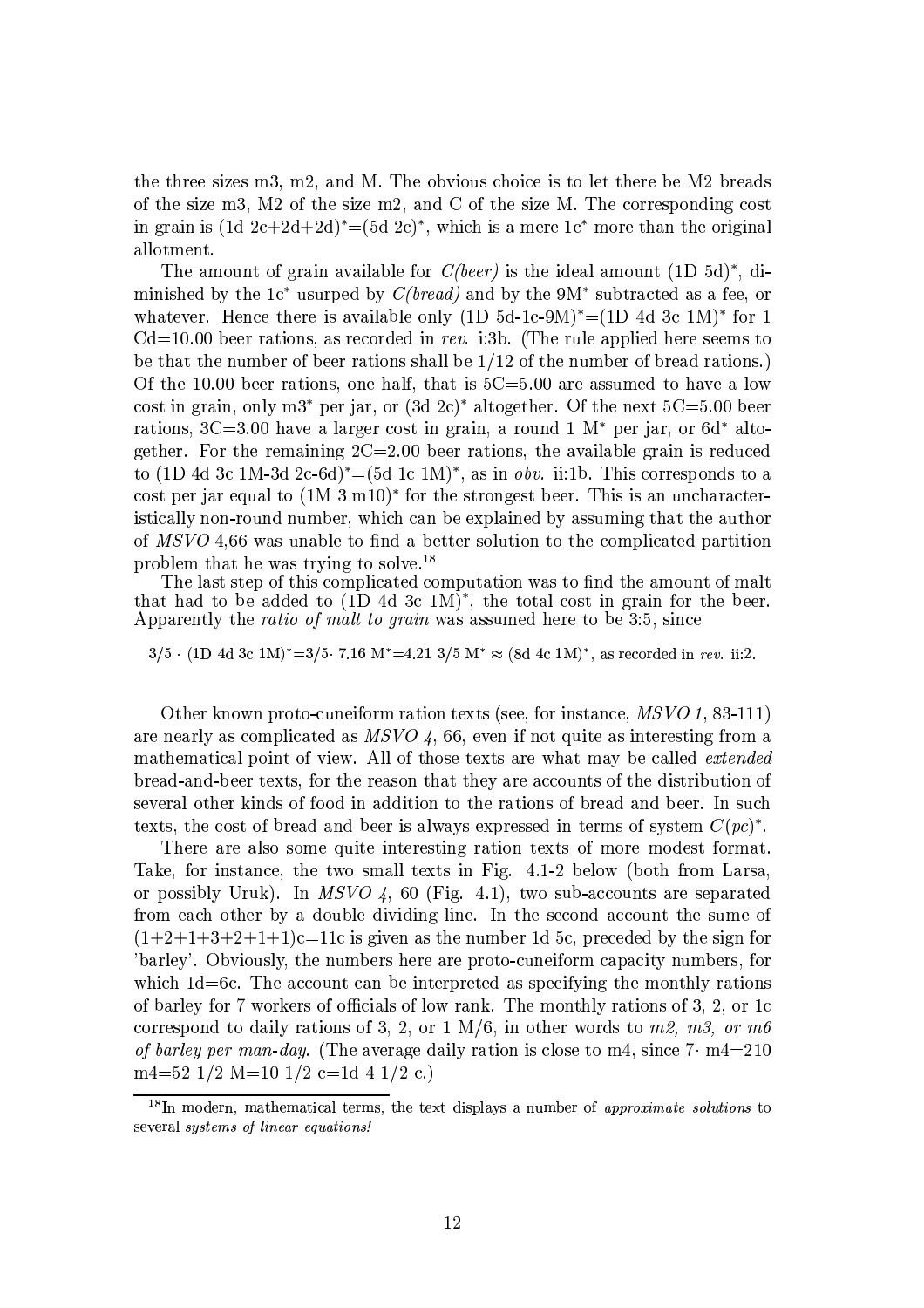

Fig. 4.1. MSVO 4, 60, large and small monthly rations of barley. System C(pc).

This interpretation of the second account on the obverse of  $MSVO$  4, 60 makes it likely that the meaning of the first account is similar, namely that the monthly rations of 3 officials are 2, 1 and 1d, respectively, corresponding to 2 or 1M of barley per man-day. Thus the largest of the rations is 12 times as big as the smallest.



Fig. 4.2. MSVO 4, 65, small monthly rations of emmer wheat. System C"(pc).

In a similar way, MSVO 4, 65 (Fig. 4.2), can be interpreted as a record of the monthly rations of 2 officials, 7 male and 3 female workers. The rations are paid out in emmer (wheat), a kind of cereal different from barley. This is shown by the use of numbers belonging to the derived capacity system  $C''(pc)$ , characterized by number signs tagged with *two parallel strokes*. The monthly rations of the two officials are (1d 4c)" and 1d", respectively, corresponding to 1 2/3 and 1 M" per man-day. The monthly rations of the male workers are 2 or 1  $c''$ , corresponding to  $m3''$  or  $m6''$  per man-day. The monthly rations of the femal workers, however, are only 3 or 2M", corresponding to daily rations of no more than  $1/2$  or  $1/3$  $m5$ ". The sum of the monthly rations of the 2 officials and 10 workers is recorded on the reverse of the tablet. It is, correctly, (4d 1c 3M)".

The next example,  $MSVO$  4, 3 (Uqair), is a (probable) ration text, a bit more complicated than MSVO 4, 60, but still much less complicated than MSVO 4, 66. On the obverse of this text there are two sub-accounts, tagged by the two signs GI and BA, of unknown meaning, but obviously some kind of category markers. In rev. i:1-2, two sub-totals tagged by BA and GI are equal to the sums of the capacity numbers recorded in the corresponding sub-accounts on the obverse, separated by a double-drawn dividing line. The grand total in rev. ii is 2D 7d 5c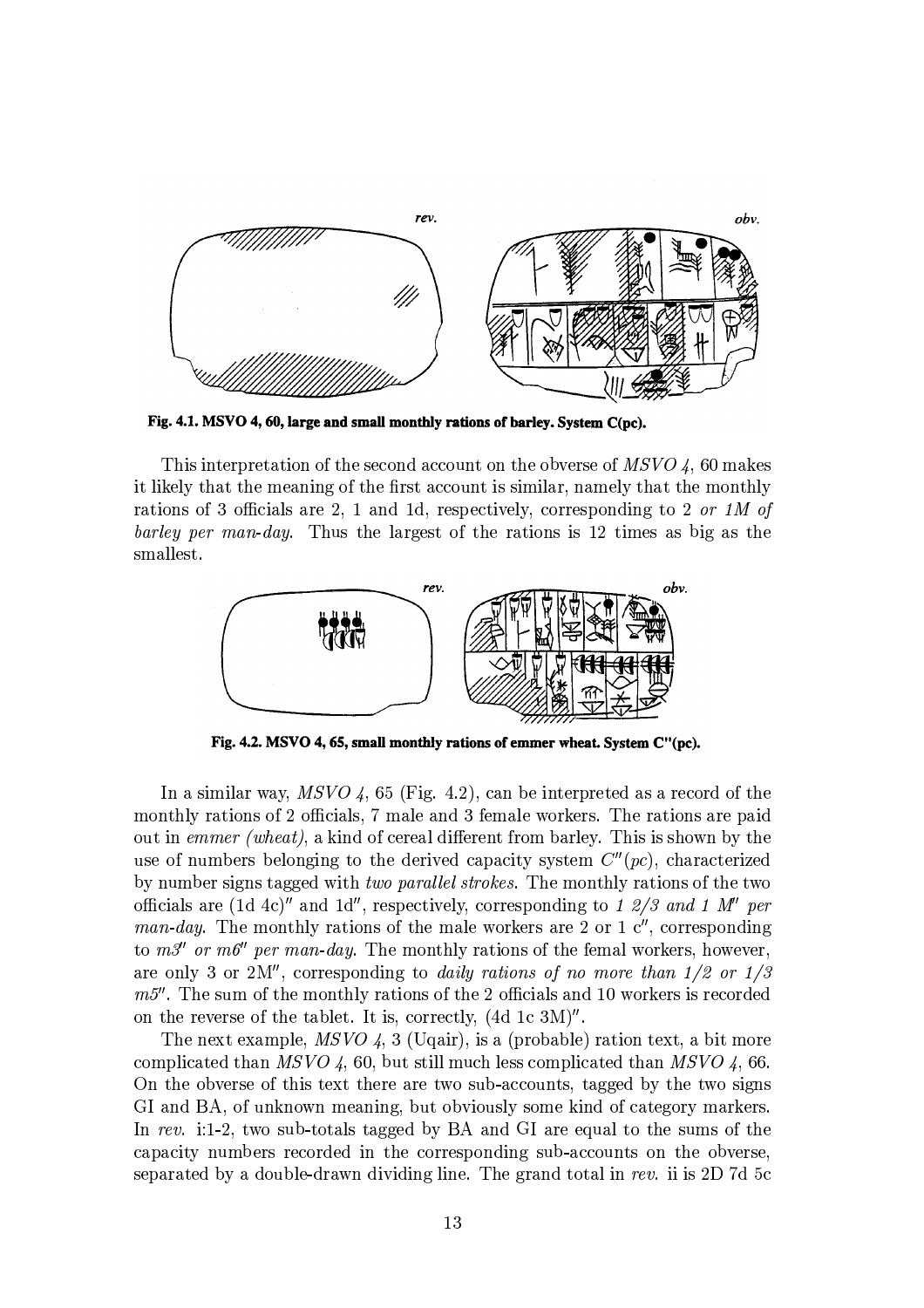of barley, marked by both BA and GI, and attributed to one or two high officials EN ME of an administrative unit with the name  $\rm{KU_6.RAD.UR_2}.$ 



Fig. 4.3. MSVO 4, 3, rations marked BA and GI. System C(pc), large numbers.

The grand total here is equal to 28 d-1c, or nearly 28 d. Although the text itself gives no direct clue to what this number means, it can be interpreted as

28 d = 7 · 4d =  $(1+16)$  · 24 d =  $(1+1/6)$  · 10 · 12 · 30 m 5.

Therefore the grand total is an *almost round number*, by which is meant a large and round number plus (or minus) a small fraction of that number. Grand totals equal to almost round numbers are not uncommon in the corpus of protocuneiform texts.<sup>19</sup> The significance of the added (or subtracted) fractions is far from clear, however, and may vary from case to case. Anyway, the factorization above of the grand total in MSVO 4, 3 suggests that the grand total can be interpreted as rations of barley of the size m5 for 10 man-years, probably for a group of 10 workers for 1 year, alternatively  $120=2.00$  workers for 1 month, under the supervision of the high officials EN and ME, with an extra 1/6 of the total for the EN and the ME themselves.

#### The proto-cuneiform systems  $T(pc)$  and  $Z(pc)$  for time. Examples. 5.

One of the unexpected results of the decipherment of the proto-cuneiform number systems was the identification by A. A. Vaiman (1974) and R. K. Englund (1988) of a special system of time numbers, the *proto-cuneiform time system*  $T(pc)$ . All the number signs in system  $T(pc)$  are combinations of the sign  $U_4$  'sum, light, day' and a counting number:

 $19Cf$ . J. Friberg, "Round and almost round numbers in protoliterate metro-mathematical field texts", Archiv für Orientforschung 44/45 (1997/98).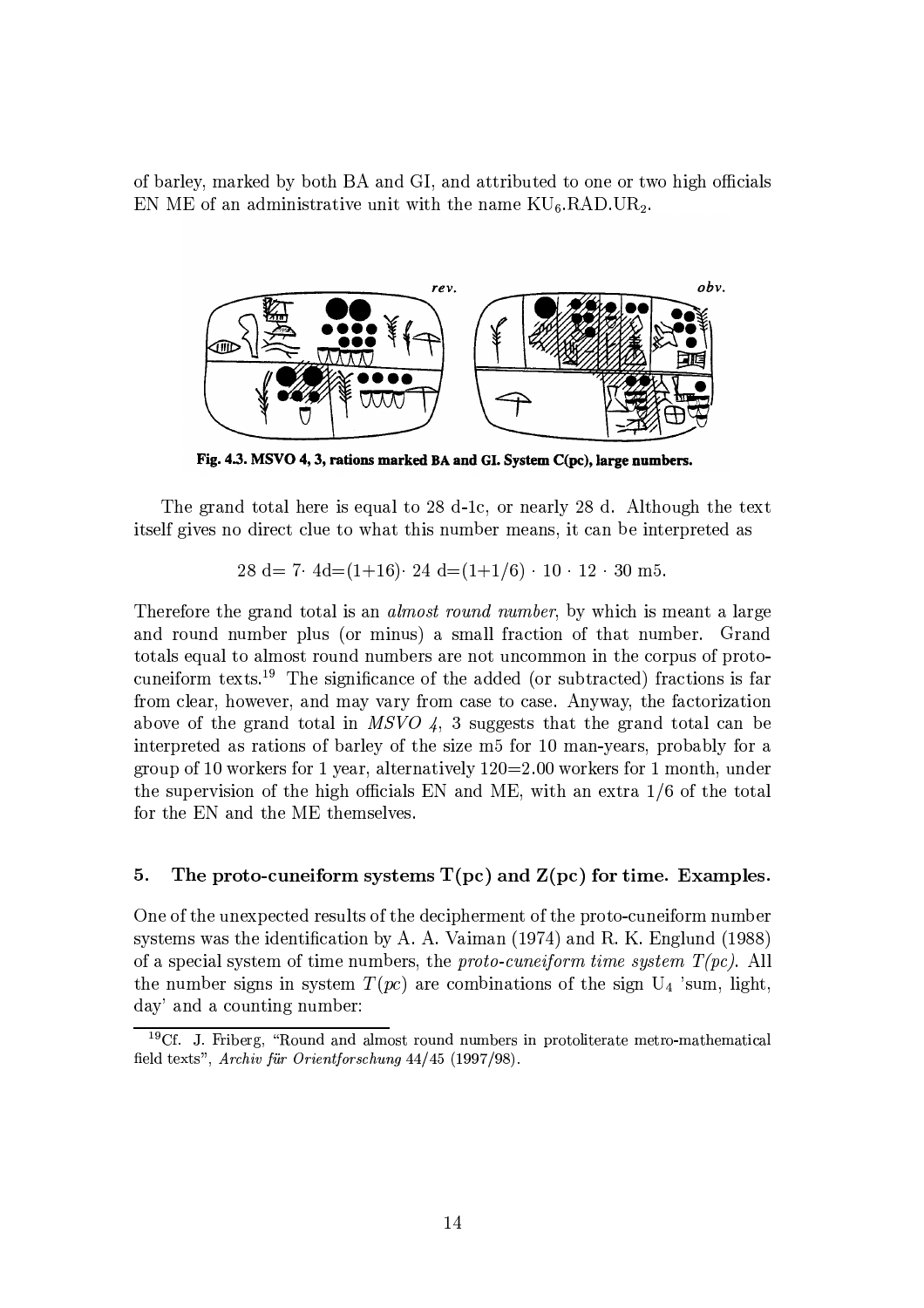

The counting numbers are written as ordinary sexagesimal numbers and placed inside the sign  $U_4$  in the case of months, they are written as sexagesimal numbers with m instead of c and placed under the  $U_4$  sign in the case of days, and they are writen as strokes s at the upper side of the  $U_4$  sign in the case of years. The year is clearly an *administrative year* of  $12 \cdot 30$  days, not a cultic/agricultural moon-year.

The fragment  $MSVO$  4, 27 (Uqair) in Fig. 5.1 below is an interesting example of the use of system  $T(pc)$ .



Fig. 5.1. MSVO 4, 27, a ration text with almost round numbers. Systems  $T(pc)$  and  $C(pc)$ .

In the upper row of the obverse of this fragment, a single text case, divided in two parts, is preserved. In the upper part of the case, there is the sign for barley, the sign for grain rations (a picture of the mass-produced beveled-rim bowl, holding about 5/6 liters, which is typical for the period), the capacity number 4d, and the time number meaning 24 months. The interpretation is obvious:  $24$ man-months of rations of barley (of the small size m6) is as much as  $4d=24c=24$  $\cdot$  30 m6 of barley.<sup>20</sup>

In the lower part of the same text case is written the capacity number 2c 2M together with a broken line, a sign clearly signifying an *added fractional part*. As a matter of fact, 2c  $2M=12M$  in the lower part of the case is  $1/10$  of  $4d=24c=120M$ in the upper part. This is one of the few known cases clearly demonstrating how an almost round number can arise. It is possible, but far from certain, that the fragment is part of a monthly account of rations for a group of 24 workers, and

<sup>&</sup>lt;sup>20</sup>See R. Englund, "Administrative timekeeping in ancient Mesopotamia", Journal of the Economic and Social History of the Orient 31 (1988), 162-164, or Archaic Bookkepping (1993) 70-71.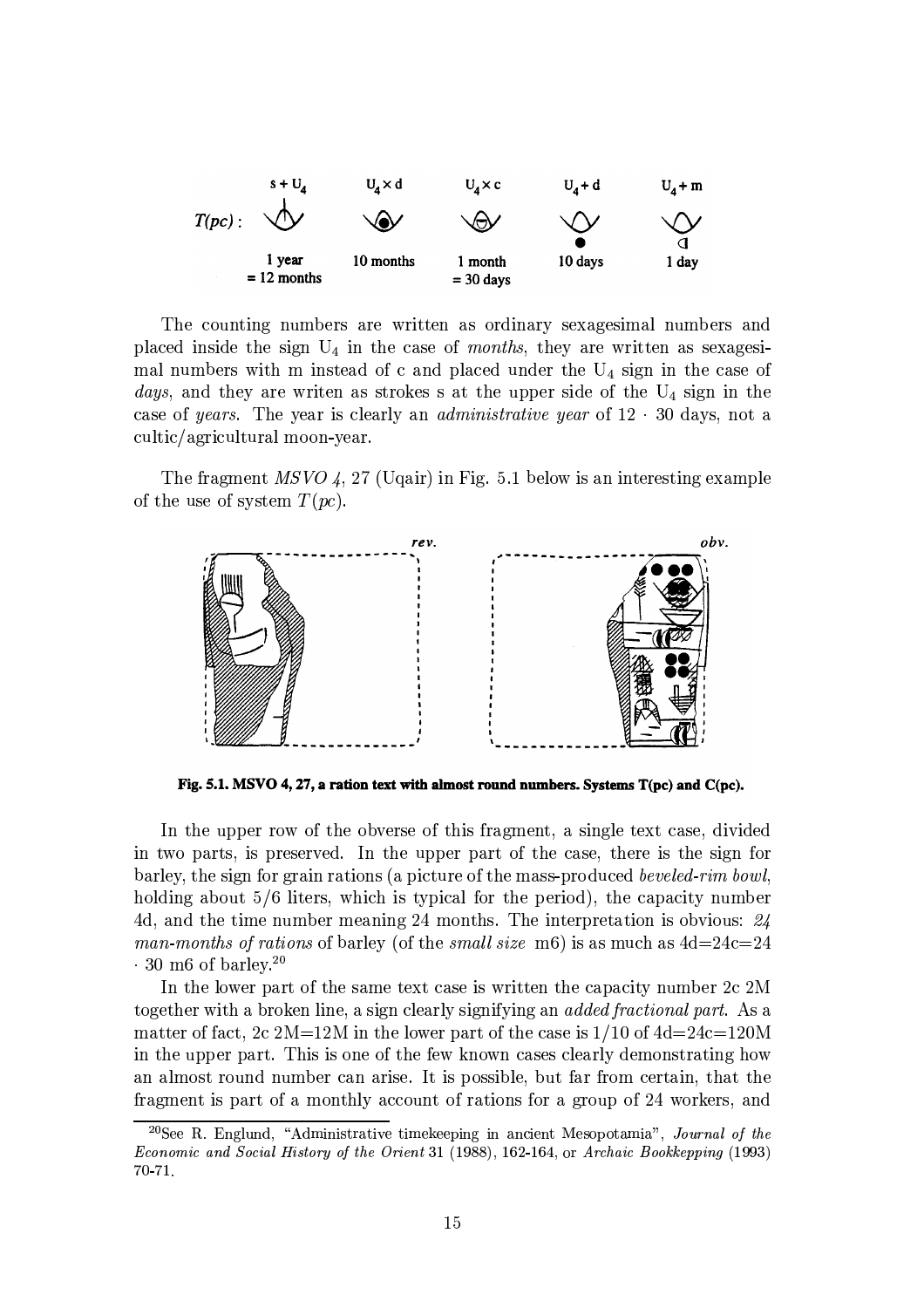that the added fractional part of the barley total was paid out to the official in charge of the group.<sup>21</sup>

A special kind of (probable) time notation, different from the usual system  $T(pc)$ , seems to be used in MSVO 4, 55 (Larsa, or Uruk; Fig. 5.2).



Fig. 5.2. MSVO 4, 55, an account of 12 months of hired labor(?). System Z(pc).

In rev. i of MSVO 4, 55, two sub-totals are recorded, together with the titles of two officials. The first sub-total is probably to be read as '11 1/2 Z659  $\times$  c, the Z659 of the EN', where  $Z(ATU)$  659 is a sign of unknown meaning (numbered as in the sign list of ATU 2). Similarly, the second sub-total is '1/2 Z659  $\times$  c, the Z659 of the SU'. In rev. 2 is recorded the grand total 12 (meaning 12 Z659  $\times$  c), the name of an administrative unit, the sign representing the ration bowl, and the time notation for 1 year in system  $T(pc)$ . The interpretation of this text proposed here is that Z659 is a sign meaning 'hired worker' or a manday of hired *work*.<sup>22</sup> Furthermore, the sign combination Z659  $\times$  c may have the meaning 1 man-month of hired work, in the same way as the sign combination  $U_4 \times c$  is known to mean 1 man-month (possibly of work by dependent workers). The circumstance that the grand total '12' (man-months of hired work) seems to be "explained" in the text by the sign for '1 year' may serve as supporting evidence for the suggested interpretation.

The scarcity of examples of the use of Z659 and related signs makes it difficult to decide if there ever was a proto-cuneiform system of time numbers for hired work, which could then be called system  $Z(pc)$ . The following diagram is only tentative but is useful in that it shows the forms of the signs discussed here:

<sup>&</sup>lt;sup>21</sup>More complete texts of similar type are *MSVO* 1, 121 and 122. In the former text, 1 month and 5 days of barley rations of the relatively large size m2 is as much as 3c 2M 1 m2, to which is added  $1/10$  of this number. In the latter text, 3 years of barley rations of the same size m2, plus the added  $1/10$ , is equal to the almost round number 1D 8d+1d 4c 4M=1D 9d 4c 4M.

<sup>&</sup>lt;sup>22</sup>See J. Friberg, *Orientalistische Literaturzeitung* 89 (1994) 495, where it is demonstrated that the protocuneiform sign Z659 and its supposed pre-literate predecessor, the token known as a "small tetrahedron", probably both denoted a man-day of hired work.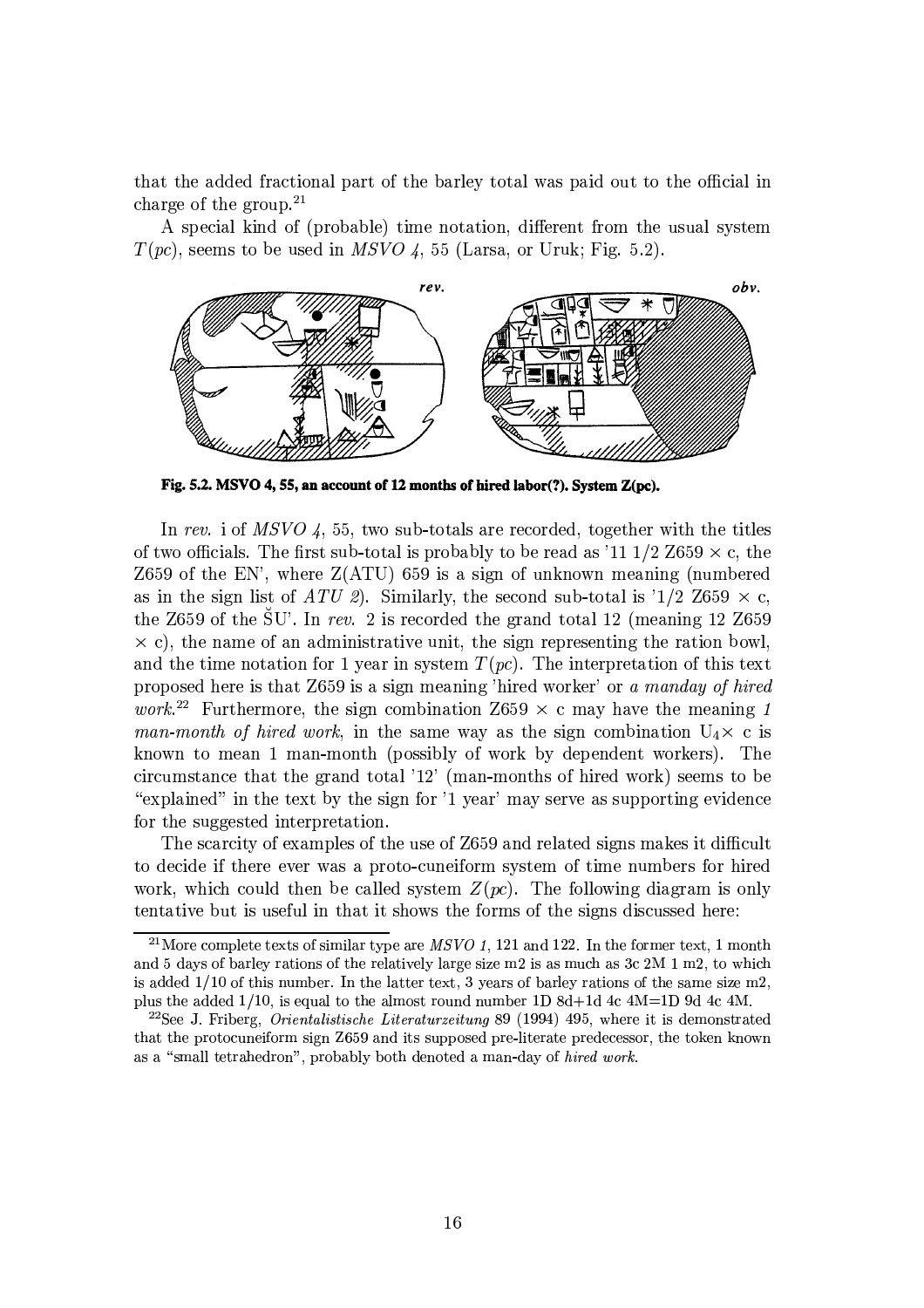

The first of these signs,  $s + Z659$ , is attested only, completely out of context. in Vocabulary 3 (ATU 3), a lexical list. The second sign is known only from two very small fragments of clay tablets. No examples are known of texts where the proposed values of the signs can be confirmed. Furthermore, as shown by the reverse of MSVO 4, 55 (Fig. 5.2), multiples of Z659  $\times$  c are *counted*, in contrast to multiples of  $U_4 \times c$  in system  $T(pc)$ , which are written as  $U_4 \times 2c$ ,  $U_4 \times 3c$ , etc.



Fig. 5.3. MSVO 1, 146, a large account of monthly(?) rations for hired labor(?)

Anyway, the interpretation of MSVO 4, 55 proposed above seems to be confirmed by the texts MSVO 1, 146-151 (Jemdet Nasr), which are all concerned with accounts of Z659, that is probably with hired labor. In these texts, months of hired work are counted, apparently, as in  $MSVO$  4, 55, that is in multiples and half-multiples of Z659  $\times$  c.<sup>23</sup>

In the very smal fragment MSVO 1, 149, the sign Z659  $\times$  d(!) may possibly

<sup>&</sup>lt;sup>23</sup>Cf. the text W 9168,h+ $(ATU 5, p1. 40)$ , script phase III, with apparently two sub-accounts of ' 'bread and beer for 1 year' in about 50 individual text cases. In each text case is written the title of some official and a *bisexagesimal* number, obviously representing the number of rations distributed daily to his subordinates. The bisexagesimal numbers range from 2.56 to 7. Note in particular 2.37 rations for the "children', 2.53 for the highest official, the EN, 1.00 for the  $BU.PAP.NAM<sub>2</sub>$ , and 40 for the PA of the manufacturing unit(?) AN.MAR, 20 or 10 for several groups of male workers, and 11, 11  $1/2$ , or 12  $1/2$  for three groups of female workers. The total number of rations mentioned in this text seems to be close to 1600.

In other texts, large numbers of people seem to be counted *sexagesimally*. One such text is W 9656,g  $(ATU\,5, \mathrm{pl.} 86)$ , script phase IV. In that text, which begins with the same names as the canonical lexical text called the Lú A list (see Englund and Nissen,  $ATU$  3 (1993) 17), the numbers in the individual text cases are 2.00. 1.40, 1.00, 40, 30, 20, or 10. The total is given on the reverse as  $31.50$  (=1910).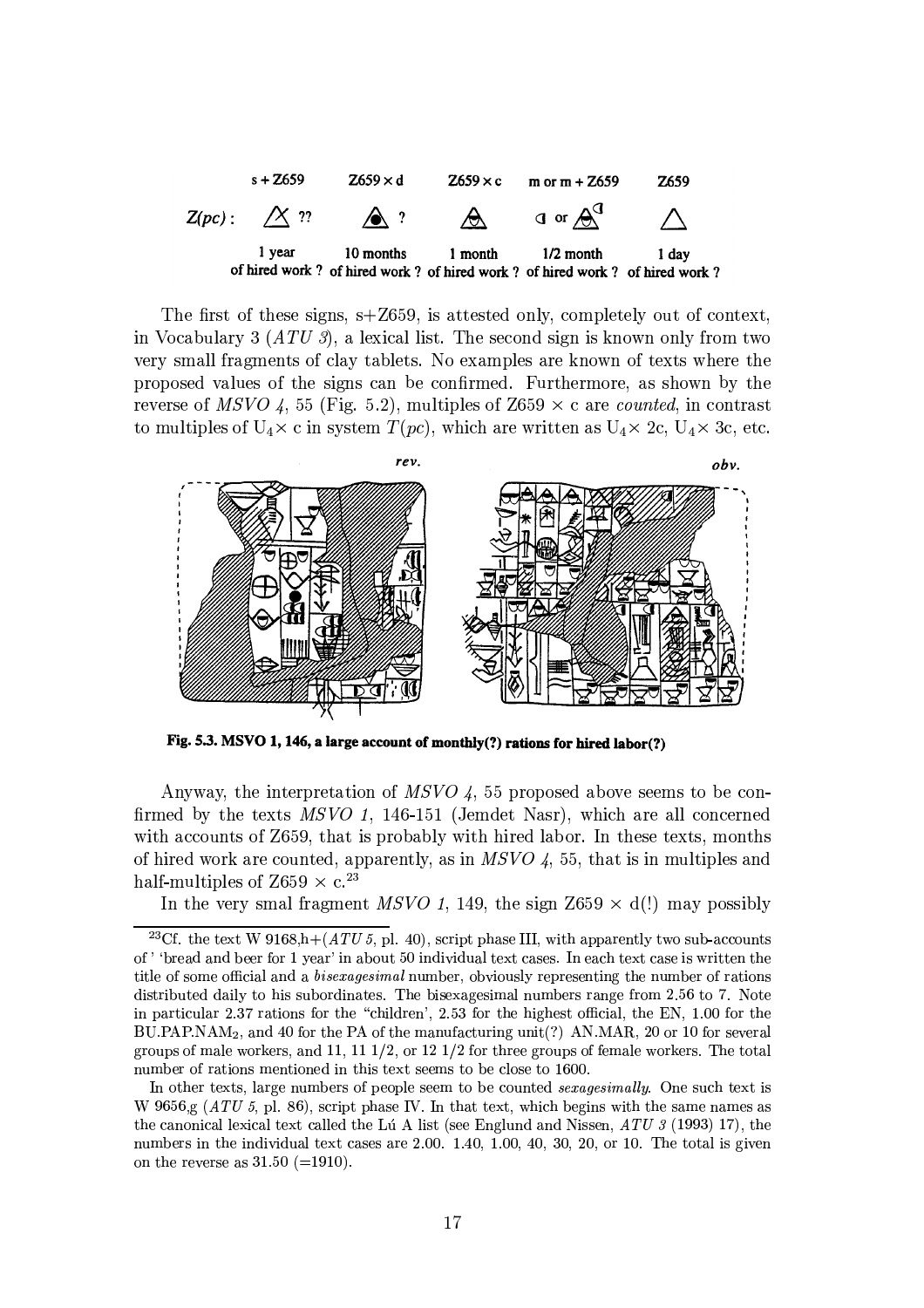indicate 10 months of hired labor. In the badly preserved fragment MSVO 1, 147, a number of officials account for each 1 month of hired labor, with an indicated monthly (?) ration of 1 SITA (written as the image of a covered cup; meaning unknown). The EN (the city ruler or chief administrator) accounts for  $2\frac{1}{2}$ particularly large monthly (?) rations, each consisting of 1 jar of beer, 1 SITA, and 1 SILA<sub>3</sub> $\times$  KU<sub>6</sub>, written as the image of a cup with a fish inside; meaning unknown. (Cf. W 10736, ATU 2, pl. 45, which begins by mentioning  $1.16=(76)$ Z659, and which then goes on to mention various multiples of NINDA (or GAR),  $\text{SITA}, \, \text{SILA}_3 \times \text{SU}, \, \text{etc.}$ 

MSVO 1, 146 (Fig. 5.3 above) is a similar text, somewhat better preserved. Unfortunately, the number in the total is not preserved, although the specification of the total, 'bread and beer for 1 year', written as

$$
\Rightarrow \mathop{\underline{\oplus}}^{\mathop{\rm l\negthinspace\bullet}} \rightsquigarrow
$$

is preserved. Also in this text, both whole and half months of hired labor are mentioned. In a separate sub-account seem to be listed some of the standard ingredients in an extended bread-and-beer text, including '1 sheep every 15th day' (or 1 sheep 15 days old?) for one particularly well-paid worker and '1 sheep every month' for another.



Fig. 5.4. MSVO 1, 26, monthly wages for hired labor? Almost round numbers. System C(pc).

In *obv.* i:1-3 of *MSVO 1*, 26 from Jemdet Nasr (Fig. 5.4), each one of three officials is associated with the almost round capacity number 1D  $1d=(1+1/10)$ . 1D, while in *obv.* i:4, a fourth official is associated with the number 5d 3c =  $(1+1/10) \cdot 5d$ . In *obv.i.*5, these four entries are accompanied by the phrase SU  $\tilde{\rm SE}$  'barley in the hand?', or 'the  $\tilde{\rm SU}$  of barley', the sign combination NINDA<sub>2</sub>×  $Z659 \times c$ , and the tag BA. In Sumerian cuneiform texts, the sign sam=ninda  $\times$ se (ninda<sub>2</sub> together with the sign for 'barley') can mean 'price in barley, barley equivalent, etc'. Therefore, it is possible that the meaning of the specification in *obv.* i:5 is that the recorded numbers are the barley equivalents of certain numbers of man-months of hired work. Assuming, for instance, that the three first officials were in command of 10 hired workers, the fourth official of 5, the resulting conclusion must be that the *wages* of each hired worker was paid to him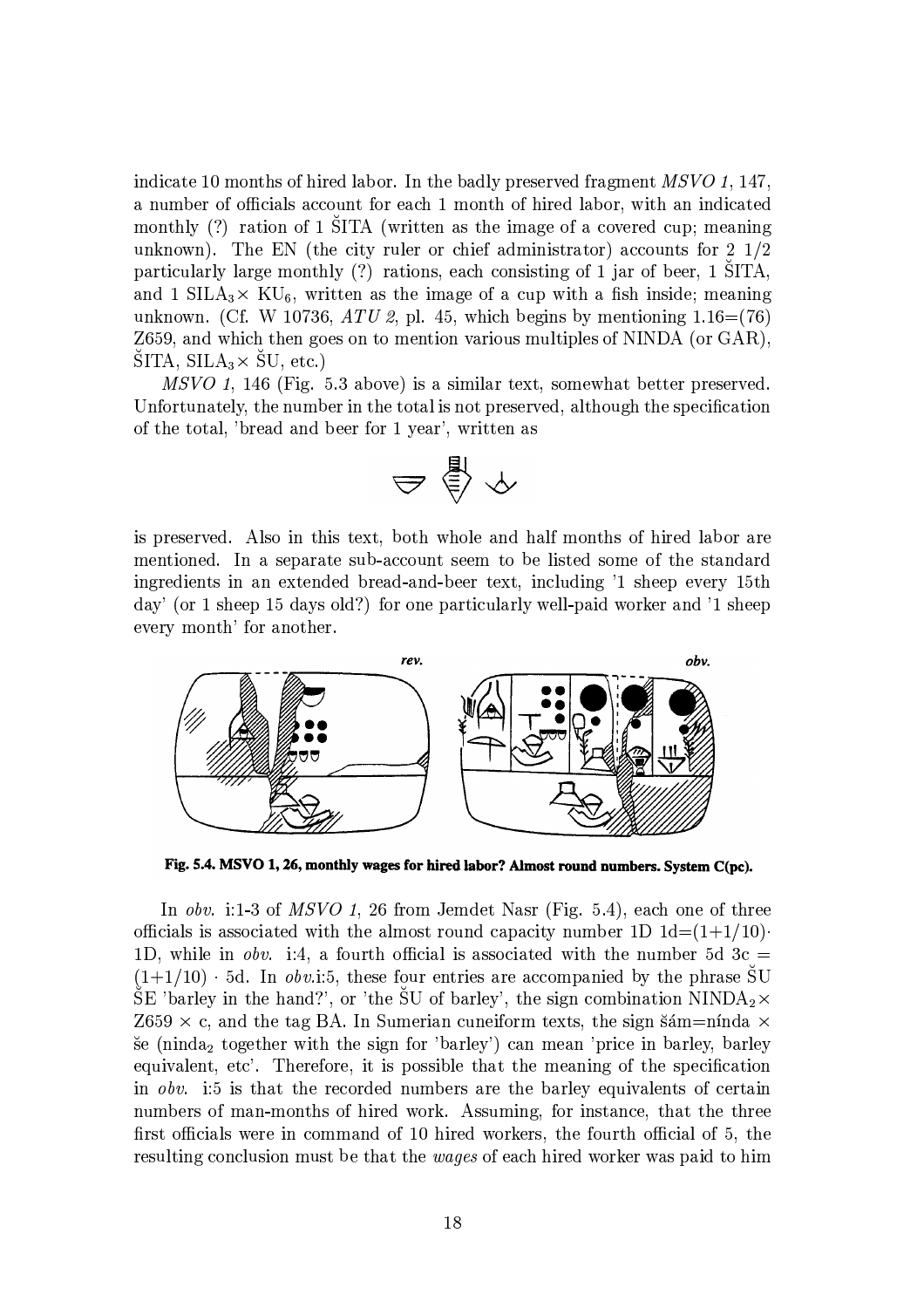in the form of extra large rations equal to 1M of barley per day. Indeed,

$$
1D=10d=10 \cdot 30
$$
 M, and  $5d=5 \cdot 30M$ .

For his trouble, each official seemingly got for himself  $1/10$  of the wages of each hired worker under his command.<sup>24</sup>

The interpretation above of the text shown in Fig. 5.4 was partially based on the assumption that teams of hired workers were counted in multiples of 5. This assumption is supported by the evidence of the next example,  $MSVO$  1, 84 (Fig.  $5.5$  below):



Fig. 5.5. MSVO 1, 84, rations tagged BA, for 40 hired workers. Systems S(pc)?, B(pc), and C(pc).

On the obverse of this text, there are five sub-accounts, labeled 'day 1', 'day 2', etc. Although several details of this text remain difficult to understand, a reasonable interpretation seems to be that the obverse is an account of 1 day's rations distributed to five groups of 5, 5, 5, 15, and 10 hired workers (sign  $Z$ 659), respectively. The daily rations vary strongly from group to group, yet in such a way that the grand total on the reverse, tagged BA, specifies that 40 hired workers receive together 1.19 1/2 NINDA rations  $(GAR=NINDA$  'bread'?, 'grain ration'?), apparently all of cost M, and 19 SITA (?) rations, apparently of cost m2. This makes almost precisely 1 NINDA ration of cost 2 M, and 1/2 SITA ration of cost m2 per hired worker and day. This tentative interpretation can be compared with the known fact that in Old Babylonian mathematical texts dealing with, for instance, the maintenance of canals, the daily wages paid to hired workers (*á lú-hun-qá*) were normally 6 barley-corns of silver (Neugebauer and Sachs, Mathematical Cuneiform Texts (1945), 81), or, equivalently, 1 bán=10 sila of barley (*op. cit.*, 76). Recall that 2M is about as much as 10 liters, which in its turn is about the same as 10 sila.

Other proto-cuneiform texts can be interpreted as implying large rations(?) of  $1/2$  or 1M per man-day. So, for instance, in the small text MSVO 1, 121 (cf.

<sup>&</sup>lt;sup>24</sup>The text *MSVO* 1, 27 is similar, although there the sign NINDA<sub>2</sub> × Z659 × c is replaced by the less specific sign  $GU_{7}$  (a man's head in front of a ration bowl), which (presumably) has the meaning 'rations'.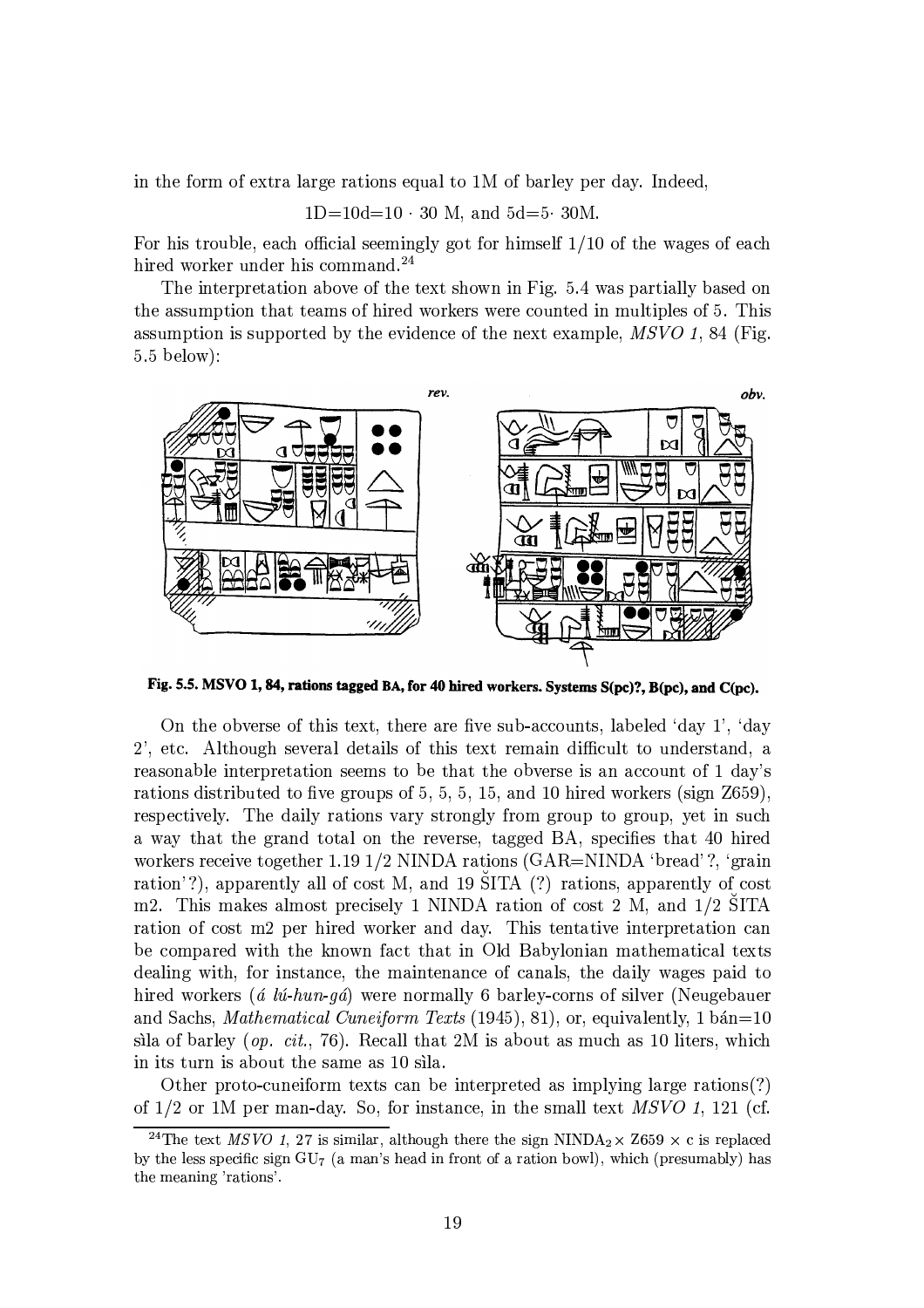Englund, "Timekeeping" (1988), 152), the wages? for 1 month and 5 days ( $=$  35 days, tagged GI, are explicitly stated to be 3c 2M m2 (=17 1/2M) of barley, plus the added fraction  $1M$  m2 m6 (error for m4!). The computation can be explained as referring to

 $(1+1/10) \cdot 1/2$  M per man-day for 35 man-days *MSVO* 1, 121

Similary, in MVSO 1, 122 ("Timekeeping", 157), wages? of 'm2 for 3 years' are said to be equal to 1D 9d 4c 4M, where

1D 9d 4c 4M=19d 4c 4M=20d-6M=99  $\cdot$  6M=(1+1/10) $\cdot$  12  $\cdot$  30  $\cdot$  m2.

This means that the recorded total in this text must have been computed as

$$
(1+1/10) \cdot 1/2
$$
 M per man=day for 3 man-vers *MSVO 1*, 122

Interestingly, the very same numbers appear also in the extended bread-and-beer text  $MSVO$  1, 89, so that the recorded total in that text, too, was computed as

> $(1+1/10) \cdot 1/2M$  per man-day for 3 man-years *MSVO 1, 89*

In the grand total of another example, MSVO 1, 90, the wages? for 3 man*years* amount to 1C 92 3c 3m, or precisely twice as much as in MSVO 1, 89, corresponding to

> $(1+1/10)$  · 1M per man-day for 3 man-years *MSVO* 1, 90

Similarly, in MSVO 1, 94, an extended bread-and-beer text with two sub-accounts, one of the two grand totals specifies that the wages(?) for  $\lambda$  man-years are

$$
1C 2D 2d = 52d = (1+1/12) \cdot 48d = (1+1/12) \cdot 4 \cdot 12 \cdot 30M,
$$

corresponding to

MSVO 1, 94a  $(1+1/12)$  · 1M per man-day for 4 man-years

This result is confirmed by the grand total for the second sub-account which gives the wages(?) for 6(!) man-years as  $1\frac{1}{2}$  times as much, or

Hence, in this case, too, the wages $(?)$  per man-day can be shown to be

 $(1+1/12)$  · 1M per man-day for 6 man-vears *MSVO* 1.94b

It is very annoving that the three interesting texts MSVO 1, 89-90 and 94 are all damaged to such an extent that it is impossible to know exactly what they mean.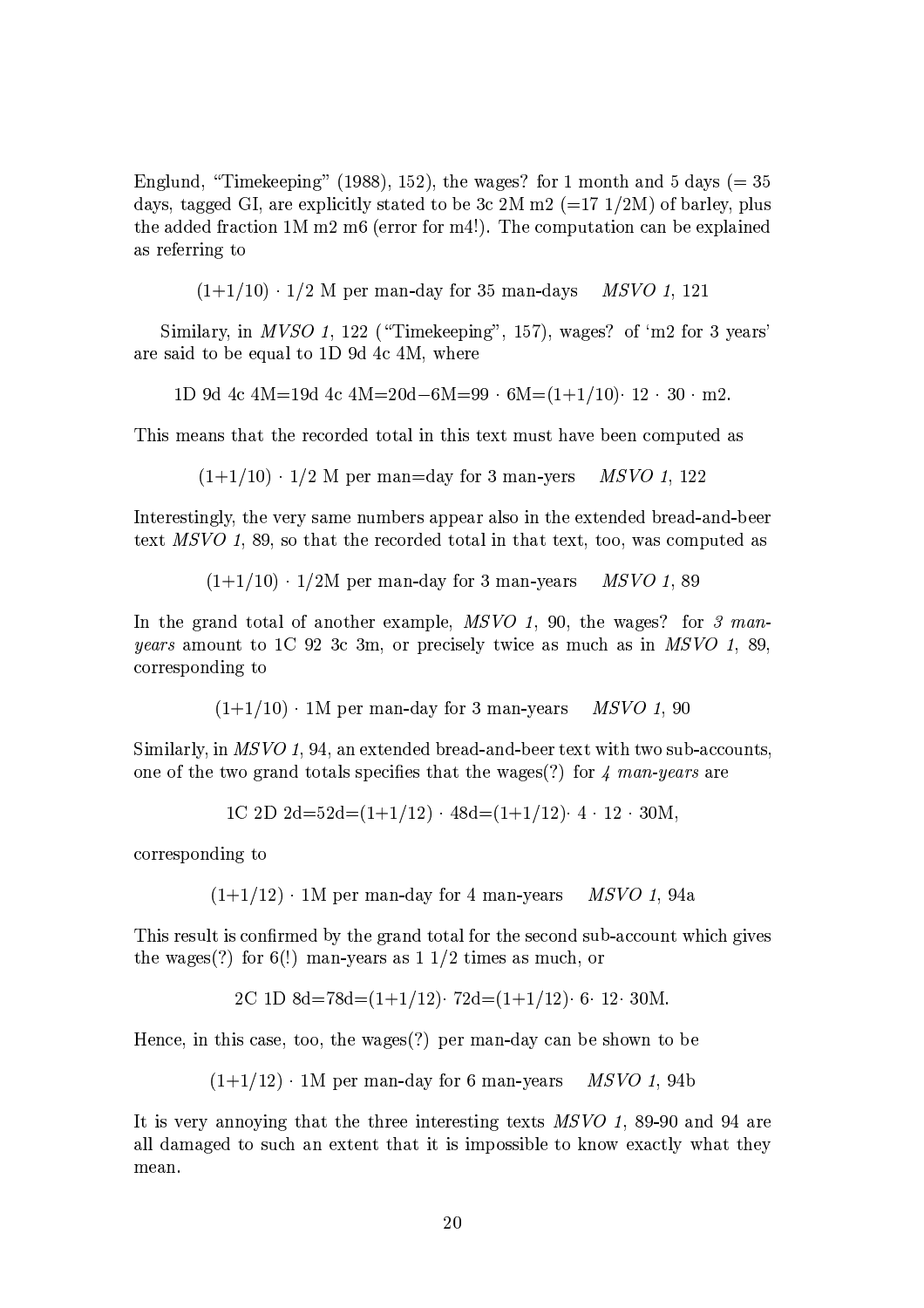#### 6. The proto-cuneiform system  $A(pc)$  of area numbers. Examples.

The proto-cuneiform (and proto-Elamite) area system  $A(pc)$  differs only in minor details from the more well-known area system appearing in a great number of Sumerian and Babylonian cuneiform texts. Its factor diagram is shown below.<sup>25</sup>

The basic unit in the proto-cuneiform area system is the iku, 1c, defined as the area of a square of side 10 minds ( $\approx 60$  meters), probably the length of a measuring rope.



A particularly interesting and important example of a proto-cuneiform text with an application of this system is  $MSVO$  1, 10 below (Jemdet Nasr).



Fig. 6.1. MSVO 1, 10, an area-and-seed text. Systems C(pc) and A(pc).

On the obverse of this text, the capacity number 2D 5d of 'barley' is specified by the tag GI (or a badly written SE for 'barley') and is followed by the titles of two officials. On the reverse, the area number 1Dd is accompanied by a sign with the known meaning 'field' or 'area of a field'. The most likely interpretation of the text is that it says that the seed needed for the sowing of a field of area 1Dd  $(bur'u)=10d=30$  cd=3.00 c(iku) is 2D 5d=25d=2.30 c of barley. Since 2.40=5/6  $\cdot$  3.00, it is clear that in this particular case the implied *sowing rate* must be

 $5/6$  c of barley on 1c (= 1 iku) of field.

It is interesting to observe that if the sowing rate had been instead 1 c of barley on 1 c of field, then this simple rule could have been reformulated as 1 d of barley on 1 cd of field, or 1C of barley on 1 Dd of field. Similar simple rules, so-called *unitary relations*, are well known from several categories of Sumerian and Babylonian administrative texts.

<sup>&</sup>lt;sup>25</sup>The fact that the proto-cuneiform sexagesimal system and the proto-cuneiform area system were both essentially identical with their Sumerian and Babylonian successors was established by F.-M. Allotte de la Fuye in a paper in Revue d'assyriologie 27 (1930), 65-71, devoted to the study of the field division text MSVO 1, 1. See now also J. Friberg, "Round and almost round numbers in protoliterate metro-mathematical field texts" AfO 44/45 (1997/98).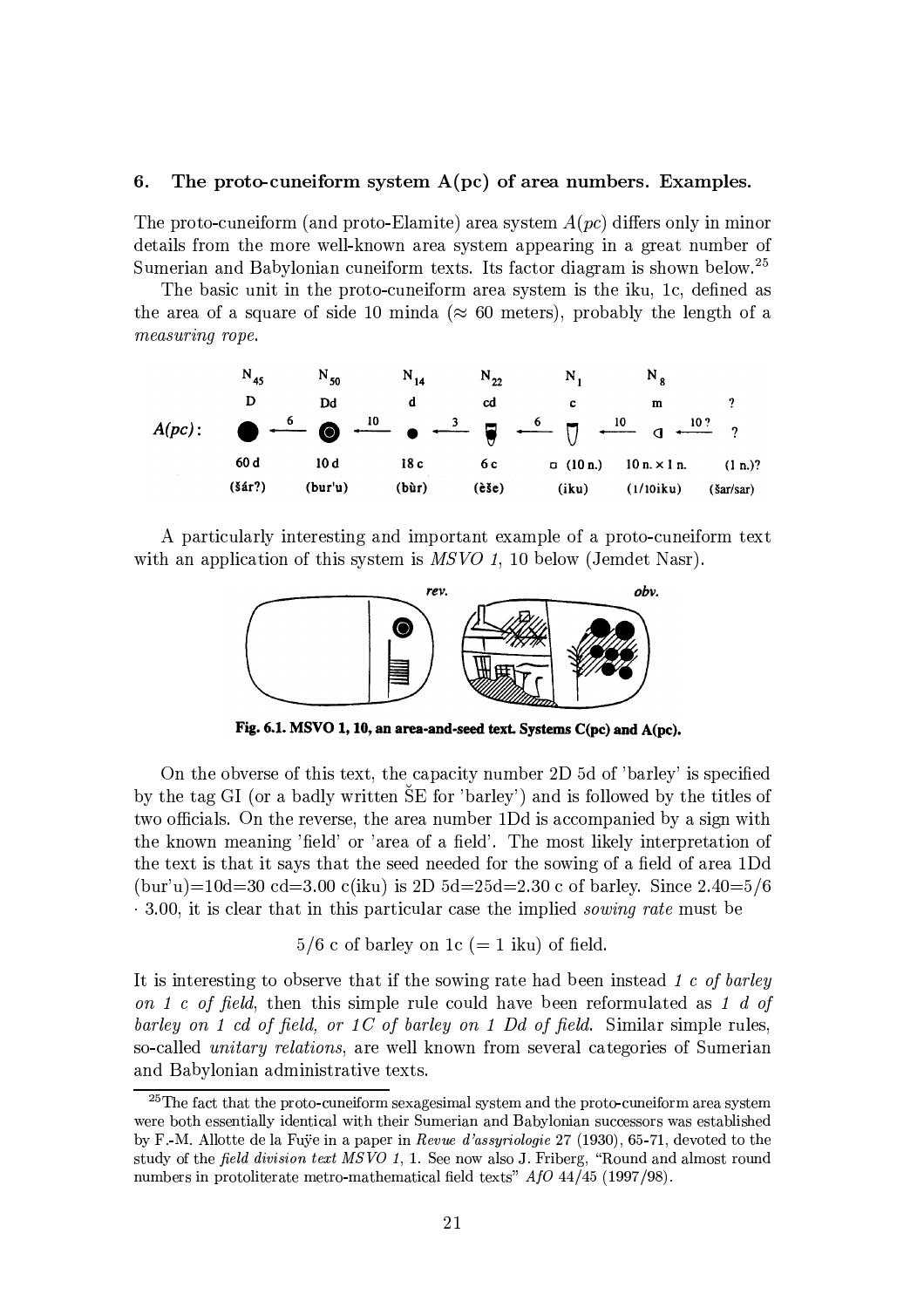MSVO 4, 57 is a field division text from Larsa/Uruk, in which 1D 4Dd 1d 1cd=30.24 iku, a large tract of land, is divided between 5 high officials. Similar field division texts, deriving from Jemdet Nasr, are MSVO 1, 1-6, where huge tracts of land are divided between 5 high officials. These and many other protoliterate "field texts" of various categories are discussed in great detail in Friberg, "Round and almost round numbers".

The next text,  $MSVO$  4, 45 (Larsa/Uruk), is apparently concerned only with capacity numbers but will be shown below to be related to the preceding areaand-seed text. On the obverse of this text, two sub-accounts are separated by a double dividing line. The first of these contains 7 cases, *obv.* i:1-7, each with the title of an official and one or two capacity numbers, for barley and emmer (a kind of wheat), respectively. In *obv.* 8 is noted the name of the responsible high official, the PA of AN.MAR. In the second sub-account there is only one case with the title of some official and two numbers for barley and emmer. Here the responsible high official is the BU. PAP.NAM<sub>2</sub> of AN.MAR.



Fig. 6.2. MSVO 4, 45, a complex summation of barley and emmer. Systems C(pc) and C"(pc)

Two sub-totals, one for the PA of AN.MAR, the other for the BU.PAP.NAM<sub>2</sub> of AN.MAR, are recorded in rev. i:1-2, two cases framed by double dividing lines. The grand total is recorded in rev. ii. The sub-totals and the grand total are all *complex*, in the sense that they record first *separate totals* for barley and emmer, respectively, then the *combined total* for barley and emmer together. To be more precise, if the separate sub-totals in rev. i: 1b1 and i:1b2 are called  $B_1$  and  $E_1$ , respectively, then the combined sub-total in rev. i:1a is equal to the sum  $B_1 + E_1$ . Similarly, if the separate sub-totals in rev. i:2b1 and i:2b2 are called  $B_2$  and  $E_2$ , respectively, then the combined sub-total in rev. i:2a is equal to the sum  $B_2 + E_2$ . Consequently, the separate grand totals in rev. ii: b1 and rev. ii:b2 are the sums  $B = B_1 + B_2$ , and  $E = E_1 + E_2$ , respectively. The combined grand total in rev. ii:a, finally, is equal to the sum  $B + E = B_1 + B_2 + E_1 + E_2$ .

The tentative interpretation suggested here of  $MSVO$  4, 45 is that this text is a record of the *barley and emmer seed*, respectively, for each of 7 fields managed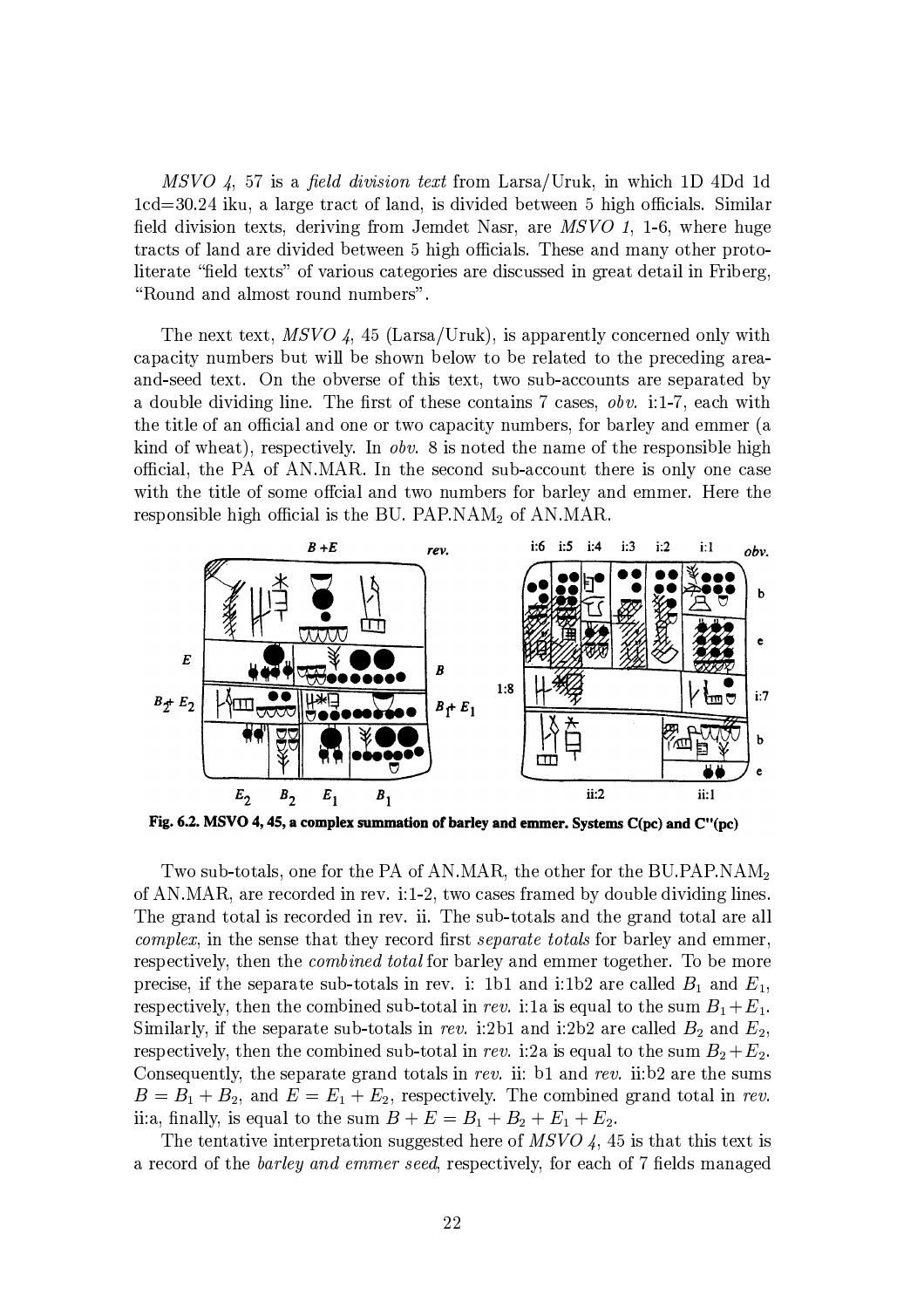by the PA of AN.MAR and 1 field managed by the BU.RAP.NAM<sub>2</sub>. The sowing rate may be assumed to be the same as in the Jemdet Nasr text MSVO 1, 10 (Fig. 6.1), that is  $5/6$  c per iku, or 5c per esse (6 iku). Sure enough, it is easy to see that the recorded grand total  $B + E = 1C$  1D 1d 5c=51 d 5c=251 c=5  $(50 \text{ c } 1 \text{ M}) \approx 5 \cdot 50 \text{ c}$ . Therefore,  $B + E \approx 5/6 \cdot 50 \text{ d}$ , and a reasonable tentative conclusion is that

MSVO 4.45 is record of 1C 1D 1d  $5c=41$  d  $5c=251$  c of barley and emmer, the seed(?) for  $7+1$  fields with a total area of approximately 50 ese, at a sowing rate of 5 c per ese.

Cf. the survey in the Conclusion of "Round and almost round numbers", where it is shown that in proto-cuneiform field texts the total area is usually *close to* either a multiple of 5 esse, or such a multiple increased by a simple ractional part  $(1/6, 1/9, or 1/10)$  of itself.

 $MSVO$  4, 45 is not the only example of its kind. There are quite a few protocuneiform barley-and-emmer texts like MSVO 4, 45, from Larsa/Uruk or Jemdet Nasr, characterized by having a grand total that is very close to an integral multiple of 25 c. Thus, for instance,

MSVO 4, 43 is a record of 8C 2d 1c=1453 c of barley and emmer, the seed(?) for  $8+2$  fields with a total area of approximately 4.50 (=290) èse, at a sowing rate of 5 c per ese.

Similarly,

MSVO 4, 48 is a record of 8C 1d 2c=4.01 d 2c=1448 c of barley and emmer, the seed(?) for 7 or 8 fields with a total area of approximately 4.50 ( $=$ 290) èse, at a sowing rate of 5c per èse.

MSVO 4, 43 and 45 are *complex accounts* in the sense that their grand totals are obtained through complex summation of the sub-totals of barley and emmer wheat for two sub-accounts. MSVO 4, 48 is simpler since there is only one account, although with several entries, on the obverse.<sup>26</sup> MSVO 4, 51 is even simpler since its obverse records just one amount of barley and one of emmer wheat. Except for this more modest format,  $MSVO$  4, 51 is of the same type as the  $MSVO$  4, 43 and 45. Indeed,

MSVO 4, 51 is a record of 2C 6d 5c=1.06 d 5c=401 c of barley and emmer, the seed(?) for 1 or 2 fields with a total area of approximately  $1.20$  (=80) ese, at a sowing rate of 5c per ese.

Actually, in addition to the proto-cuneiform barley-and-emmer texts with grand totals close to a multiple of 25c, tentatively interpreted here as seed texts corresponding to a sowing rate of 5c per esse, there are also other proto-cuneiform

 $^{26}$ Interestingly, the former two, which are very similar to each other, are tagged GI, while the latter is tagged BA.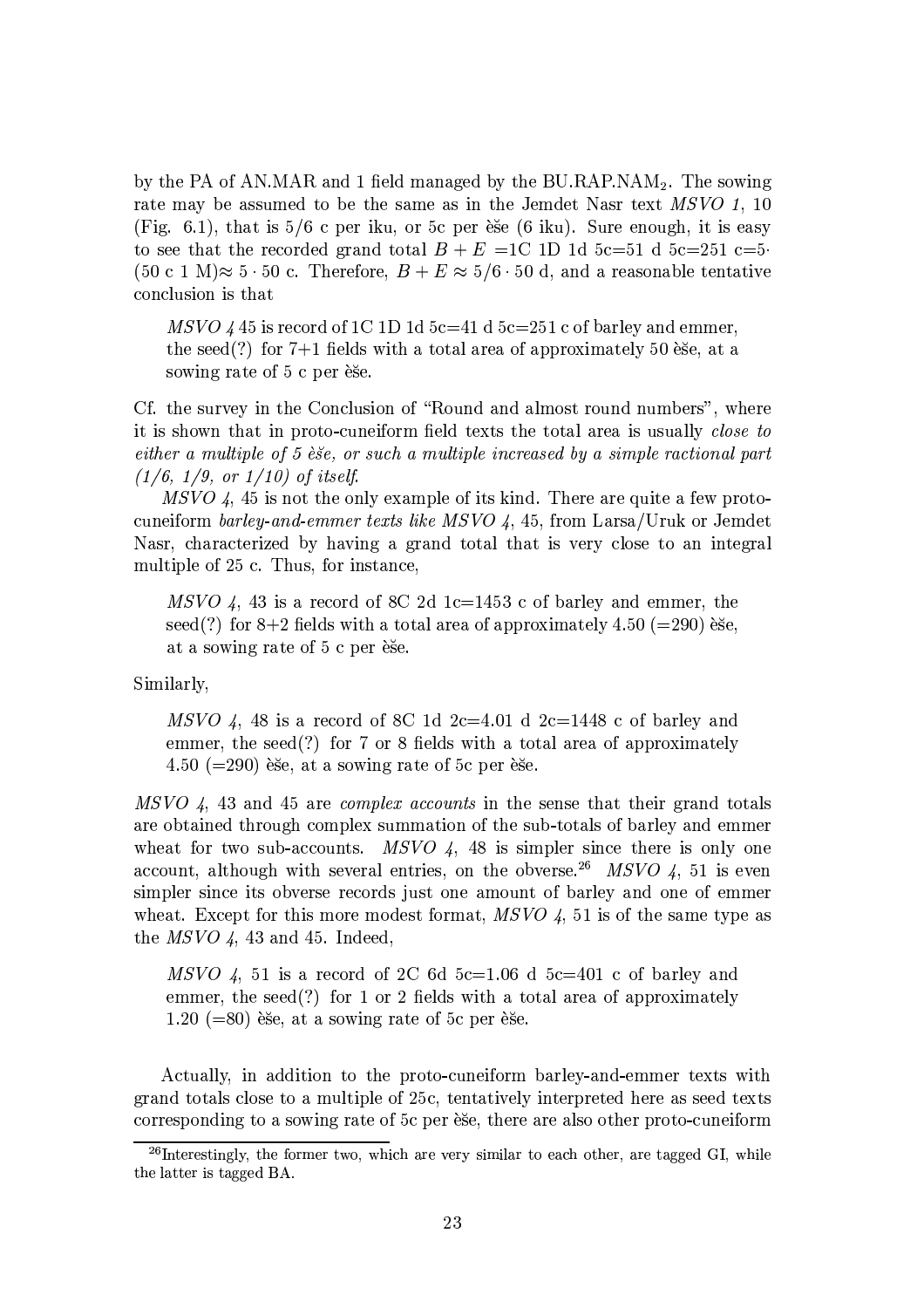barley-and-emmer texts with grand totals close to a multiple of 20c. They can be interpreted as seed texts corresponding to a sowing rate of only 4c per esse. Thus, for example,

MSVO 4, 46 is a record of 2C 3d 2c=1.03 d 2c=380 c of barley and emmer, the seed(?) for 1 field with a total area of precisely 1.35 (=95) ese, at a sowing rate of 4 c per ese.

All the mentioned suspected seed texts are from Larsa/Uruk. Several other texts of very much the same kind are from Jemdet Nasr, published in MSVO 1.

## 7. The proto-cuneiform systems  $Df(pc)$  and  $Dl(pc)$  for dairy products.

In a recently published paper dealing with "Late Uruk cattle and dairy products" *(Bulletin on Sumerian Agriculture 8 (1995)*), R. K. Englund identified two previously unknown systems of number notations from script phase III, used to denote fractions of 'jars' containing dairy products (liquids or semi-liquids and fats derived from cow milk). One of these two systems, here called system  $Dl(pc)$ for "dairy liquids?", has the following factor diagram:



The jar figuring in this system is the "spoutless jar"  $\text{DUG}_b$ , denoting dairy products, which is different from the "jar with spout"  $DUG_a$ , the basic form of the sign KAS denoting beer (see the three examples in MSVO 4, 66, obv. ii:1-3 (Fig. 3.1). The indicated fraction,  $1/10$  of a jar, is the SILA<sub>3b</sub>, apparently a pictographic representation of the massproduced so-called *Blumentopf*, a conical bowl with foot, which followed and for some time in the Late Uruk period coexisted with the beveled-rim bowl NINDA. The capacity of the *Blumentopf* was about the same as that of the beveled-rim bowl, around 5/6 liter. This may be one of the reasons why in the Sumerian cuneiform the sila  $(= SILA_{3b})$  and is sexagesimal multiples, the bán=10 sila, and the barig=  $6 \cdot 10$  sila, came to form the basis of a new system of capacity measure, which replaced the proto-cuneiform systems  $C(pc)$ . At the same time, the proto-cuneiform system  $Df(pc)$  itself lived on in the form of a Sumerian system of numbers for liquid capacity measure in general, with the basic units dug (=  $DUG_a$ ) and sila (=  $SILA_{3b}$ ).

The only known attestation, at present, of the use of system  $Dl(pc)$  is the following text from script phase III (Englund,  $BSA$  8 (1995), 43):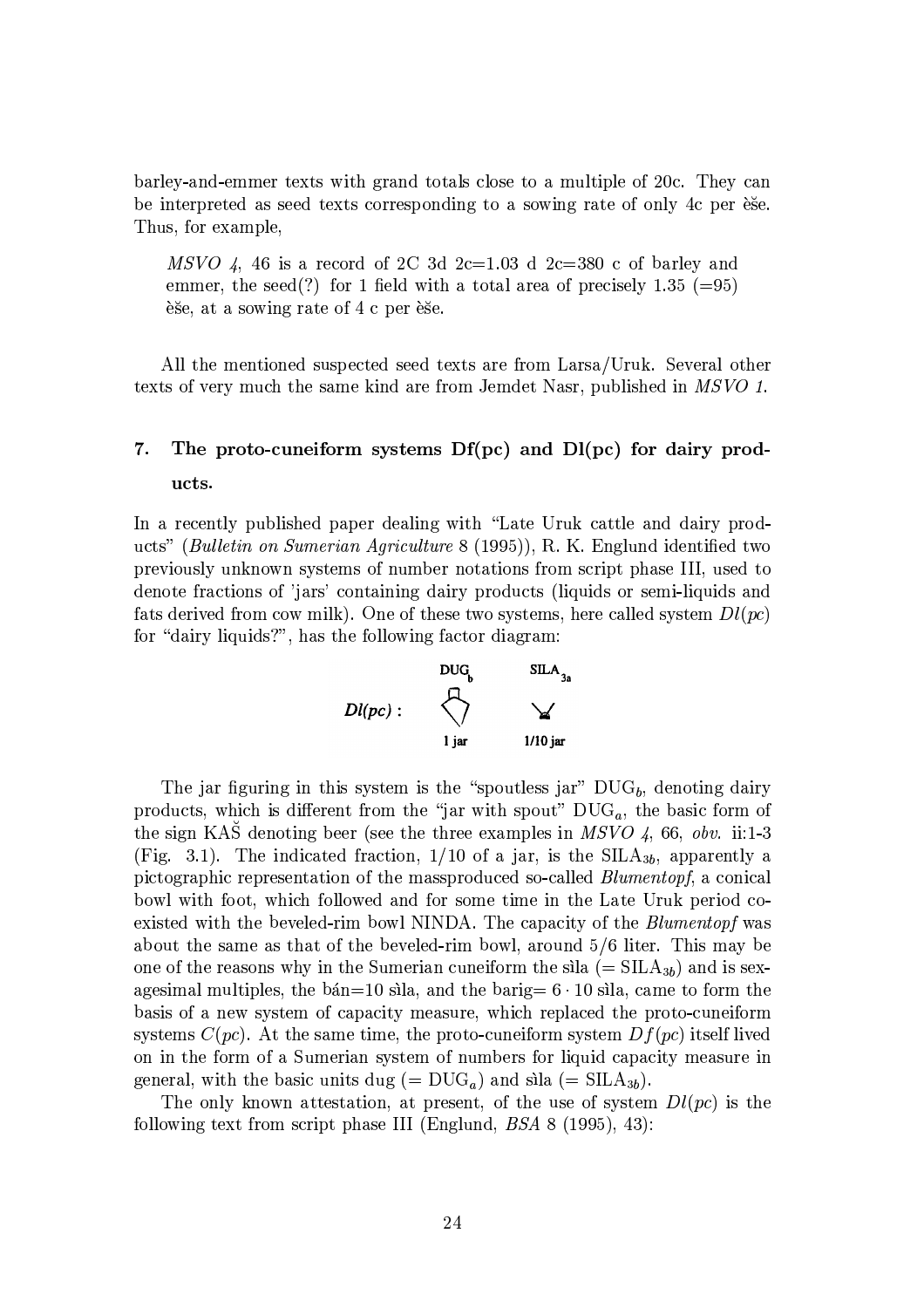

Fig. 7.1. W 21682, two kinds of dairy liquids, GU<sub>7</sub> rations. System Dl(pc),

The reverse of this text contains two sub-totals and a total. The sub-totals are 5 SILA<sub>3b</sub> of each of two kinds of dairy liquids (milk?). The total mentions the sum of the two subtotals (= 10 SILA<sub>3b</sub>) as 1 DUG<sub>b</sub> (1 spoutless jar), with the tag  $GU<sub>7</sub>$  'rations'.

The second system of number notations for dairy products identified by Englund, here called system  $Df(pc)$  for "dairy fats?", is attested by a large number of accounts belonging to script phase III, almost all from the same find place (locus W 20274). The factor diagram for this system is the following:



This factor diagram should be interpreted as saying that the "stroked spoutless jar", DUG<sub>c</sub>=DUG<sub>b</sub>× s is equal to 10 "stroked units" N<sub>2</sub> =c'=c× s, and that 5 such stroked units can be replaced by  $\text{KU}_{3b}$  (meaning in this connection unknown). Example:



Fig. 7.2. W 20274,35, an account tagged BA. System Df(pc).

For some reason, in each text case of this (and other) texts making use of system  $Df(pc)$ , fractions of a jar are separated from whole multiples of a jar by a horizontal line. Nevertheless, all the number entries on the obverse of this text are added together, with the resulting total written on the reverse. The correctly executed computation of the total is easily reconstructed. It must have run as follows:

 $(6\ 1/10 + 1\ 1/2 + 1\ 1/2 + 1\ 1/2 + 1\ 1/2 + 4\ 1/2 + 14\ 1/10)$  jars=18 jars. W20274.35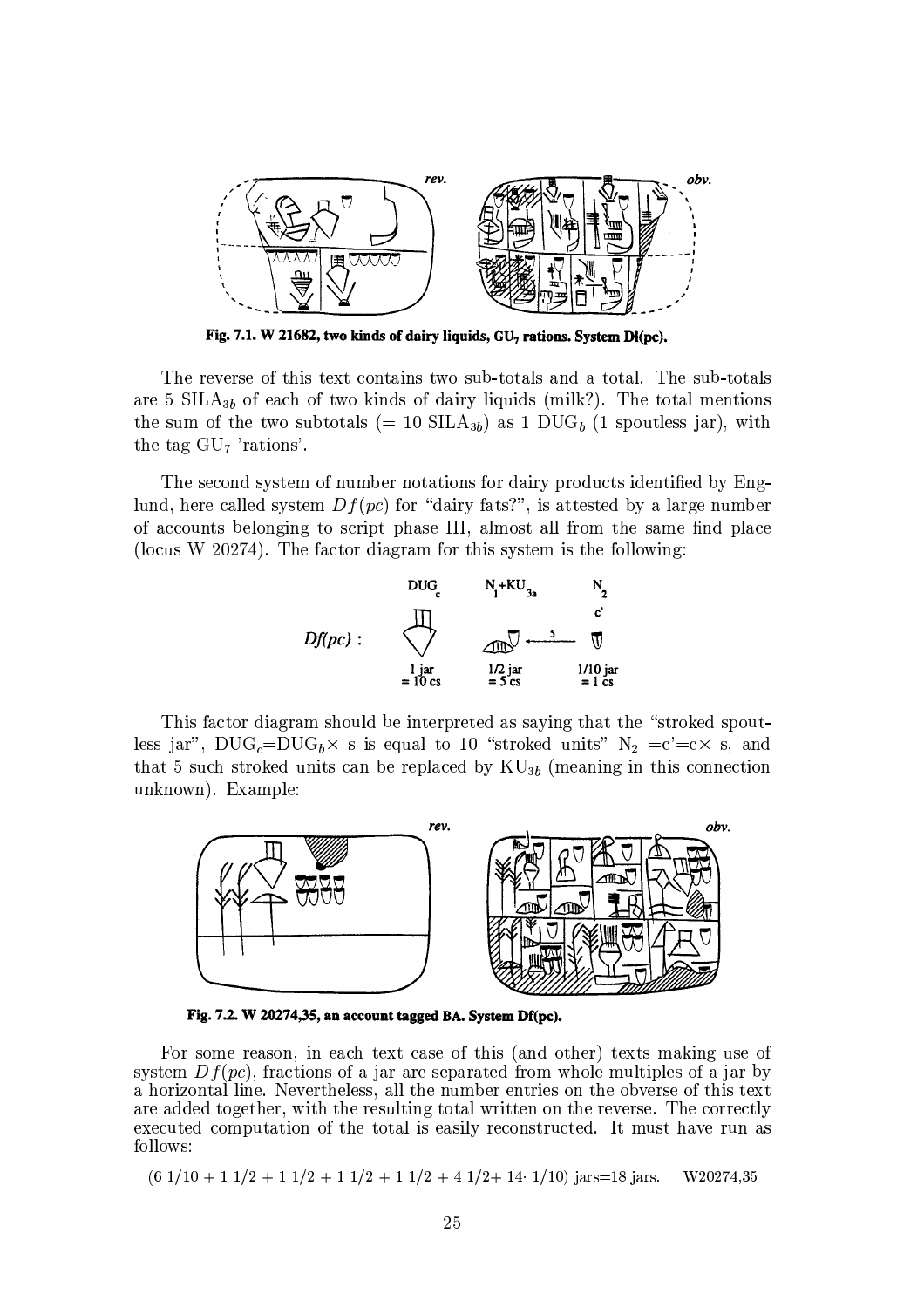#### 8. Additional examples. Texts from script phase IV.

In the discussion so far in this paper, interesting applications of the various protocuneiform number systems in administrative texts have been illustrated by examples drawn from  $MSVO$  4, in three cases (Figs. 5.3-5 and 6.1) from MSVO 1. All these examples are texts from script phase III (3100-3000 B.C.), presumably from either Ugair or Larsa/Uruk, or Jemdet Nasr in the case of the texts taken from MSVO 1. In the remainder of the paper, additional examples will be picked from  $ATU$  5. This new volume contains carefully drawn hand copies of nearly 900 clay tablets or fragments, of which about 600 were published in less readable form by Falkenstein in ATU 1. Most of the texts are from script phase IV  $(3200-3100)$ B.C.), that is from the very beginning of the literate period.

One might have expected that so early texts would be of a particularly primitive appearance, with a relatively undeveloped form of the script and of the number systems used. This is not at all the case. The repertory of proto-cunieform signs is, if anything, larger in the texts from script phase IV, and all the number systems used in script phase III seem to have been used also in the preceding script phase IV. It is easy, for instance, to find examples of the application of systems S, B, C, T, A, as well as of the derived systems  $C^*, C'', C'$  among the texts in ATU 5. There is even, as will be shown below, one number system that is applied only in texts from script phase IV (system  $E$ ). It is further true that the various *text categories* that can be identified in texts from script phase III have representatives also among the more ancient texts in ATU 5. The only difference is that there are more large and complex texts from script phase III texts than there are from script phase IV, but possibly only because of different find circumstances.<sup>27</sup>

The claim that all the number systems of script phase III were known in the preceding script phase IV is nicely supported by the example below (Fig. 8.1) from  $ATU$  5, pl. 57. In this text (almost certainly just a writing exercise), sexagesimal numbers (system  $S(pc)$ ) is used in obv. ii:1 to count some kind of food(?), capacity numbers for grain costs and malt (systems  $C^*(pc)$ , and  $C'(pc)$ ) appear in *obv.* ii:2-3, and *bisexagesimal* numbers (system  $B^*$ ) are used to count a fourth kind of food $(?)$  in *obv.* ii:4.

<sup>&</sup>lt;sup>27</sup>The texts in *ATU* 5 are all copies from clay tablets which after having been discarded in antiquity were deposited in trash holes or used as fill in constructions of walls and floors. The tablets copied in MSVO 4, on the other hand, were bought from antiquities dealers and therefore represent the "top of the crop". The Jemdet Nasr tablets copied in MSVO 1 were found where they had been left five thousand years earlier, in a building complex ravaged by fire.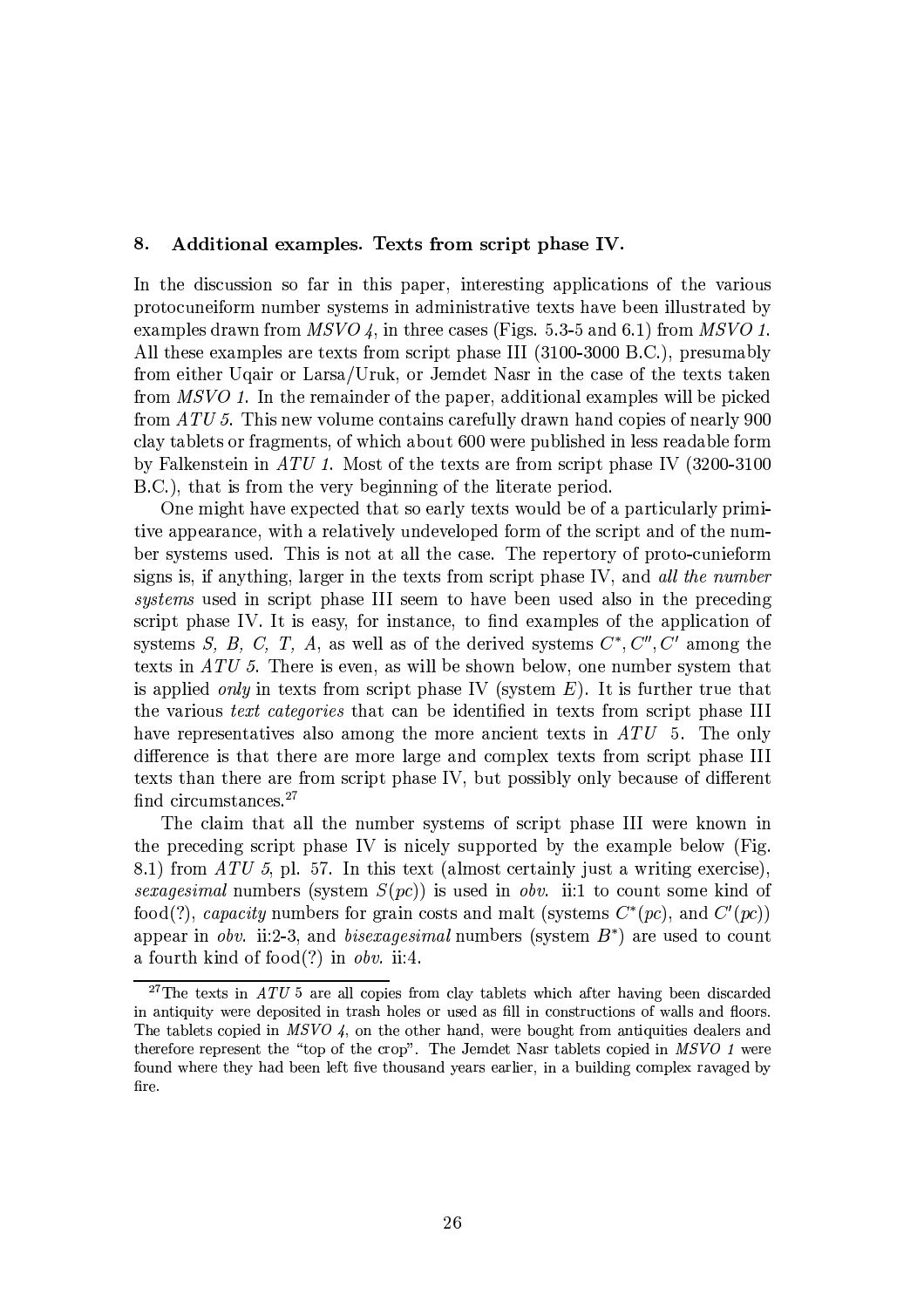

Fig. 8.1. W 9393,e, a writing exercise(?). Systems S(pc), B\*(pc), C\*(pc), and C'(pc).

Similarly, W 8273 ( $ATU$  5, pl. 32) is a text with, apparently, 4 ration totals expressed in the three systems  $B(pc)$ ,  $S(pc)$ , and  $B^*(pc)$ . The recorded numbers can be interpreted as the grand totals of monthly rations for a group of 20 workers obtaining 5 M2=20 30 (barely) rations of size m3,  $5C=20 \cdot 30$  rations of 1/2 each of two kinds of food (unknown which), and  $5M2^* = 20 \cdot 30$  rations some other kind of food. (The  $5M2=10.00$  rations of size m3 in W 8273 can be compared with the 2 M2 1 C5? d=5.50 rations of size m5 in W 21021 (ATU 2, pl. 55), probably the monthly rations for a group of 10 dependent workers, plus  $1/6$  of the sum of their rations for the official in charge of them.

The text in Fig. 8.2 below, W 5233, a  $(ATU5, pl. 1)$ , demonstrates that the fractional units of system  $C(pc)$  were in use already in script phase IV. It is one of several probable bread-and-beer texts in  $ATU$  5 reminding of the more complex text from script phase III in Fig. 3.1. The text begins by mentioning certain numbers of rations (bread?) of progressively smaller sizes:  $4(?)M$ , 2 m2, and 2 m3, together

$$
4M+2 m2+2m3=5 M 2m3=1c m2 m6.
$$

The total cost (in barley?), 1c 4M m2 m6, is recorded on the reverse. This means that the total cost of the 17 units of 7 kinds of rations recorded in obv. i: 4-7 and ii:1-3 ought to be equal to

$$
4p + 2q + 1r + 1s + 2t + 2u + 5v = 1c
$$
 4M m2 m6-1c m2 m6=4M.

If the cost of 1 unit of each one of the 7 kinds of rations mentioned had been precisely  $m4=1/4M$ , then the total cost of the 17 units would have been 17 m4=4M m4, which is very close to the correct total 4M. Therefore, the average cost is close to m4, and a reasonable conjecture is that the cost of 1 unit in the 7 different cases varies from perhaps m3 to m6. If a sufficient number of texts of this kind had been available, it would have been possible to find out exactly what these costs per unit were (the coefficients  $p, q, r, s, t, u, v$  in the equation above).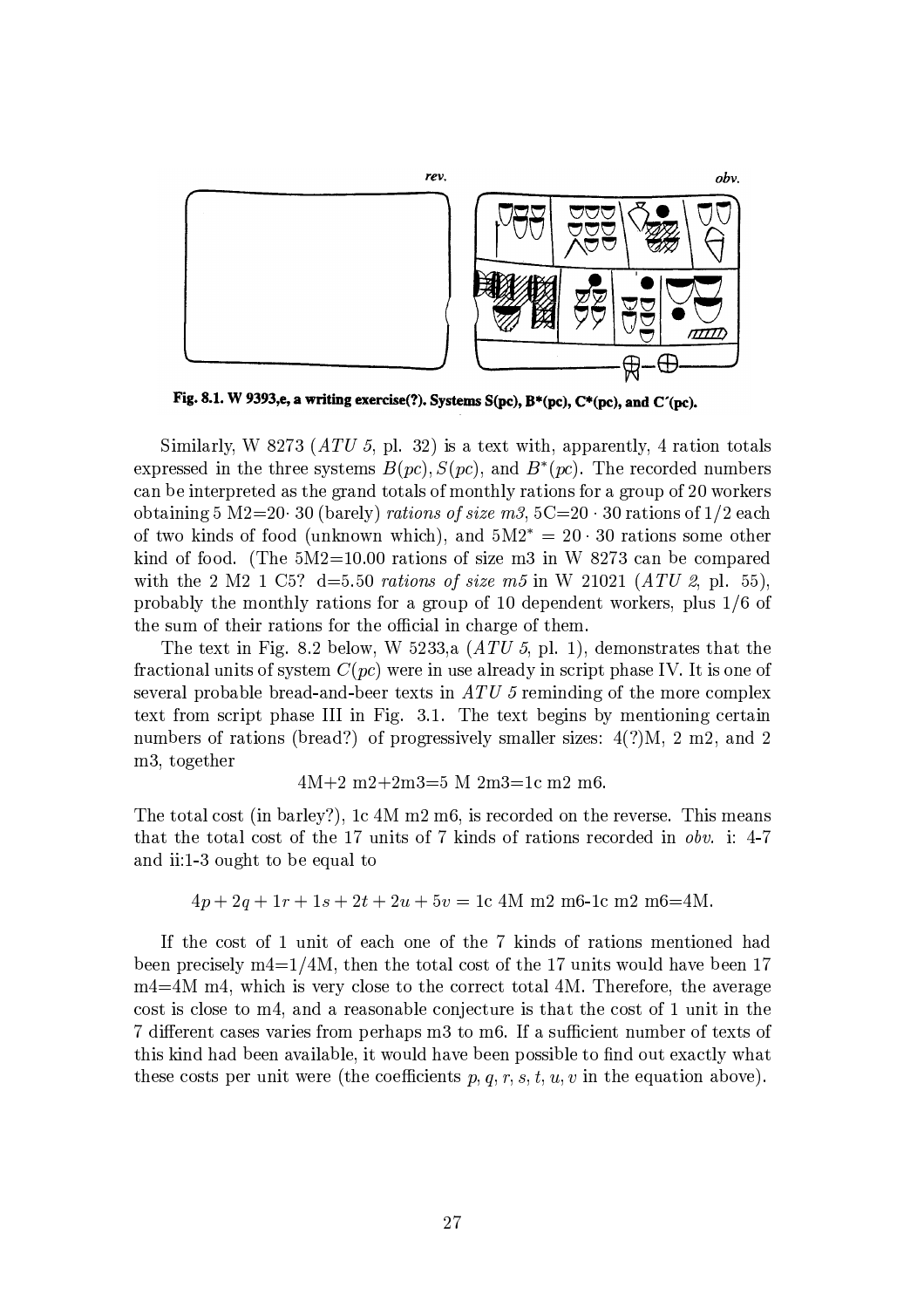

Fig. 8.2. W 5233,a, a bread-and-beer text with fractional units in system  $C(pc)$ .

A particularly interesting example from  $ATU 5$  (pl. 65) is the following text with large numbers for barley and emmer:



Fig. 8.3. W 9579,w, a seed(?) text for barley and emmer. Mixed systems C(pc) and C"(pc).

On the obverse of this text there are 7 text cases with large capacity numbers for combined amounts of barley and emmer, probably the totals from 7 individual accounts on separate clay tablets. Some of the text cases display the tag GI. The grand total of the 7 numbers is not given (the reverse is empty), so the text appears to be unfinished. However, if the missing grand total is computed, it is found to be

20 C 7D 20 d 11c = 23C 1d 5c=1.09.11c=4151c=5 (830 c 1M) $\approx$  5 · 830 c.

The most likely interpretation, therefore, is that

W 9579, w is a record of 23 C 1 d 5 c = 1.09.11 (4151) c of barley and emmer, the seed(?) for 7 fields with an area total of approximately  $13.50$  $(830)$  ese, at a sowing rate of 5 c per ese.

Large capacity numbers appear also in what may be the grand totals of ration texts. An interesting, though simple, example is the little text below (W 9656, k;  $ATU$  5, pl. 86):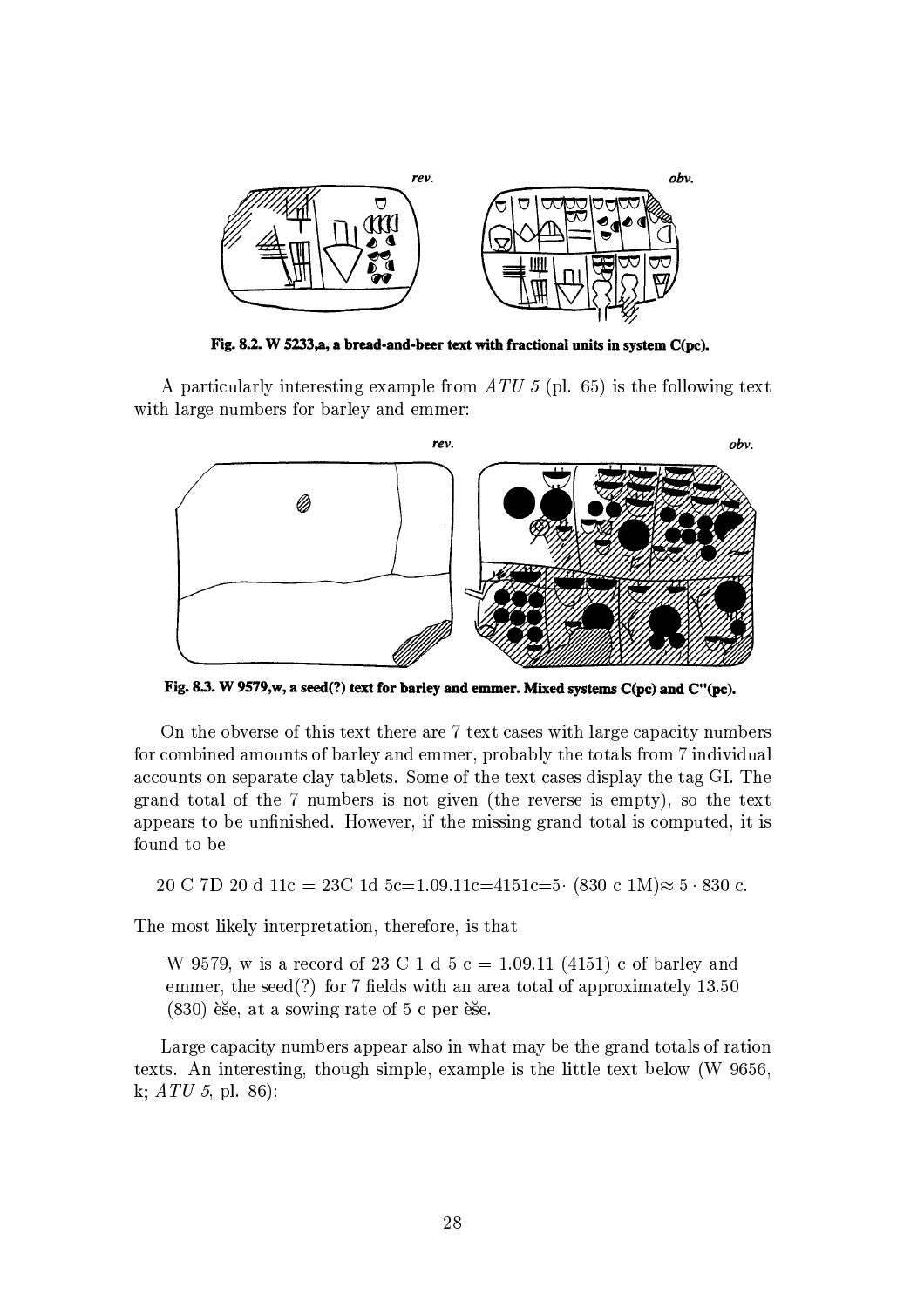

Fig. 8.4. W 9656,k, the grand total of a ration text(?). System  $C(pc)$ ?.

In this text there is only the sign NESAG (of unknown meaning) and the almost round capacity number 3C 2D=11D, which can be interpreted as, for instance,

3C 2D=11D=11.00c= $(1+1/10)$  60 · 12 · 30 m6, that is rations of 1 m6 per day for 50 persons for 1 year, plus an extra  $1/10$  for the official in charge. $^{28}$ 

This little text should be compared with the more elaborate text MSVO 4, 1 (and the parallel text MSVO 4, 2). MSVO 4, 1 has the grand total 3C 2D, recorded on the reverse, and 8 individual entries recorded on the obverse. The individual entries are maked from  $1s+U_4$ , probably meaning 'year 1', to  $8s+U_4$ , probably meaning 'year 8'. There are also several signs on the obverse apparently indicating field names. However, the extreme concisensess and the resulting ambiguity of the text (in varying degrees a *recurring feature* of all protocuneiform inscriptions) makes the interpretation very difficult. The signs 'barley', '8 years', and  $GU_{7}$  (head+bowl)='rations?' on the reverse of this text seem to indicate that the total 3C 2D here is the total of *grain rations* administered (by a named official) for 8 successive years. But why are different field names and/or names of officials recorded in the successive entries? Maybe a better interpretation is that barley for 1 year's rations are collected from 8 different *officials in charge of 8 different fields.* Yet another possible interpretation is that the text records the *seed for 8 different fields* which will eventually *yield 1 year's barley rations* for the subordinates of the named officials. Note, in passing, that only the grand total on the reverse is an almost round number, not the individual numbers on the obverse. (This phenomenon, too, is a recurring feature of many proto-literate texts.)

## 9. The proto-cuneiform system  $E(pc)$  of weight(?) numbers. Examples.

As will be shown below, the *system*  $E(pc)$  has the following factor diagram:

<sup>&</sup>lt;sup>28</sup>Unless, of course, the text is a record of the seed for  $(1+1/10)\cdot 2.00$  èse at a sowing rate of 5c per èše.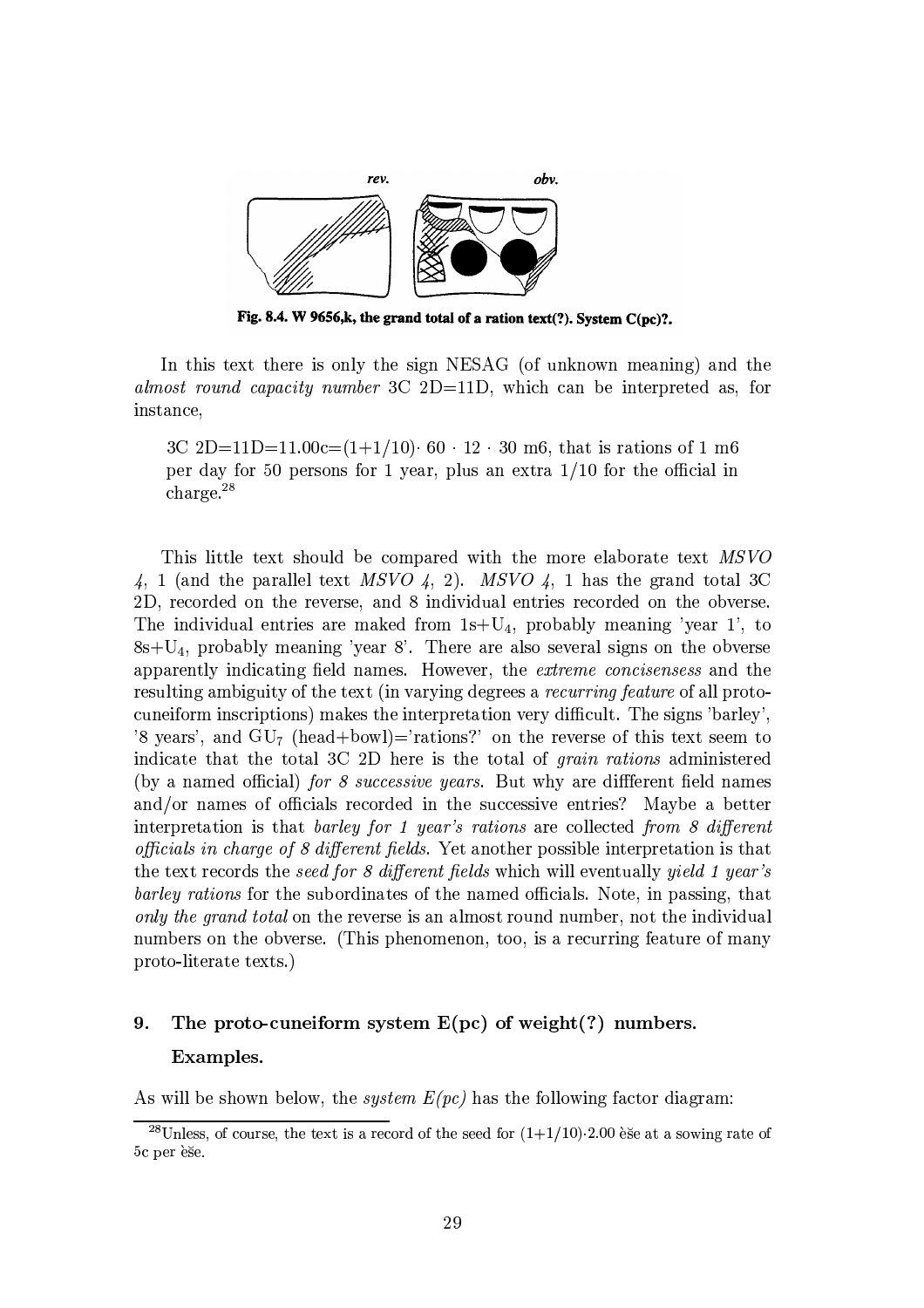

This system was first studied by A.A. Vaiman in 1974. It is currently attested in only 26 texts, all belonging to script phase IV. Of the 25 texts, 22 are from a find place in Uruk within the excavation square Qa XVI 2. Of these 22 texts, all but one (W  $9656.61 + dx$ ; Fig. 9.3 below) are *single accounts*. System E is further attested in 2 texts from the nearby square Qa XVI 3, and in 1 text from another nearby square Pe XVI 3 (see the maps in  $ATU$  5, 13-14). Of these three texts, one is a single account like the ones from square Qa XVI 2, while two are *combined accounts* (W 9393,b and W 7227,e; Figs. 8.3-4 below).

One tablet (W 19530, b: still unpublished), almost certainly a simple writing exercise  $(?)$ , was found far away from the others, in square NCXVI 2. With the exception of the doubtful example W 19530, b, all the texts with a single account look like the examples in Figs. 8.1-2 (see  $ATU$  5, pls. 61-62, 66-67, 69-71, 73-75, 80-81, 85-87, 93, 110).

Thus, these texts with a single account have a number  $E_a$  in system E on the obverse, and a number  $E_b$  in the same system on the reverse. Most of the texts have the tag BA on the obverse, although one text has it on the reverse. With this exception, the reverses of all the texts are free from non-numerical signs.



Fig. 9.1. W 9655,m, a single account in system E(pc). Total: 5 ce. A corner line on the reverse.

Instead, in almost all cases, one corner of the reverse is marked by a brief slanting line (see Fig. 9.1 above). The purpose of this line is probably to indicate that the inscription on the reverse is a *continuation* of the inscription on the obverse, not a second account, and not a total. Now, compare the simple example in Fig. 9.1 with the slightly more complicated example in Fig. 9.2 below. A key to the meaning of these strange texts, and to the function of system  $E$ , is the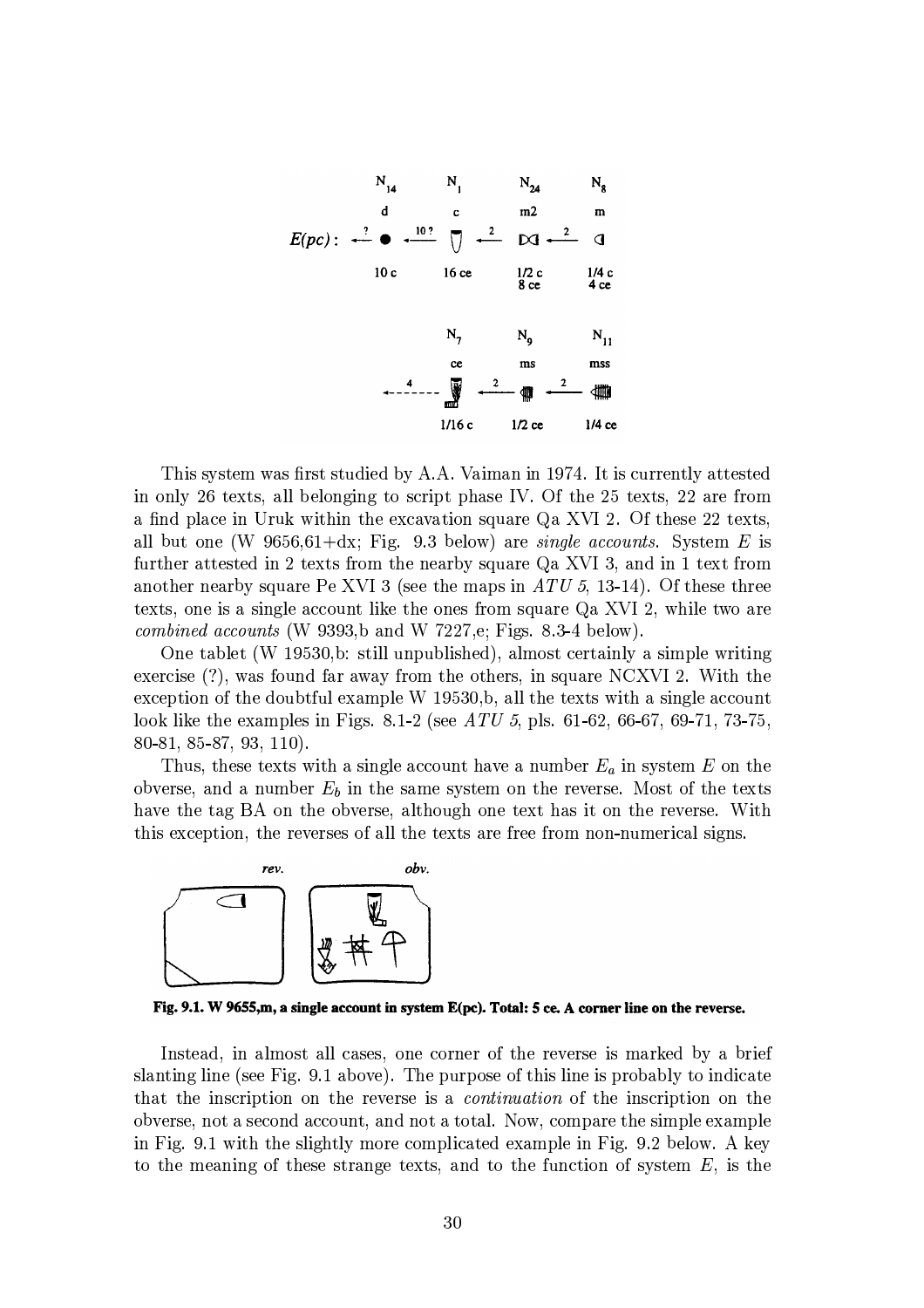observation that in both cases the sum of the numbers  $E_a$  and  $E_b$  is a multiple of 5 ce. Indeed (see the factor diagram for system  $E(pc)$ ),

$$
E_a + E_b = 1ce + 1m = (1+4)ce = 5 ce
$$
 Fig. 9.1,

and

 $E_a + E_b = 1 \mathrm{ce}$ 1 ms<br/>+ 1c 2 ce 1 ms=(1 1/2 + 18 1/2)ce=20 ce Fig.  $9.2$ .



Fig. 9.2. W 9579,ce. System E(pc), a single account. Total: 20 ce.

It is easy to check that, actually,  $E_a + E_b = 5$  ce in 16 known texts of the same type as the examples in Figs. 8.1-2, and that the sum is 20 ce in 4 such  $texts$ .

There are two exceptions to the observed rule that the sum  $E_a + E_b$  must be a multiple of 5 ce. Thus, in W 9579, as  $(ATU 5, \text{ pl. } 66)$  the sum is

$$
E_a + E_b = 1ms + 1 ms = (1/2 + 1/2)ce = 1 ce
$$
,

and in W 9579, bw  $(ATU 5, pl. 70)$ , the sum is

 $E_a + E_b = 1ce$  1mss + 1 c 3 ce 1ms 1mss=(1 1/4+16+3 1/2 1/4) ce=21 ce.

On the other hand, the rule holds for the three single accounts that are joined into one *combined* account in W 9656, bl+dx below  $(ATU 5, p1. 93;$  see Fig. 9.3). Here, apparently, the numbers in *obv.* i:1-3 are taken from the obverses of three single accounts in system E, and the numbers in *obv.* ii:1-3 from the reverses of the same texts. (Compare *obv.* i:3, ii:3 with the text in Fig. 9.1.) Indeed, it is easy to check that

 $(E_a + E_b)_1 = 2$  ce+1c 2 ce= $(2+16+2)$ ce=20 ce *obv.*  $a:1+b:1$ .  $(E_a + E_b)_2 = 1$  ce 1 mss<sup>!</sup> + 3 ce 1 ms 1 mss=(1 1/4 + 3 1/2 1/4)ce=5 ce *obv.*  $a:2 + b:2$  $(E_a + E_b)_{3} = 1$  ce+1m=(1+4)ce=5ce *obv.*  $a:3+b:3$ 



Fig. 9.3. W 9656, bl+dx, three sub-accounts, two sub- totals in system E(pc). Grand total: 30 ce.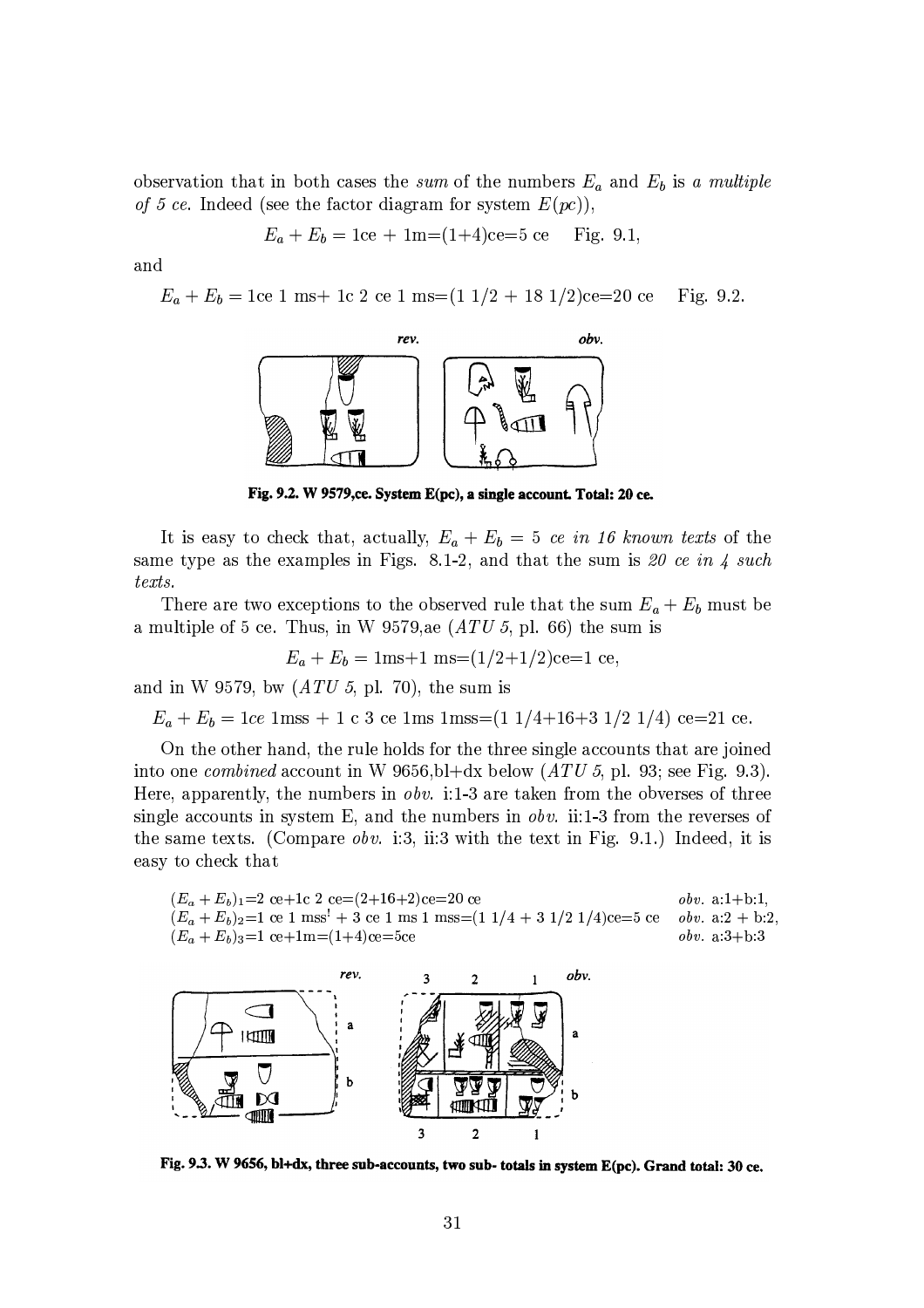The upper sub-total on the reverse is the sum of the numbers in *obv.* 1. Note that this total is marked by the tag BA. The lower sub-total is the sum of the numbers in *obv.* 2. Indeed,

$$
E_a = 2ce + 1 ce 1 mss' + 1 ce = 4 ce 1 mss = 1m lms
$$
  
\n
$$
E_b = 1c 2ce + 3ce 1 msmms + 1m = 1c 1m 5 ce 1 msmms = 1c 1m 2 1 ce 1msmms
$$
  
\n
$$
rev. a,
$$
  
\n
$$
rev. a,
$$

The grand total (not indicated in the text) can be computed as follows:

$$
E = (E_a + E_b)_1 + (E_a + E_b)_2 + (E_a + E_b)_3 = (20 + 5 + 5)ce = 30
$$
ce.



Fig. 9.4. W 9393,b, two sub-totals in system E(pc), and a grand total: 3.45 (225) ce.

On the obverse of the next example, W 9393,b in Fig. 9.4  $(ATU 5, p1. 56)$ are recorded, apparently, two sub-totals like the ones on the reverse of the text in Fig. 9.3.

$$
E_a = 1d \text{ 1c } 3 \text{ ce} = (11 \cdot 16 + 3) \text{ce} = 2.59 \text{ (179)} \text{ce},
$$
  
\n
$$
E_b = 2c \text{ 1m } 2 \text{ 1m } 2 \text{ ce} = (2 \frac{1}{2} \frac{1}{4} \cdot 16 + 2) \text{ce} = 46 \text{ ce}.
$$

On the reverse is recorded the grand total:

$$
E = E_a + E_b = (2.59 + 46)ce = 3.45 (225) ce.
$$

Note that this text may very well be just a *writing exercise*, since it has an unusual format and an unusually large total, and since it was found together with some other tablets including the text W 9393,e (Fig. 8.1 above) which looks like a writing exercise.

The last example is W 7227,e  $(ATU 5, pl. 27)$ . It lists three large E-numbers:

$$
E_1 = 7c
$$
 1m2=120 ce,  $E_2 = 3c$  1m2 1m=60 ce,  $E_3 = 1c$  1m2 1m 3 ce=31 ce.

In all the other texts making use of system  $E(pc)$ , the non-numerical signs in the text contribute nothing to the understanding of the text. They either stand for names or titles, or are badly understood tags like BA. The situation is different in the case of W  $9656$ , bl+dx: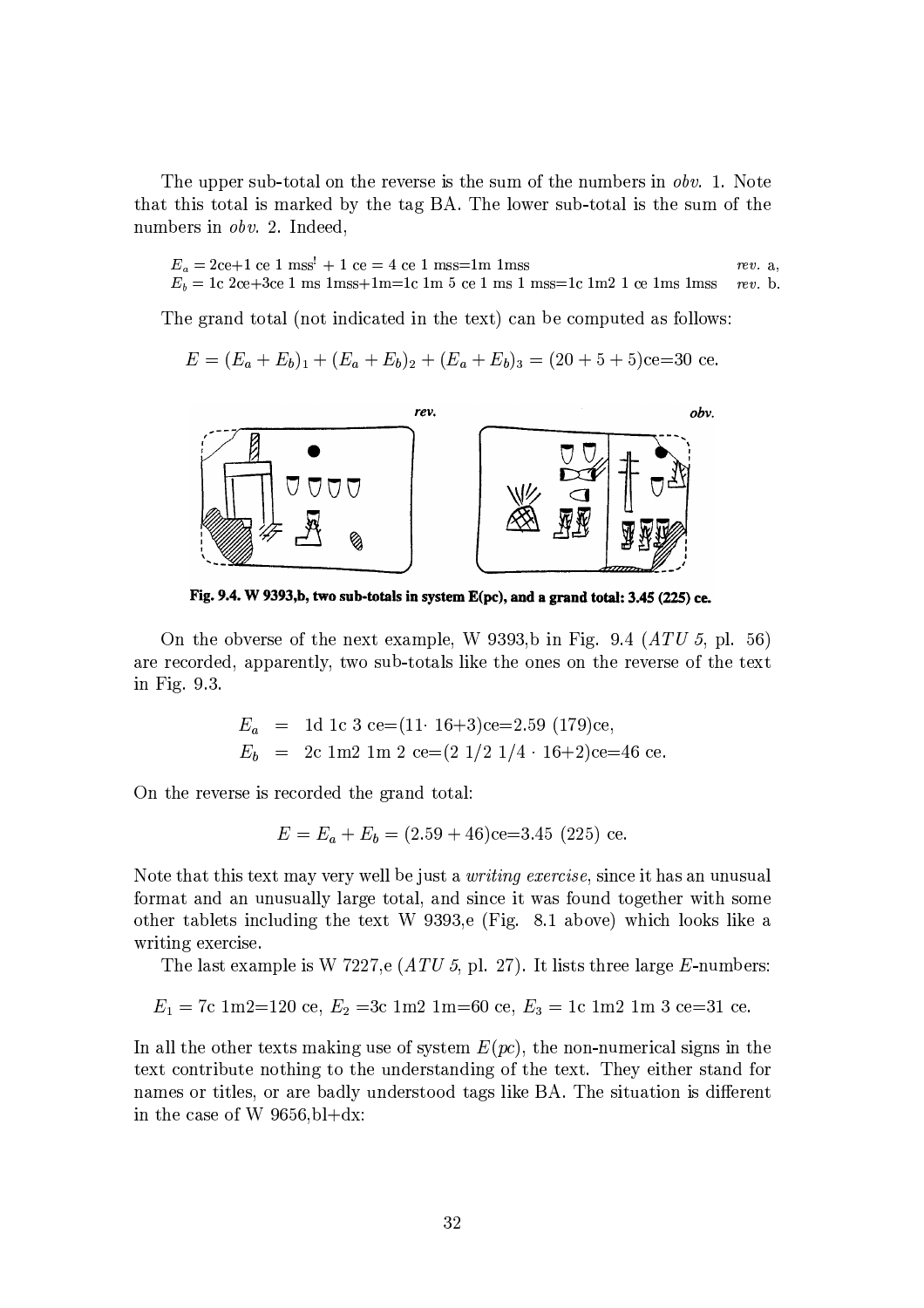

Fig. 9.5. W 7227,e, three large numbers: 2.00 (120), 1.00 (60), and 31 ce.

This text contains two non-numertical signs,  $Z(ATU)722$  in  $obv$ . 1-2, and  $Z(ATU)$ 723 in *obv.* 3. (The reverse is totaly effaced.) The meaning of the sign Z722 is not known. The sign appers in only one other proto-cuneiform text, MSVO 1, 40, in a non-informative context, as part of the phrase NIMGIR  $KU_3$ Z722, possibly to be read as 'the official in charge of the silver Z722'.

The meaning of the sign Z723 is unknown, too, although it is likely that it is a variant of the sign  $TAG_{a1}$ , which appears next to the more well-known sign NAGAR in *obv.* i:6-7 of MSVO 4, 22. The form of the sign NAGAR (Sumerian: 'carpenter') suggests that it is a pictogram with the meaning 'drill, chisel'. Similarly, the form of the sign  $TAG_{a1}$  suggests that its meaning is 'saw'. The only difference between the two signs  $TAG_{a1}$  and Z773 is that the teeth of the saw are not shown in the case of the second sign.

The same variant of  $TAG_{a1}$  appears also, apparently, in the "metal text" W 13946, a, obv. iii:3. This observation motivates a closer study of all the five known proto-cuneiform metal texts W 13946, a, b, d, n1 and W 14265  $(ATU \, \text{2, pls. } 47)$ 49), which were discussed by A. A. Vaiman, in a paper about "Iron in Sumer"  $(Archiv für Orientforschung, 19 (1982)).$  The structure of all the five texts is the same; they are simple lists of at least seven *tools or other metal objects*, probably counted sexagesimally. The names for the tools, etc., appear in what seems to be a fixed order, as follows:

 $TUN_3$ , TAG<sub>a1</sub>, NAGAR, MAR<sub>b</sub>, SUM, DIM, Z695,

where the first sign,  $TUN_3$  (actually the same sign as the Sumerian gin 'shekel') looks like a pictogram for a tube-ax of the characteristic Bronze age type. Four metals appear to be mentioned, namely:

 $KU_3.U_4$  'white metal',  $KU_3$ . NE 'red metal',  $\text{SELU}$  '??', AN 'heaven'

where  $KU_3.U_4$  can be assumed to be identical with Sumerian: kù babbar 'silver', and where AN just possibly may denote 'meteoritic iron'. (The metal texts seem to be incomplete. In particular, they contain no totals and no computations, and therefore have the appearance of simple writing exercises. Besides, it would not make much sense outside the world of the school to fabricate axes, saws, chisels. spades, etc., using a variety of precious metals.) Cf. the proto-cuneiform lexical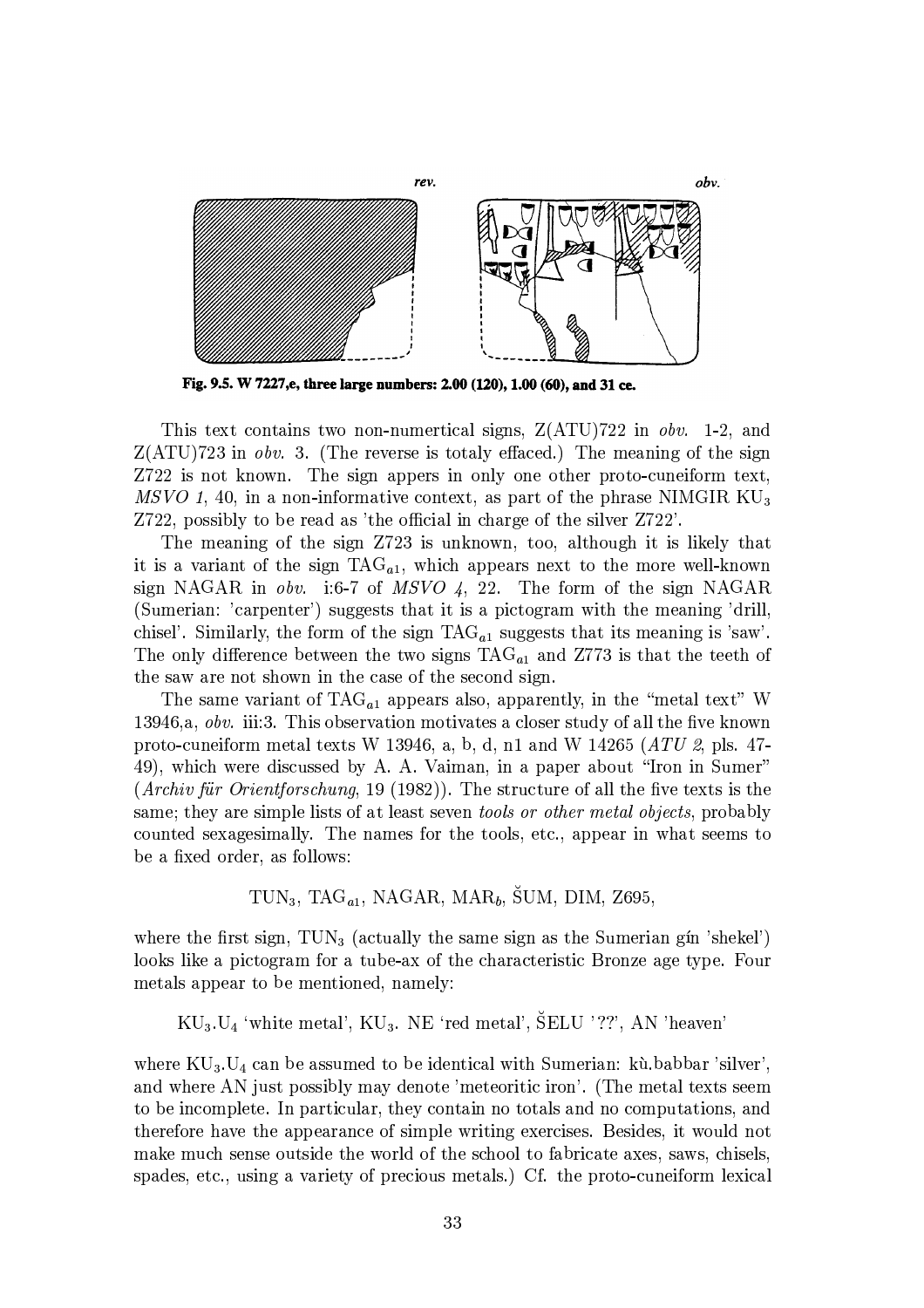text known as the "Metal list"  $(ATU 3, 32)$ , which mentions, for instance, TUN<sub>3</sub> GAL, NAGAR, AN NAGAR, SELU, and KU<sub>3</sub>.NE.

The detailed analysis above of all known texts<sup>29</sup> making use of system  $E(pc)$ has brought to light so much new information that it should now be possible to propose at least a tentative interpretation of this enigmatic number system and of the texts in which it appears. The idea that first comes to mind is, of course, to try to find out if any one of the known Sumerian number systems may be the succesor of system  $E(pc)$ . Some potential candidates can be excluded from consideration at once, namely the Sumerian *sexagesimal* system (the immediate successor of system  $S(pc)$  and a replacement for system  $B(pc)$ , the Sumerian area system (the immediate successor of system  $A(pc)$ ), and the Sumerian *capacity* system (which for some entirely obscure reason totally replaced system  $C(pc)$ ).

There remains only one candidate (suggested already in  $ATU$  1, 50), the Sumerian weight system, system  $M(S)$ , normally used to measure large or small amounts of more or less precious *metals*. The obvious conclusion is that, unless precious metals were of no great importance in the Late Uruk period, system  $E(pc)$  ought to be the predecessor of the Sumerian system  $M(S)$ . The earliest known evidence for the use of this Sumerian number system can be found in land sales documents from the Fara period (Early Dynastic III, around the middle of the third millenium B.C.). In those documents, the main unit of weight measure is the *mina* (Sum. ma.na; about 500 grams), and there are special notations for  $2/3$ ,  $1/2$ , and  $1/3$  mina.

m.  
\n
$$
M(S): \t{mn.na} \t{m.}
$$
\n
$$
= 1/2 kg.) \t{2/3 m.}
$$
\n
$$
1/2 m.
$$
\n
$$
1/3 m.
$$
\n
$$
1/60 m.
$$
\n60 gn. 40 gn. 30 gn. 20 gn. 3 sm. 60.

In land sales documents and other texts from the ensuing Presargonic period one can find also special notations for the *shekel* (Sum. gin; about 8 grams) equal to  $1/60$  mina, and for fractions of the shekel. Those fractions include, in particular, the šám ma.na 'exchange mina', equal to  $1/3$  shekel= $1/180$  of a mina, and  $1/60$  of the sam ma.na, later explicityly called a 'barley-corn'= $1/180$  of a

<sup>&</sup>lt;sup>29</sup>The unpublished text W 19530.b, found far away from the other texts employing system  $E$ , is of a unique format, probably just a writing exercise. It contains, in two consecutive text cases on the obverse, nothing but the two numbers 1c  $1m^2=24$  ce and 3 ce. Their total, 27 ce, is *not* a multiple of  $5$  ce.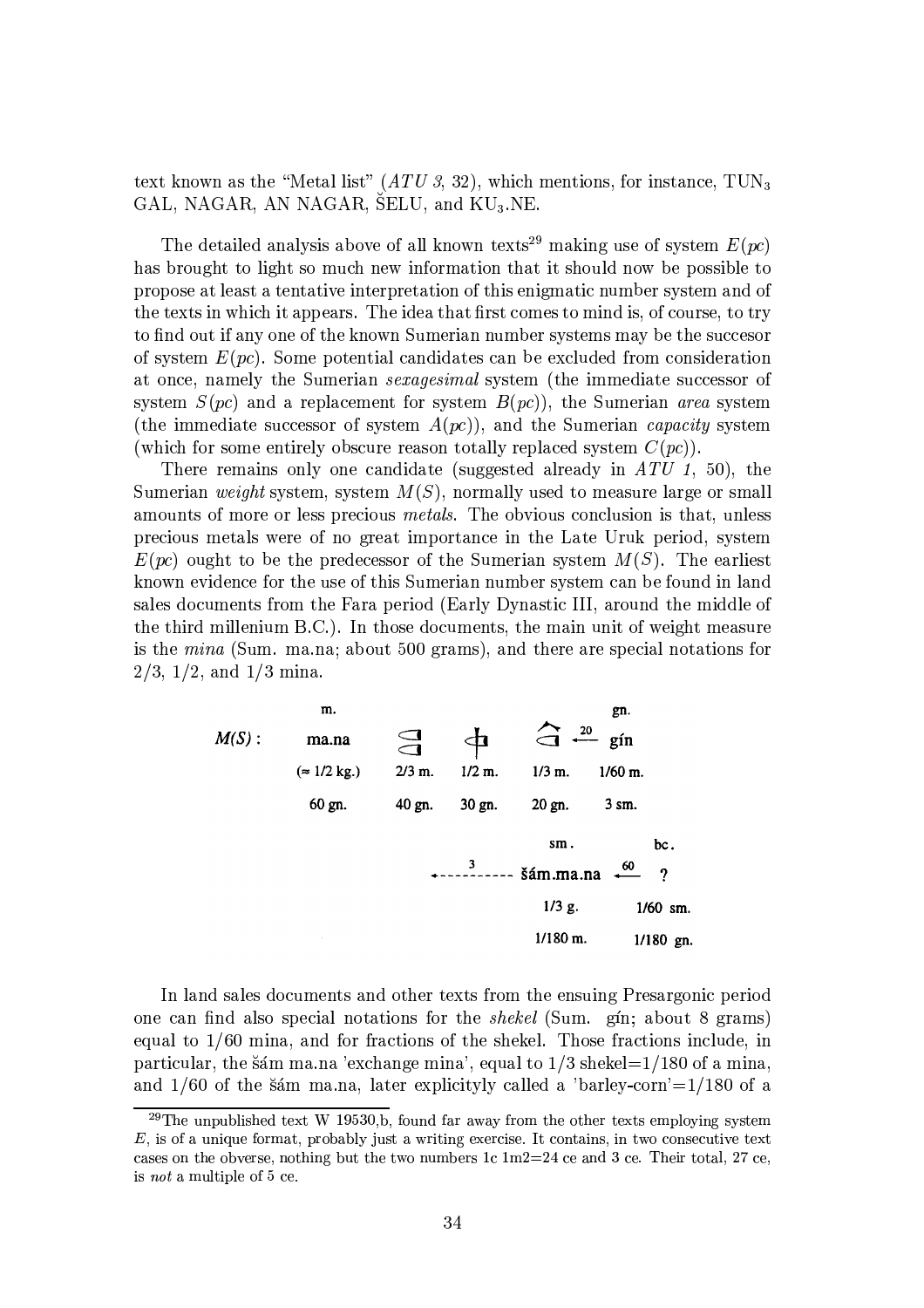shekel. In the mentioned land sales documents, amounts of copper and silver are exchangeable at a ratio of 180:1, so that 1 mina of copper was worth as much as 1 exchange mina of silver. It is fairly safe to conclude that the Sumerian system  $M(S)$  arose as the result of a merger between two systems of weight numbers, for *copper* with the main units *mina and shekel*, another for *silver* with the main units exchange mina and barley-corn.

It is striking that the factor diagram for system  $E(pc)$  exhibits a dichotomy similar to the one of system  $M(S)$ . Apparently, system  $E(pc)$ , too, arose as the result of a merger of two number systems, one with the main unit 1c and the fractions 1/2 and 1/4 of 1c, the other with a main unit called  $c \times EN (= ce)$  'the EN's unit' and the fractions  $1/2$  and  $1/4$  of that. This similarity of system  $E(pc)$ with system  $M(S)$  may be used as an excuse for suggesting that the upper part of system  $E(pc)$  was used (originally) to count amounts of some precious metal, while the *lower* part of the same system was used (originally) to measure smaller amounts of another metal, 16 times more precious. The two metals in question were probably not copper and silver, since the ratio 16:1 is so much smaller than the ratio 180:1. Instead, they may have been *silver* and *gold*, the latter worth 16 times more than silver.<sup>30</sup> If the lower part of system  $E(pc)$  was primarily associated with gold, then the strange name 'the EN's unit' for the main unit of this part of the system may be an indication that only the EN, the city ruler or chief administrator, was entrusted with the handling of this very precious metal.

In certain Old Babylonian mathematical texts, 'hired workers' are paid wages at a rate of 6 barley-corns of silver or 10 sila (about 10 liters) of barley per day, corresponding to 1 shekel of silver or 5.00 sila (300 liters) of barley per month. (See above, just after Fig. 5.5). Assume, hypothetically, for the sake of the argument, that

In Uruk, script phase IV, the wages for 1 day of hired work normally amounted to 1 or 2 ce of silver, with 1 ce of silver worth 1 M of barley (a typical unitary relation).

In that case, 1 ce would presumably be equal to about 3 barley-corns, and its smallest fraction,  $1/4$  ce, to about  $1/2$  barley-corn. Furthermore,

30 or 60 ce of silver, presumably the wages for 1 month of hired work, would then be equal to 90 or 180 barley-corns, that is to  $1/2$  or 1 shekel of silver.

The hypothesis ventured above, about the probable size of the unit  $c \times EN = ce$ as a unit of weight, can be used to find a quite reasonable explanation of the meaning of the proto-cuneiform texts employing system  $E(pc)$ . In particular, the meaning of the single accounts, like the ones shown in Figs. 8.1-2 above, may have been that 1 day's wages for groups of, typically, 5 or 20 hired workers,

 $30$  According to H. Limet, Le travail du métal au pays de Sumer (1060) 103-105, gold was between 15 and 10 times expensive as silver in the late Sumerian Ur III period, at a time when silver was between 100 and 80 times as expensive as copper.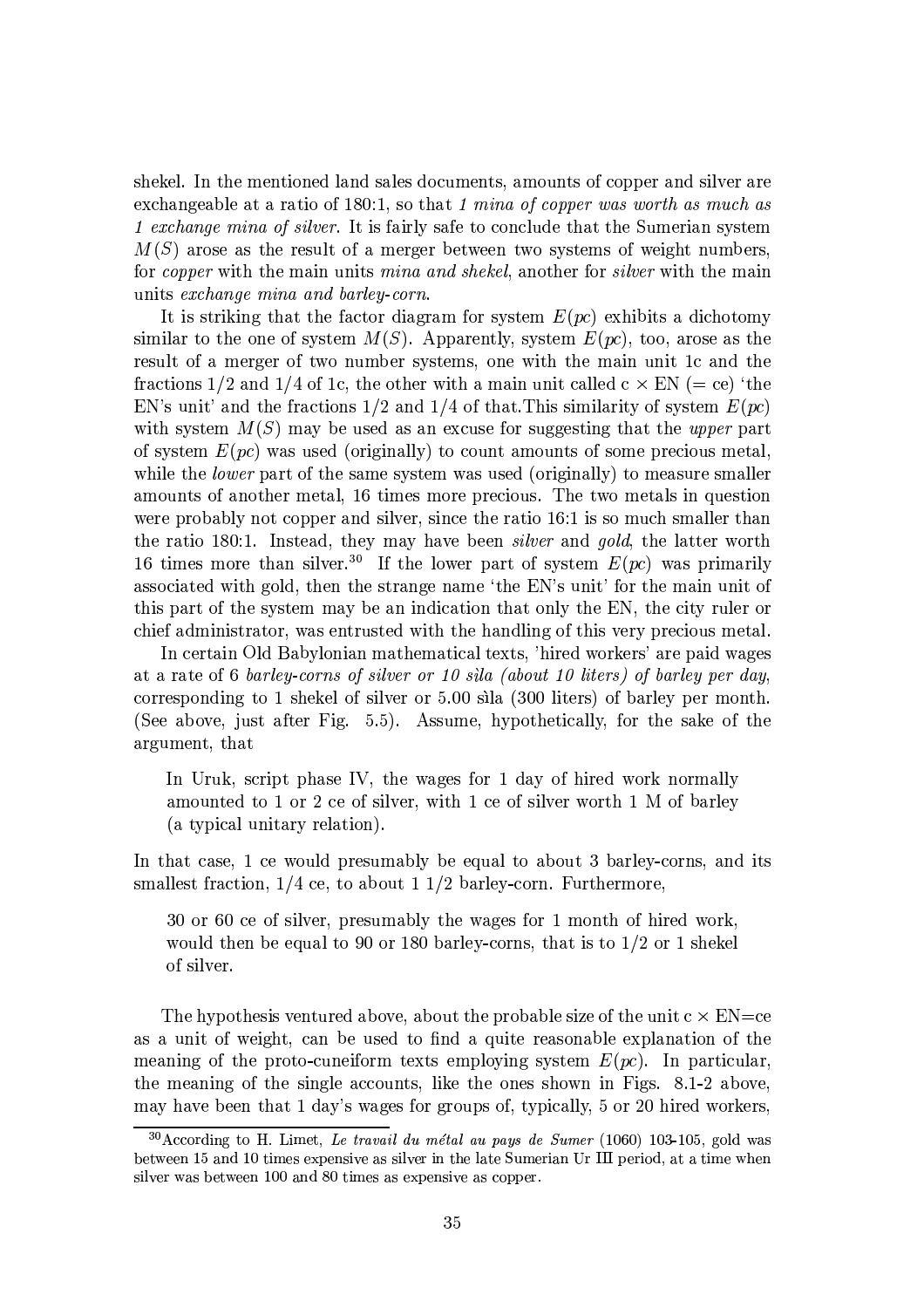alternatively 5 or 20 days' wages for one hired worker, was 5 or 20 ce, but that one part of these wages was accounted for in one way, the remaining part in some other way. There was no fixed ratio between these two parts. Maybe the first part of the wages, the one specified on the obverse of the single accounts, was spent for food rations, while the second part was counted as credit for the group of hired workers. According to this interpretation, the text in Fig. 9.3, with three sub-accounts on the obverse and two sub-totals on the reverse, can be explained as follows. It is an account of how much of 1 day's wages for 30 man-days of hired work, the sum of 20, 5, and 5 man-days, were spent on food rations (the upper sub-total, marked by BA), and how much remained.

On the obverse of the text in Fig. 9.4 may be recorded two similar sub-totals for 3.45 (225) man-days of hired work, and on the reverse of that text is recorded the corresponding grand total. It is possibly significant that this text with large numbers in system  $E$  was found in square  $Qa$  XVI 3, a small distance away from the majority of the single accounts.

As mentioned above, the text in Fig. 9.5 was found alone, in square Pe XVI 3, but like the text in Fig. 9.4 only a small distance away from the single accounts of wages in square Qa XVI 2. This text may now tentatively be interpreted as an account of the values, in silver, of three copper objects, two stands and one saw. The values, 2.00 ce, 1.00 ce, and 31 ce (a mistake for 30 ce?), would have been equal to, according to the hypothesis, 2, 1, and  $1/2$  shekel, respectively. Expressed differently, the hypothesis made above implies that the cost of manufacturing a copper saw, for instance, would have been equal to the wages for 15 days of hired work. Along these lines, one may spculate that the origin of the use of the sign TUN<sub>3</sub> 'ax' to denote the Sumerian gin 'skekel' as a unit of weight was simply that the normal cost in silver of a copper axe was  $1 \text{ g/n} = 180 \text{ b}$ arley-corns.

#### On rations and wages in the proto-literate period. 10.

Many of the examples considered in the paper are proto-cuneiform texts dealing with rations or wages in one form or another. The situation with respect to the nature and the size of such rations or wages is, at least initially, very confusing. Thus, in the big bread-and-beer text  $MSVO$  4, 66 (Fig. 3.1), apparently an account of rations for 20 man-years, the cost of a daily ration of bread? varies from 1 to  $1/6M$ , and the cost of the beer rations varies in a similar way, at the same time as the *average* cost of a ration becomes precisely  $1/4$  M<sup>\*</sup> per man-day. In MSVO 4, 60 (Fig. 4.1), an account of monthly rations of barley, the rations for the dependent workers amount to  $1/2$ ,  $1/3$ , or  $1/6$  M per man-day, while the rations for the supervisors are bigger, 2 or 1 M per man-day. In the similar account MSVO 4, 65 (Fig. 4.2), the supervisors get rations of 1 2/3 or 1M" (emmer) per day, while in the case of the workers the daily rations are  $1/3$  or  $1/5$  $M''$  for the men, but only 1/10 or 1/15 M'' for the women. In the small fragment  $MSVO$  4, 27 (Fig. 5.1), an account of NINDA rations for 24 man-months, the daily ration is  $(1+1/10) \cdot 1/6$  M.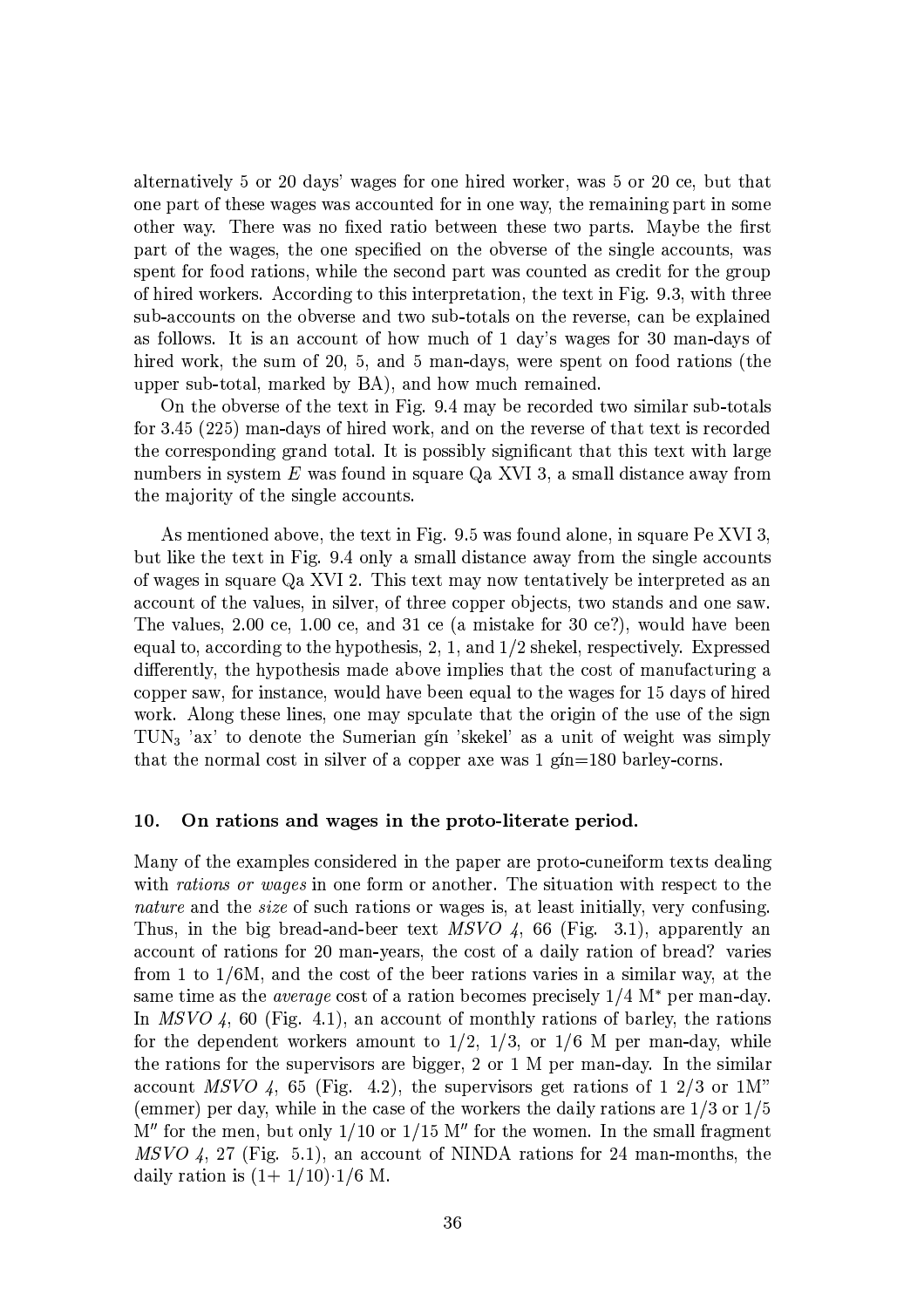In MSVO 1, 26 (Fig. 5.4), monthly wages for teams of 10 or 5 *hired* workers correspond to daily wages of 1M per day, tagged BA, while in the five-days account MSVO 1, 84 (Fig. 5.5), the average daily wages per person for 40 hired workers is  $(1+1/8)$ . 2M, tagged BA. In §5 above are mentioned, but not shown, the following three Jemdet Nasr accounts, tagged GI: MSVO 189, a complicated account of daily wages of  $(1+1/10)$   $1/2$  M of barley for 3 man-years of hired work, MSVO 190, a similar account with daily wages of  $(1+1/10)$ . 1M of barley, also for 3 man-years, and  $MSVO$  1, 94-a-b, an equally complicated account of daily wages of  $(1+1/12)$  1M for 4+6 man-years. Less complicated texts with similar numbers are  $MSVO$  1, 121 and  $MSVO$  1, 122, with daily wages of texts with similar numbers are  $MSVO$  1, 121 and  $MSVO$  1, 122, with daily wages of  $(1+1/10)$  1/2 M of barley for 35 man-days and 3 man-years, respectively.

Taken together, all these examples suggest that there was a considerable economic stratification of the proto-literate Mesopotamian society, with supervisors and hired workers getting considerably larger rations than ordinary workers, even with male workers getting considerably larger rations than women. The rations for supervisors and the wages for hired workers amounted to, typically, 1/2, 1 or 2M per day, while the rations for male, dependent workers ranged from about  $1/3$  to  $1/6$  M per day. The rations were paid out once every month, while the wages may have been paid out on a daily basis.

All this agrees remarkably well with what is known about rations and wages in the Neo-Sumerian society of the Ur III period, a thousand years later. See, in particular, the article "Rations, wages and economic trends in the Ur III period" by K. Maekawa in Altorientalische Forshungen (1989), 42-50. There, the discussion opens up with the declaration that "A strict distinction should be made between rations and wages in ancient Mesopotamian economy." It is mentioned that the Ur III public administration hired many workers for a short period of the year. The wages for the hired workers (a lu, hun.ga) were calculated per day and normally paid in barley, only rarely in silver. The smallest amount of wages to the daily worker was 5 sila per day, about as much as 1 M in the proto-cuneiform texts. The personnel of the public household, on the other hand, were given barley rations once a month. Many of them were regularly summoned for a month of mandatory corvée work (for the necessary maintenance of fields and canals, etc.). If they continued to work *after* the corvée month, they were regarded as hired for a period of maximally 20 days and received wages (á.hun.gá erín.bal.tuš.a), up to 5 sila  $(1 M)$  per day.

Maekawa's mention of the 20 days continuation of the corvée month, with wages amounting to 5 sila  $(1 M)$  per day suggest an improved explanation of the proto-cuneiform texts of the type illustrated by the examples in Figs. 9.1-3 above. As pointed out in the discussion of those examples, out of 23 known single accounts making use of system  $E(pc)$ , the sum  $E_a + E_b$  of the numbers on obverse and reverse is equal to 5 ce in 16 cases, and to 20 ce in 4 cases. In addition, in the case of the three sub-accounts in Fig. 9.3, the sums  $E_a + E_b$  are equal to 20, 5, and 5 ce. Therefore, maybe the meaning of the single accounts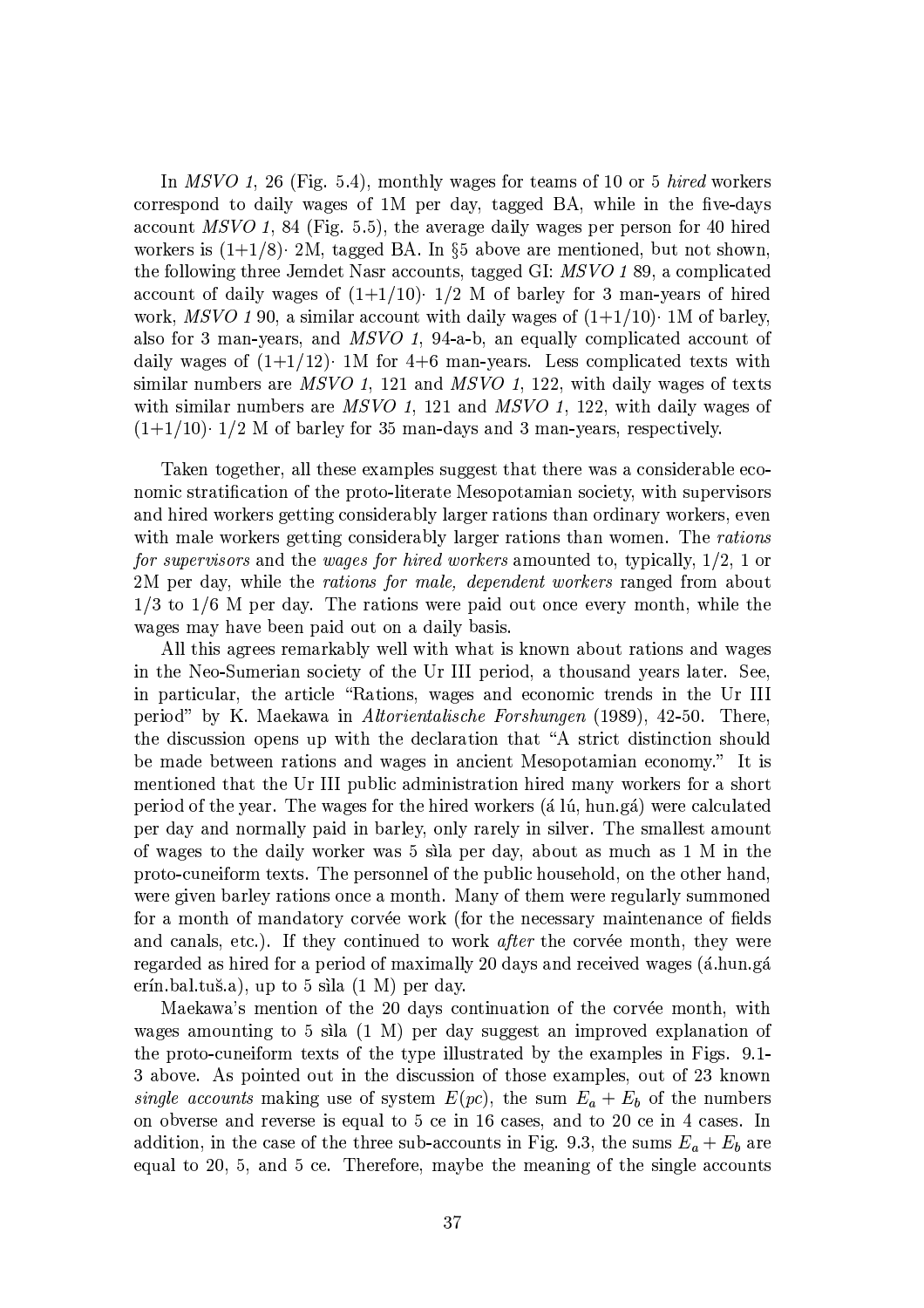is that dependents of the public administration performing extra corvée work for periods from 5 to maximally 20 days were awarded with a credit per day of 1 ce. *nominally* in silver, equal in worth to 1 M (about 5 liters) of barley. (Note that then the weight of 1 ce would have to be only 3 barley-corns or  $1/60$  of a shekel, about  $1/8$  gram.) This new idea strongly suports the interpretation of system  $E(pc)$  proposed in §9 above, at the same time as it opens up the perspective of an amazing permanence of traditions of administrative practices in the ancient Mesopotamian society.

#### 11. On the polyvalence of the proto-cuneiform number signs.

Finally a few words about the historical reasons for the seemingly strange abun*dance* of different proto-cuneiform number systems, and the resultant *polyvalence* of the basic number signs c, d, C, D, etc. Agreed that the invention of the protocuneiform number systems was directly inspired by the previous use of tokens for counting and accounting, an explanation is not difficult to find. Indeed, suppose that a batch of "number tokens", kept together in a pouch of cloth or leather, or in a spherical envelope of clay, were employed to represent an *account* of the type 'so and so much of barley is delivered for so and so many rations, or in exchange for so and so much hired labor', etc. There would be no way of knowing in which *order* the individual tokens should be "read", other than, possibly, that the bigger tokens should generally be considered before the smaller ones. Therefore, polyvalence of number tokens could not be accepted. More precisely, the form and size of each number token must uniquely indicate both kind and value. Thus, for each kind of numbers (sexagesimal numbers for people, bisexagesimal numbers for rations, capacity numbers for barley, other capacity numbers for jars, or whatever), there must have existed a *specific series* of token types representing successively smaller number units, with no given token type appearing in more than one such series.

When the first "numerical tablets" appeared, the described situation changed in two ways. First, it was then possible to write the units of a number of a given kind in a definite order, beginning with the biggest units. Therefore, the order in which the units followed each other could be used to indicate which kind of numbers was being recorded. Secondly, *three-dimensional number tokens* were replaced by basically two-dimensional impressed number signs. The polyvalence of the number signs could no longer be avoided, because there are only a limited number of ways of punching a sign into the clay. Thus, what was gained through the introduction of a hierarchic ordering of the number signs within each "system" of numbers could be used to compensate for the confusion caused by the poloyvalence of the impressed signs. There is little reason to doubt that this explanation is correct, at least in the case of the proto-cuneiform systems  $S$  and C, possibly also in the case of systems  $B$  and  $A$ . All four of these systems were common proto-literate, that is common to the proto-cuneiform and proto-Elamite scripts.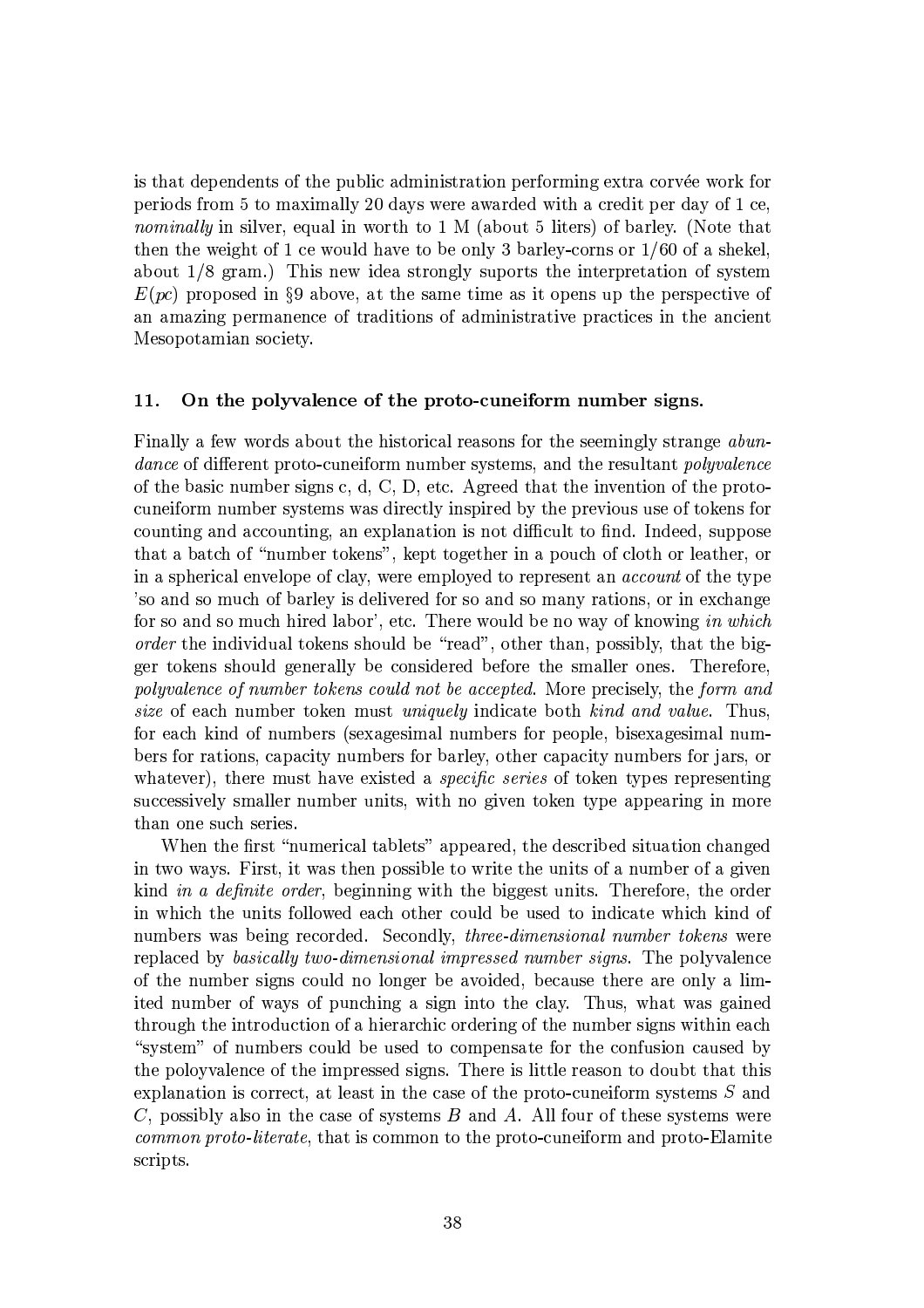The proposed proto-cuneiform system  $Z$  (if there ever was such a system) may also have had a predecessor in a series of number tokens, as mentioned above (see footnote 22). The same goes for system  $Df$  (above, §7), except that the predecessors of the number units in this system  $(DUG<sub>c</sub>=DUG<sub>b</sub> \times s, KU<sub>3b</sub>$ , and  $N_2=c \times s$ ) apparently must have been "complex" (that is decorated) tokens.

The situation is different in the case of the proto-cuneiform systems  $T$  (above,  $\S_5$ ) and E ( $\S_9$ ). In these two systems of number notations, the impressed number signs were supplemented in an essential way by "written" word signs, be it  $U_4$ or EN. Therefore these two number systems, which by the way have no known proto-Elamite counterparts, can be suspected of having appeared on the scene first *after* the invention of writing.

Even more special is the case of system  $Dl$  (see §7), which is the only one of the protocuneiform number systems where multiples of the lowest unit are *counted* rather than replaced by higher units or expressed through repetition of the sign for the unit. Compare, for instance, W 21682 (Fig. 7.1), rev. i:1, where a fraction of 1 jar (of milk?) is written as 5c, followed by the sign for the unit  $(SILA_{3b})$ , and W 20274, 35 (Fig 7.2), *obv.* ii:3b, where a fraction of 1 jar (of butter?) is written as the sing  $c'$ , repeated four times. In the Sumerian cuneiform script, the sila as the lowest unit of capacity measure for solids or liquids would continue to be counted in the same way. Ultimately, in the Neo-Sumerian Third Dynasty of Ur, around 2000 B.C., this way of *counting* the lowest unit of a given number system would lead to the invention of place value notation for sexagesimal numbers, and to the closely related appearance of cuneiform "metrological tables", in which traditionally written numbers in varius number systems were equated with sexagesimal multiples of the lowest units of the systems.

# Conclusion.

The present paper initially set out to be a review of the two new books ATU 5 and MSVO 4, to be published in the journal *Historia Mathematica*. For the review to be palatable to a mathematically inclined public, it had to include a discussion of the various proto-cuneiform number systems, with examples, since the extraordinary nature of these number systems it is not generally known outside a small group of specialists. However, it soon became apparent that this goal could not be achieved in the few pages of a normal review. Instead the paper grew into a survey article, with new interpretations of one or two of the more obscure proto-cuneiform number systems. While writing, the reviewer grew more and more enthusiastic about the decisive advance in the excruciatingly difficult study of the world's oldest written documents resulting from the current publication in Berlin of the two parallel series ATU and MSVO. The reader should take notice that the present survey is in no way exhaustive. There is enough material in the corpus of protocuneiform texts published in  $ATU$  and  $MSVO$  for years of further study. However, for this will be needed the combined efforts of outstanding scholar with expertise in the various branches of assyriology, that is in such